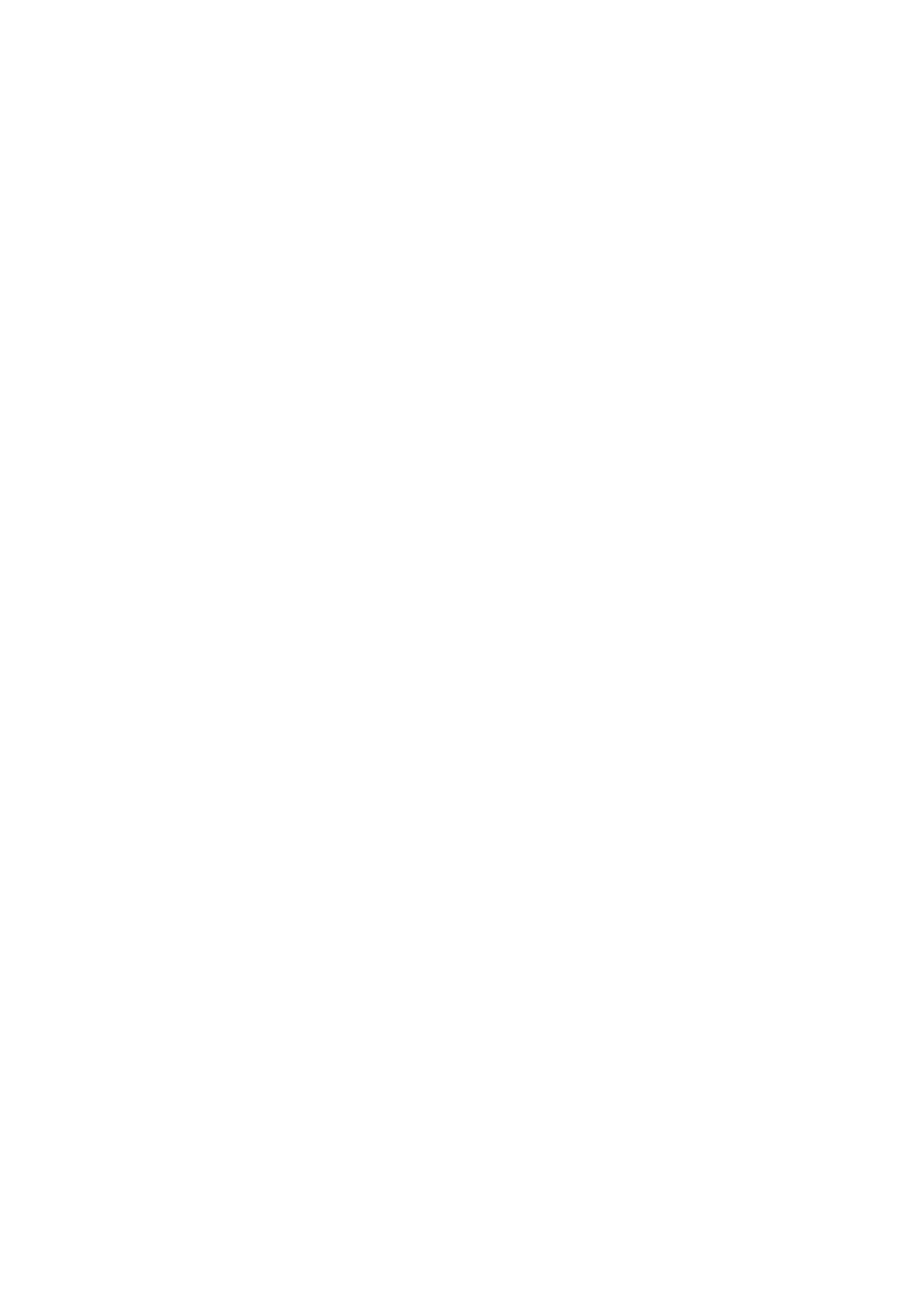# **SOUTHERN CRA/RFA BACKGROUND REPORT**

**New South Wales Government Sydney**

**Commonwealth Government Canberra**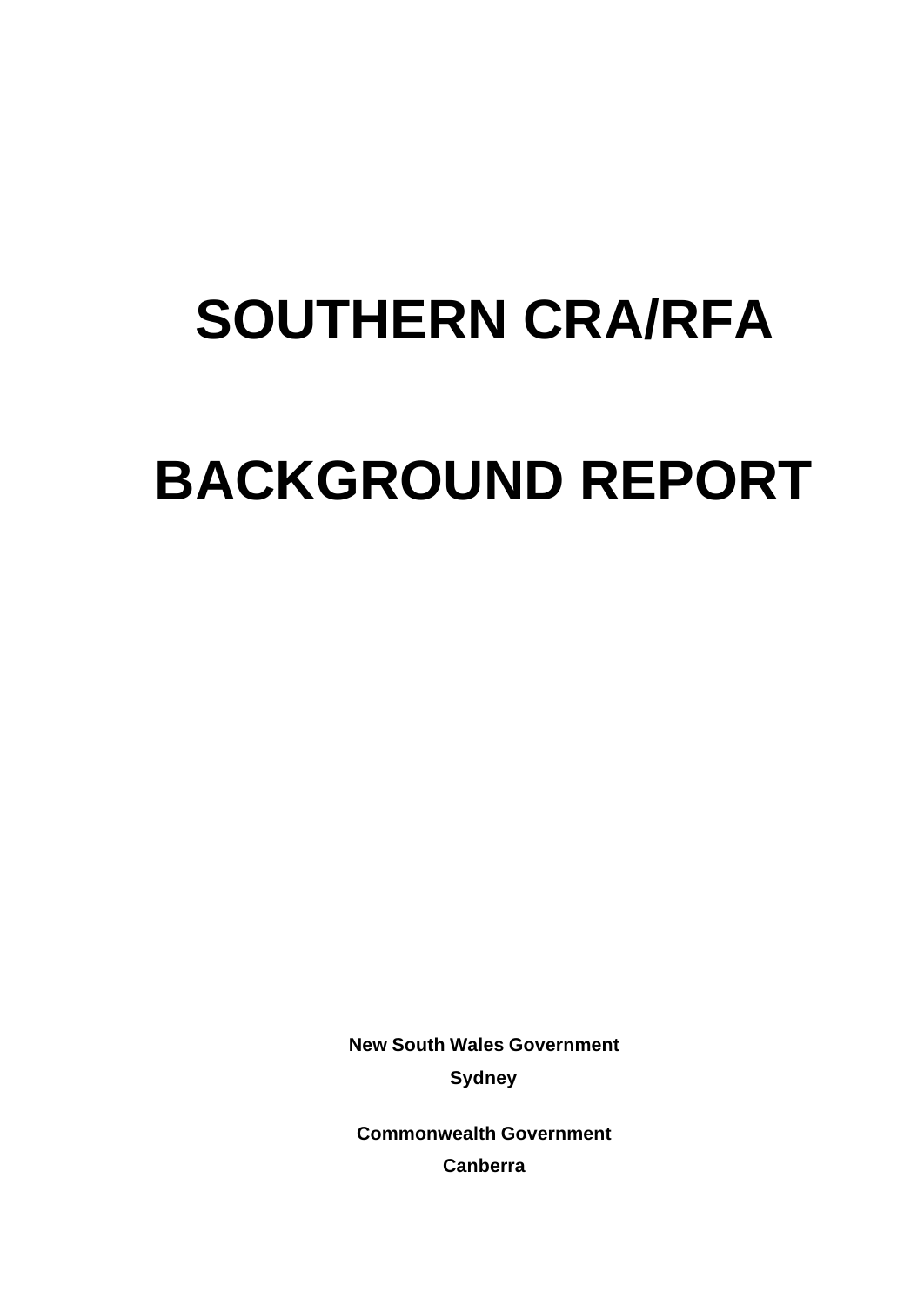# **For more information and for information on access to data contact the:**

#### **Resource and Conservation Division, Department of Urban Affairs and Planning**

GPO Box 3927 SYDNEY NSW 2001

Phone: (02) 9228 3166 Fax: (02) 9228 4967

#### **Forests Taskforce, Department of Prime Minister and Cabinet**

3-5 National Circuit BARTON ACT 2600

Phone**:** 1800 650 983 Fax: (02) 6271 5511

#### © Crown copyright September 1999

New South Wales Government Commonwealth Government

The assessments that form the basis of this Background Report have been jointly funded by the New South Wales and Commonwealth Governments and managed through the Resource and Conservation Division, Department of Urban Affairs and Planning, and the Forests Taskforce, Department of the Prime Minister and Cabinet.

The assessments that form the basis of this Background Report were undertaken and the methodology has been developed through the Environment and Heritage, Economic and Social, ESFM and FRAMES Technical Committees which include representatives from the New South Wales and Commonwealth Governments and stakeholder groups.

#### **Disclaimer**

While every reasonable effort has been made to ensure that this document is correct at the time of printing, the State of New South Wales, its agents and employees, and the Commonwealth of Australia, its agents and employees, do not assume any responsibility and shall have no liability, consequential or otherwise, of any kind, arising from the use of or reliance on any of the information contained in this document.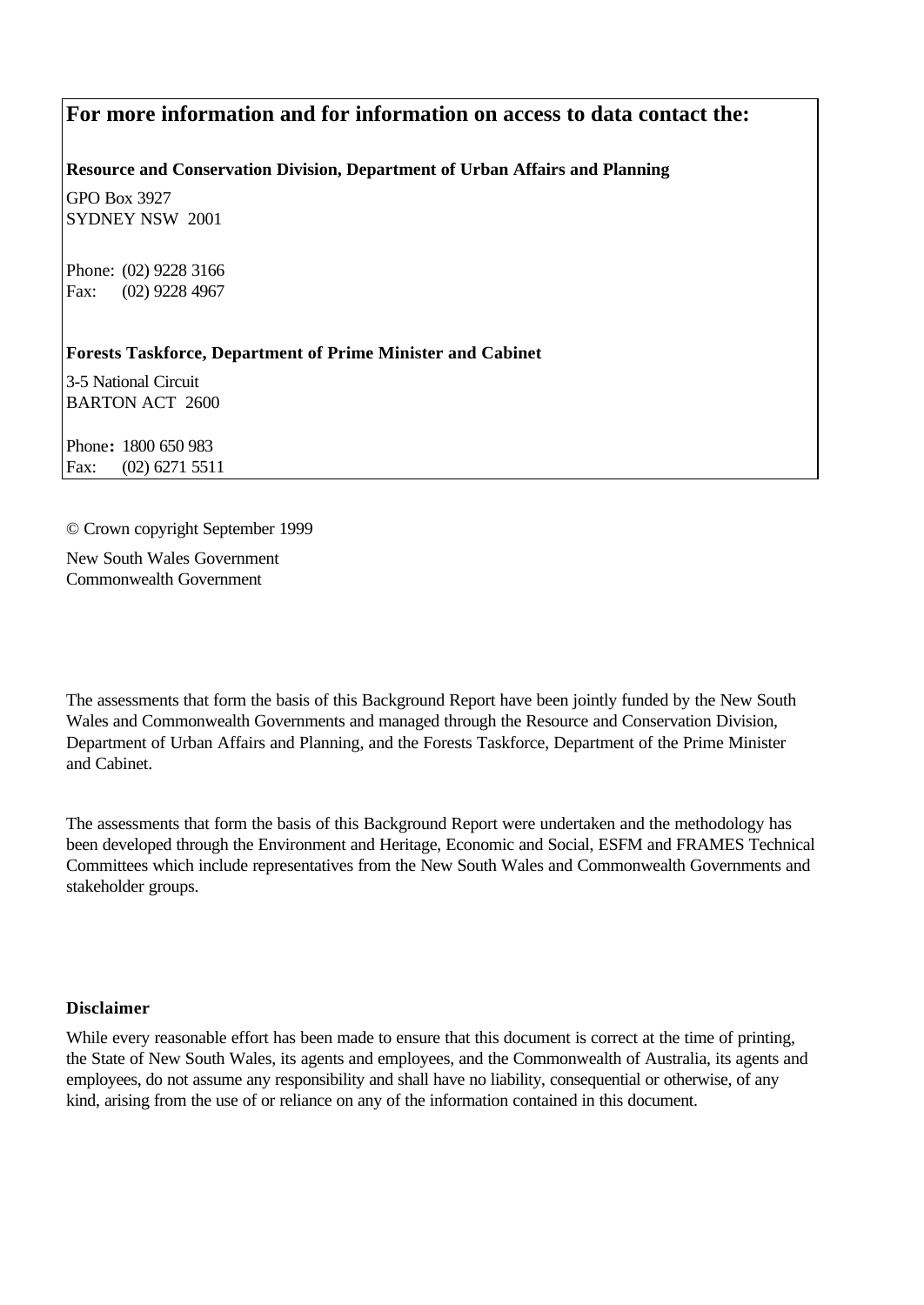# **CONTENTS**

| 1.    | <b>BACKGROUND</b>                       | $\overline{7}$ |
|-------|-----------------------------------------|----------------|
| 1.1   | <b>INTRODUCTION</b>                     | $\overline{7}$ |
| 1.2   | TOWARDS A REGIONAL FOREST AGREEMENT     | $\overline{7}$ |
| 1.2.1 | <b>National Forest Policy Statement</b> | $\overline{7}$ |
| 1.2.2 | The Scoping Agreement                   | 8              |
| 1.2.3 | Deferred Forest Agreement               | 8              |
| 1.2.4 | <b>Interim Forest Assessment</b>        | 8              |
| 1.2.5 | Criteria                                | 8              |
| 1.2.6 | Legislation                             | 8              |
| 1.3   | THE SOUTHERN REGION                     | 9              |
| 1.4   | COMPREHENSIVE REGIONAL ASSESSMENTS      | 10             |
| 2.    | <b>ENVIRONMENT AND HERITAGE</b>         | 11             |
| 2.1   | <b>BACKGROUND</b>                       | 11             |
| 2.2   | <b>BIODIVERSITY</b>                     | 11             |
| 2.2.1 | Forest ecosystems                       | 12             |
| 2.2.2 | Fauna and flora                         | 12             |
| 2.3   | <b>OLD GROWTH</b>                       | 13             |
| 2.4   | <b>WILDERNESS</b>                       | 13             |
| 2.5   | <b>HERITAGE</b>                         | 14             |
| 2.5.1 | Natural heritage                        | 14             |
| 2.5.2 | Cultural heritage                       | 15             |
| 2.5.3 | World heritage                          | 16             |
| 3.    | <b>ECONOMIC AND SOCIAL</b>              | 18             |
| 3.1   | <b>BACKGROUND</b>                       | 18             |
| 3.2   | <b>ECONOMIC ASSESSMENT</b>              | 18             |
| 3.2.1 | Economic assessment models              | 18             |
| 3.2.2 | Threshold values analysis               | 19             |
| 3.3   | THE REGION'S TIMBER INDUSTRY            | 19             |
| 3.3.1 | Wood supply                             | 20             |
| 3.3.2 | Timber industry                         | 20             |
| 3.3.3 | Timber industry development             | 20             |
| 3.4   | OTHER FOREST-BASED INDUSTRIES           | 21             |
| 3.4.1 | Apiary                                  | 21             |
| 3.4.2 | Grazing                                 | 21             |
| 3.4.3 | Minerals and mining                     | 21             |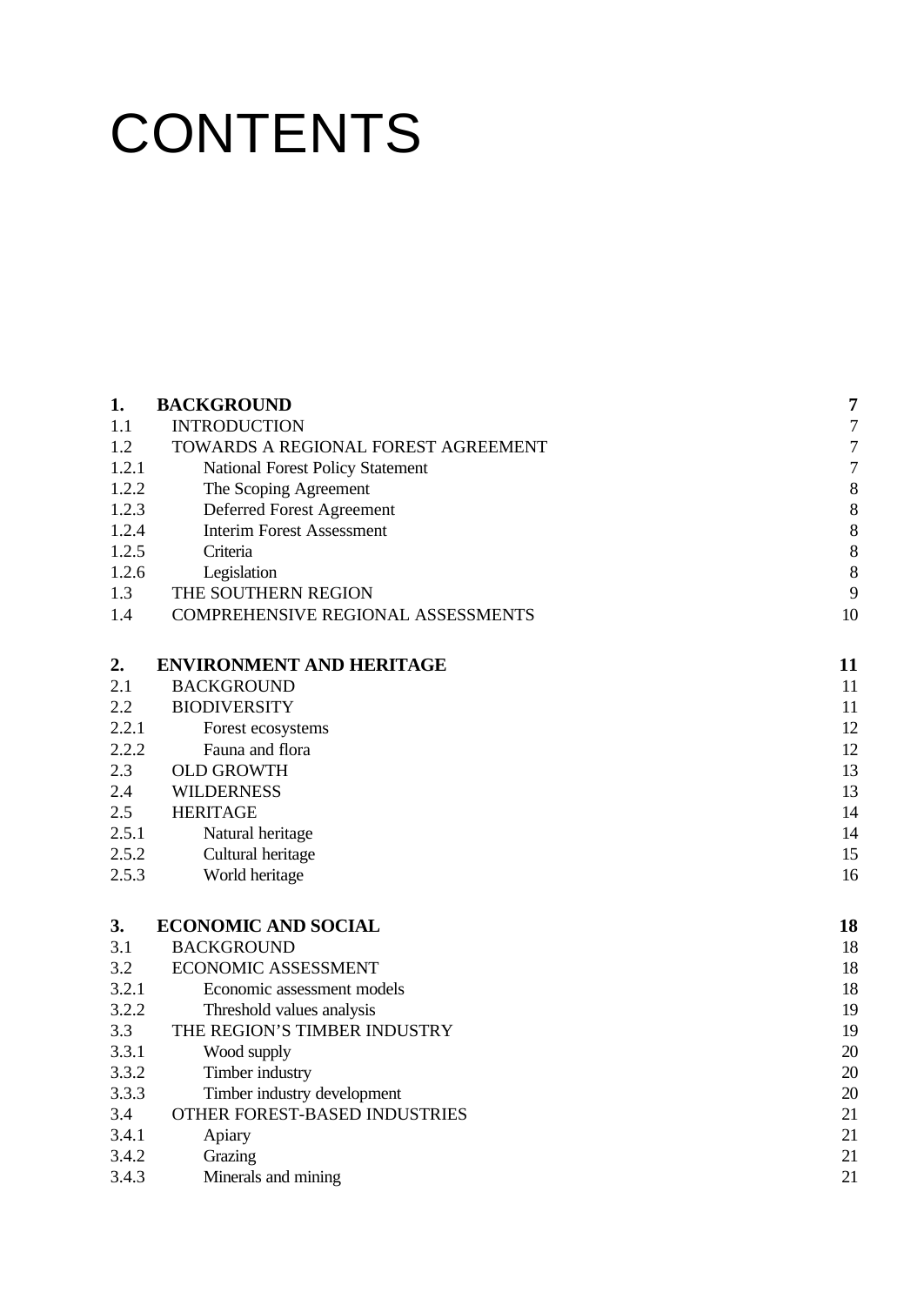| 3.4.4 | Tourism and recreation                                                                   | 22     |
|-------|------------------------------------------------------------------------------------------|--------|
| 3.4.5 | Minor forest products                                                                    | 22     |
| 3.4.6 | Plantations potential                                                                    | 22     |
| 3.5   | SOCIAL ASSESSMENT                                                                        | 22     |
| 3.5.1 | Scope of social assessment                                                               | $22\,$ |
| 3.5.2 | Social indicators                                                                        | 22     |
| 3.6   | KEY SOCIAL ASSESSMENT FINDINGS                                                           | 23     |
| 3.6.1 | Literature review                                                                        | 23     |
| 3.6.2 | Regional profile                                                                         | 23     |
| 3.6.3 | Social values of forests                                                                 | 24     |
| 4.    | ECOLOGICALLY SUSTAINABLE FOREST MANAGEMENT                                               | 26     |
| 4.1   | <b>BACKGROUND</b>                                                                        | 26     |
| 4.2   | KEY ISSUES FOR ESFM IN THE SOUTHERN CRA/RFA PROCESS                                      | 26     |
| 4.3   | <b>ESFM PROJECTS</b>                                                                     | 27     |
| 4.3.1 | Definition and principles of ESFM                                                        | 27     |
| 4.3.2 | Statewide and regional assessment of NSW management systems and processes for ESFM       | 27     |
| 4.3.3 | Criteria, indicators, targets and monitoring processes for the Southern region           | 28     |
| 4.3.4 | Review of protective measures and forest practices for the Southern region               | 28     |
| 4.3.5 | Application of protective measures and forest practices (including net harvestable area) | 29     |
| 4.3.6 | Water quality and quantity for the Southern region                                       | 29     |
| 4.3.7 | Knowledge and information gaps for the Southern Region                                   | 29     |
| 5.    | <b>FOREST RESOURCE AND MANAGEMENT EVALUATION SYSTEM</b>                                  | 31     |
| 5.1   | <b>BACKGROUND</b>                                                                        | 31     |
| 5.2   | FRAMES AND THE SOUTHERN CRA                                                              | 31     |
| 5.3   | DATA COLLECTION                                                                          | 32     |
| 5.3.1 | Strategic inventory                                                                      | 32     |
| 5.3.2 | Growth and other biometric models                                                        | 32     |
| 5.3.3 | Yield models and yield simulation                                                        | 33     |
| 5.3.4 | Yield scheduling                                                                         | 33     |
| 5.4   | <b>WOOD FLOWS</b>                                                                        | 34     |
|       | <b>REFERENCES</b>                                                                        | 35     |
|       | <b>GLOSSARY</b>                                                                          | 36     |
|       | <b>APPENDIX1</b>                                                                         | 39     |
|       | THE JANIS RESERVE CRITERIA                                                               | 39     |
|       | <b>APPENDIX 2</b>                                                                        | 41     |
|       | PRIORITY RANKING OF FAUNA SPECIES FOR THE SOUTHERN REGION                                | 41     |
|       | <b>APPENDIX 3</b>                                                                        | 43     |
|       | VULNERABILITY RANKING FOR FLORA SPECIES IN THE SOUTHERN REGION                           | 43     |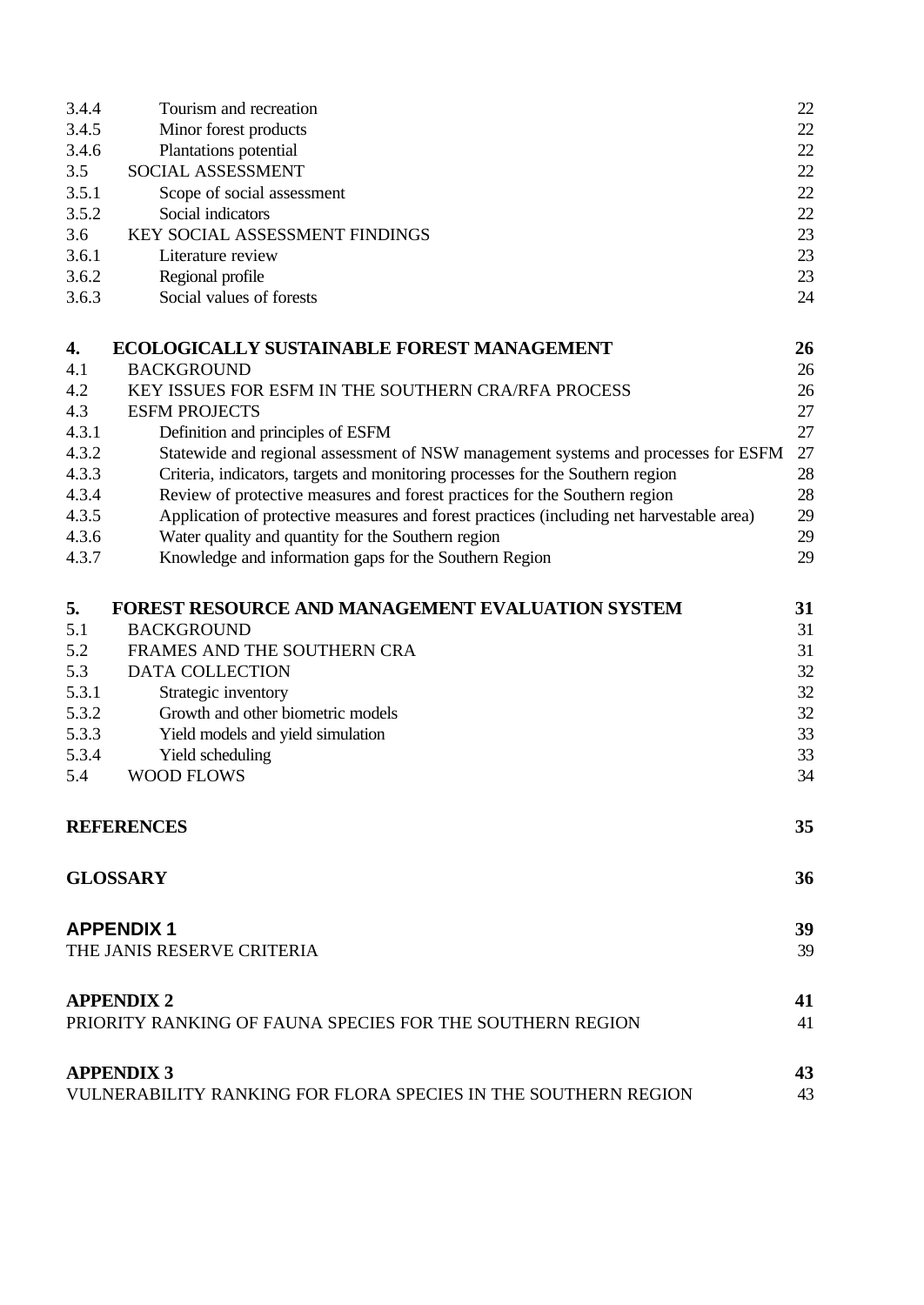# 1. BACKGROUND

### **1.1 INTRODUCTION**

Over the past three years the Commonwealth and New South Wales Governments have been conducting comprehensive regional assessments (CRAs) of New South Wales forest regions. The assessments cover the range of environmental, biological, economic, social and cultural values of forests. Their results will be used by Governments to reach Regional Forest Agreements on forest conservation and use over the next twenty years.

The assessments for the Southern region are now being completed. Summaries of key results will be placed on the Internet at www.rfa.gov.au as they become available.

This report provides the background to the issues for public consultation on the Southern region RFA. Your views are invited on issues you consider should be addressed in the RFA. You can send written **submissions** to:

> RFA Steering Committee PO Box 489 BELCONNEN ACT 2616

**Submissions close on 5 November 1999. This will allow the State and Commonwealth Governments to take your views into account before finalising the RFA by the end of December 1999.**

# **1.2 TOWARDS A REGIONAL FOREST AGREEMENT**

#### **1.2.1 National Forest Policy Statement**

The 1992 National Forest Policy Statement (NFPS), an agreement signed by the Commonwealth and State and Territory Governments, sets out broad environmental and economic goals for the conservation and management of Australia's forests. These include :

- n to maintain an extensive and permanent native forest estate in Australia;
- n to manage that estate in an ecologically sustainable manner so as to conserve the suite of values that forests can provide for future generations; and
- n to develop internationally competitive and ecologically sustainable forest-based industries that maximise value-adding opportunities and efficient use of resources.

The NFPS also outlines a national basis for satisfying the long-term requirements of conservation and industry. A vital element of the Statement is that joint Commonwealth-State comprehensive regional assessments of the environmental, heritage, economic and social values of Australia's forests are undertaken. These assessments would form the basis for negotiation of RFAs between the Commonwealth and individual State or Territory governments.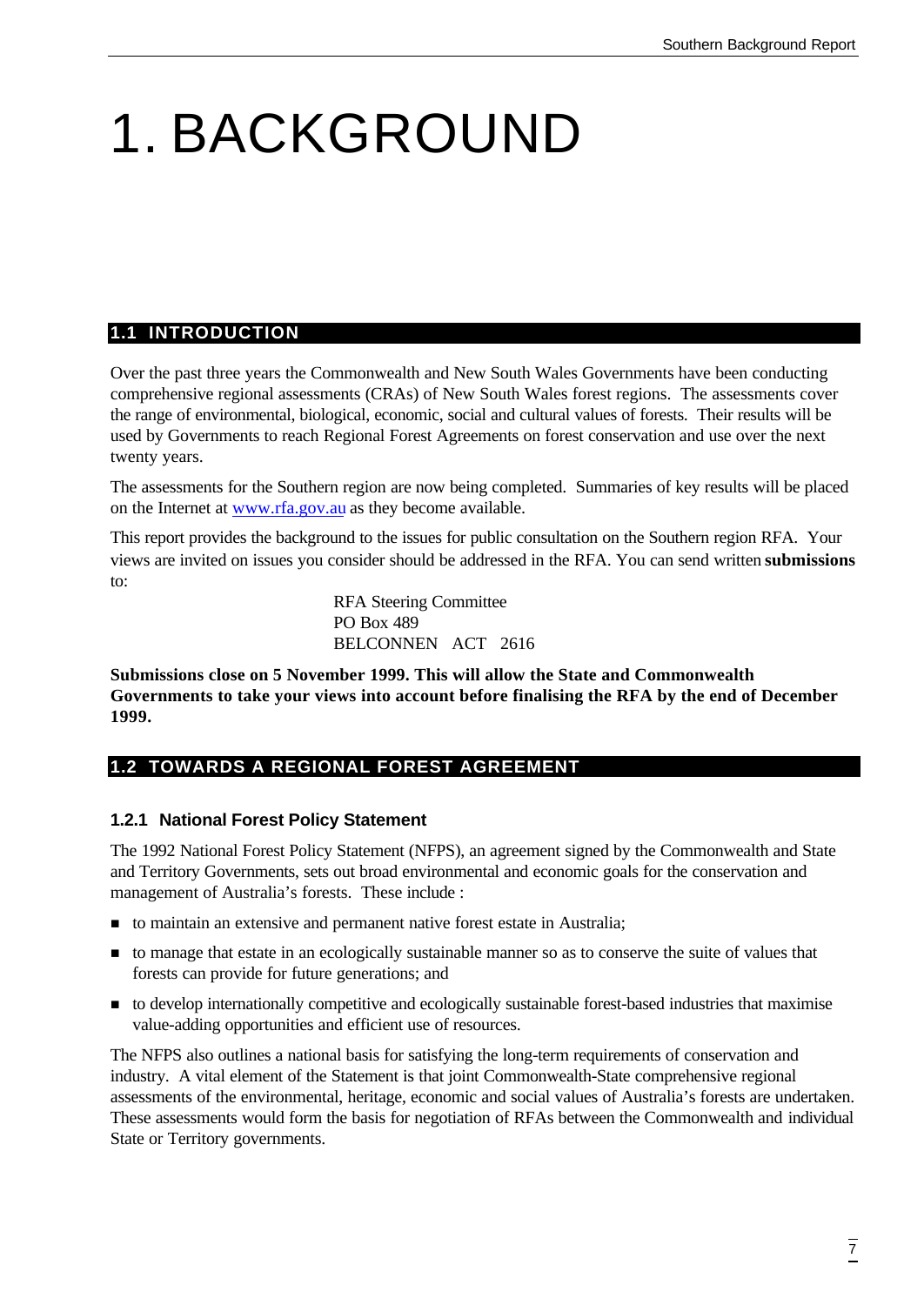### **1.2.2 The Scoping Agreement**

The Scoping Agreement between the Commonwealth and State Governments was signed on 25 January 1996. The agreement confirms the intention of the two governments to proceed to negotiation of RFAs and to establish processes and timetables for their completion. It specifies the broad objectives of the RFA process as ensuring:

- $\blacksquare$  the protection of conservation values;
- n the basis for long term ecologically sustainable management of forests; and
- n the basis for an internationally competitive forest products industry.

#### **1.2.3 Deferred Forest Agreement**

Following the Commonwealth's Deferred Forest Areas report of December 1995, the Commonwealth and State governments signed an agreement covering commercial timber harvesting in New South Wales until 31 December 1999.

#### **1.2.4 Interim Forest Assessment**

The Interim Forest Assessment (IFA) of NSW forest regions was undertaken in 1995/96 by the NSW Government. Its purpose was to identify, on a regional basis, those forests that needed to be set aside from logging for possible inclusion in the comprehensive, adequate and representative reserve system of high conservation value forests.

The NSW Government deferred a total of 816 000 hectares of State forest across New South Wales from timber production and reduced sawlog quotas while guaranteeing the security of sawlog supply for ten years through term agreements with sawmillers.

#### **1.2.5 Criteria**

The RFA must be consistent with relevant Commonwealth and State policies and legislation, as outlined below.

#### **JANIS Criteria**

Following the signing of the NFPS, in 1993 an inter-governmental technical working group on reserve criteria was established under JANIS<sup>1</sup>. This working group drafted criteria which have now been adopted for the CRA process. The Criteria are summarised at appendix 1.

#### **Other policies**

The RFA will be developed in a way which is consistent with other relevant policies including the:

- National Strategy for Ecologically Sustainable Development;
- Intergovernmental Agreement on the Environment.

#### **1.2.6 Legislation**

A range of Commonwealth and State legislative requirements are relevant to forests. The major acts taken into consideration in developing RFAs are listed below.

- Commonwealth:
	- − *Environment Protection (Impact of Proposals) Act 1974*

l

<sup>&</sup>lt;sup>1</sup> The Joint Australian and New Zealand Environment and Conservation Council (ANZECC)/Ministerial Council on Forestry, Fisheries and Aquaculture (MCFFA) NFPS Implementation Sub Committee.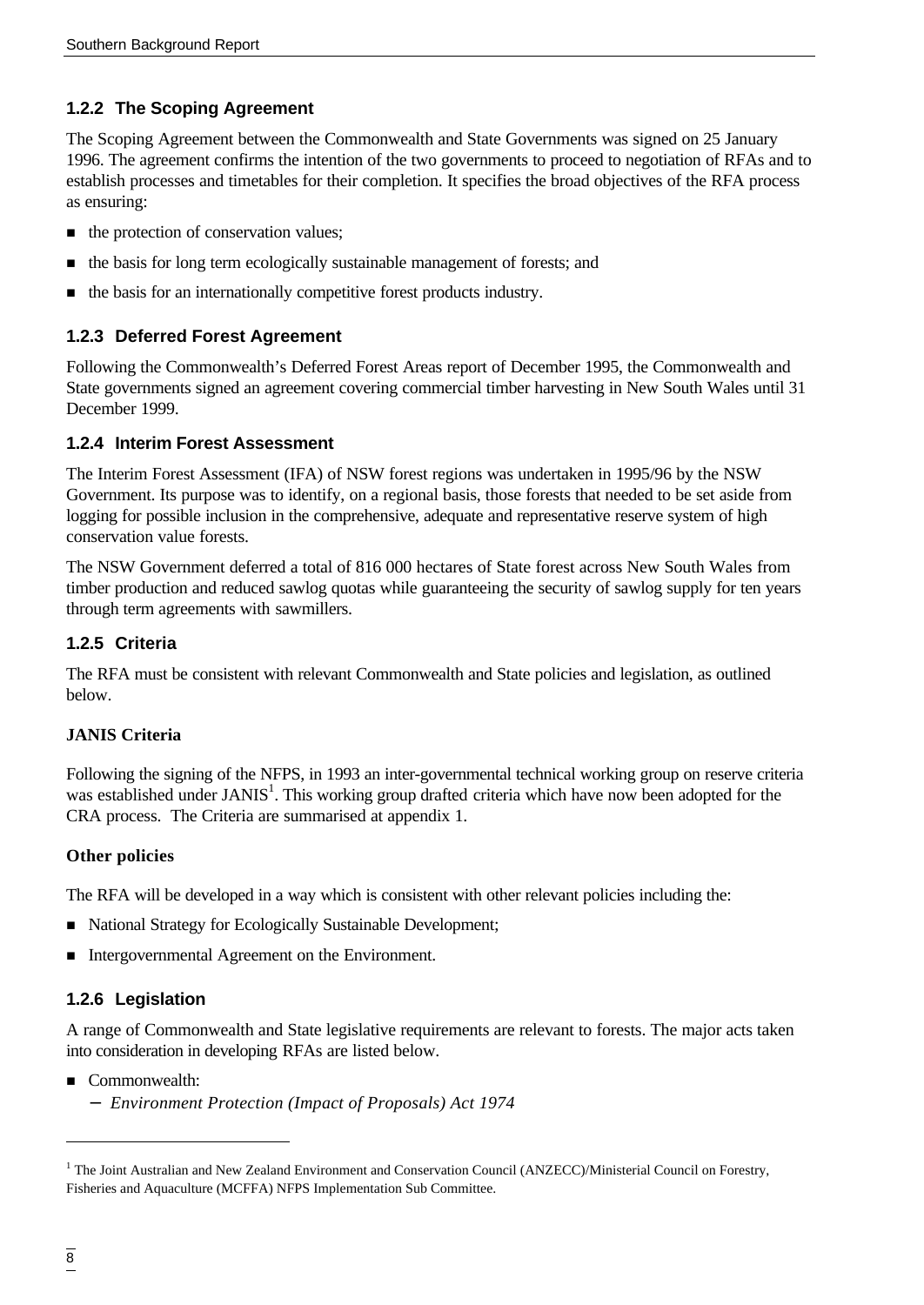- − *Australian Heritage Commission Act 1975*
- − *Endangered Species Protection Act 1992*
- − *World Heritage Properties Conservation Act 1983*
- − *Export Control Act 1982*
- − *Native Title Act 1993*
- − *Aboriginal and Torres Strait Islander Heritage Protection Act 1984*
- New South Wales:
	- − *Environmental Planning and Assessment Act 1979*
	- − *Forestry and National Park Estate Act 1998*
	- − *Heritage Act 1977*
	- − *NSW Native Title Act 1994*
	- − *NSW Aboriginal Land Rights Act 1983*
	- − *National Parks and Wildlife Act 1974*
	- − *National Parks and Wildlife Amendment (Aboriginal Ownership) Act 1996*
	- − *Wilderness Act 1987*
	- − *Timber Industry (Interim Protection) Act 1992*
	- − *Threatened Species Conservation Act 1995*
	- − *Clean Waters Act 1970*

#### **The Native Title Act 1993**

Under the *Native Title Act 1993* the Commonwealth has obligations relating to the protection of native title rights and interests. It is not intended that the RFA will in any way influence any native title claims that may arise: if any Government action to implement the Agreement might affect native title, that action will be taken in accordance with the Native Title Act.

#### **The NSW Forestry and National Park Estate Act 1998**

The *Forestry and National Park Estate Act 1998* provides a framework for future management of forests in NSW. The Act provides for NSW Forest Agreements to be made between NSW Ministers and for Integrated Forestry Operations Approvals to be issued by relevant Ministers.

Forest Agreements include provisions with respect to ecologically sustainable forest management, sustainable timber supply from forestry operations, community consultation, native title rights and interests or Aboriginal land claims and other relevant provisions. A Forest Agreement will be developed for the Southern region following the completion of a Regional Forest Agreement.

Integrated Forestry Operations Approvals are established in connection with a Forest Agreement and include licences and other conditions under which specified forestry operations can occur. Integrated Forestry Operations Approvals will be issued for the Southern region following completion of a NSW Forest Agreement under the Act.

# **1.3 THE SOUTHERN REGION**

An area of about six million hectares from the edge of the Sydney basin to the Victorian border and west almost to Albury has been studied for the comprehensive regional assessment. (It excludes the Eden Region which is covered by its own Regional Forest Agreement.)

The Southern RFA will cover the 4,513,000 hectares in the lower part of this region (see enclosed map). The information in this report relates to this RFA region unless otherwise specified. (Following completion of the Southern RFA, the assessments undertaken for the northern area will be used in a process designed to achieve similar levels of certainty for industry and conservation.)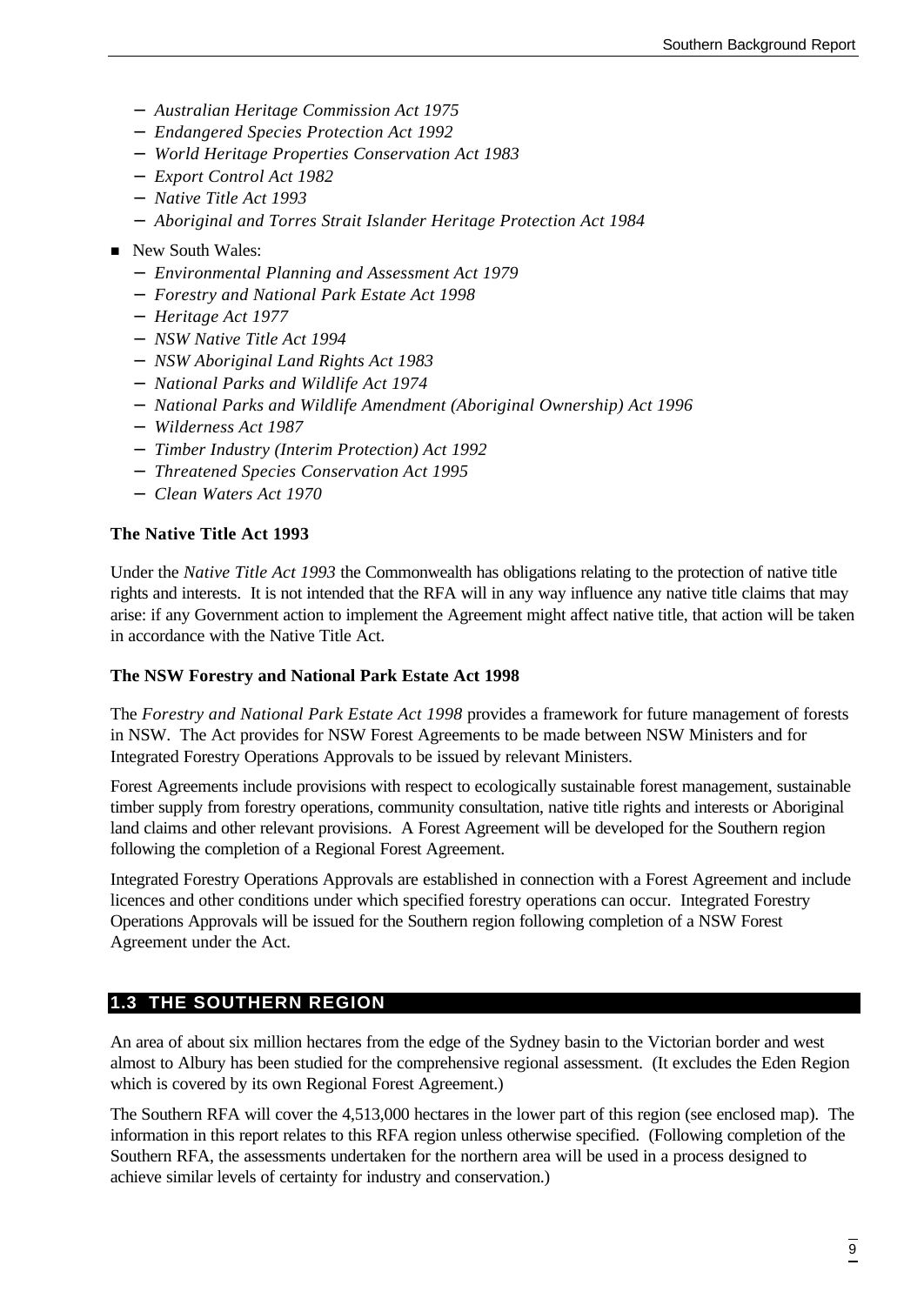About 45 per cent of the RFA region is public land, of which about 80 per cent is forested. The remaining 55 per cent is private land, about 30 per cent of which is forested.

National parks (1,032,500 hectares), State forest (643,200 hectares) and Crown reserves (including leasehold) managed by the Department of Land and Water Conservation (361,500 hectares) currently total 2,037,200 hectares.

There were approximately 118,000 people employed in the Southern RFA region in 1996. The main employers were retail, manufacturing and health and community services.

# **1.4 COMPREHENSIVE REGIONAL ASSESSMENTS**

The Southern comprehensive regional assessments were carried out through the joint Commonwealth/State Steering Committee and its various technical committees.

There are four broad assessment streams:

- n environment and heritage;
- **n** economic and social;
- ecologically sustainable forest management; and
- Forest Resource and Management Evaluation System (FRAMES).

Technical committees made up of Commonwealth and State Government officials and non-Government stakeholders were established to manage the assessments. These committees review existing data, identify data gaps, develop and implement projects, monitor progress, and ensure appropriate standards of information gathering. Over 50 technical projects were undertaken over three years, many of which are continuing.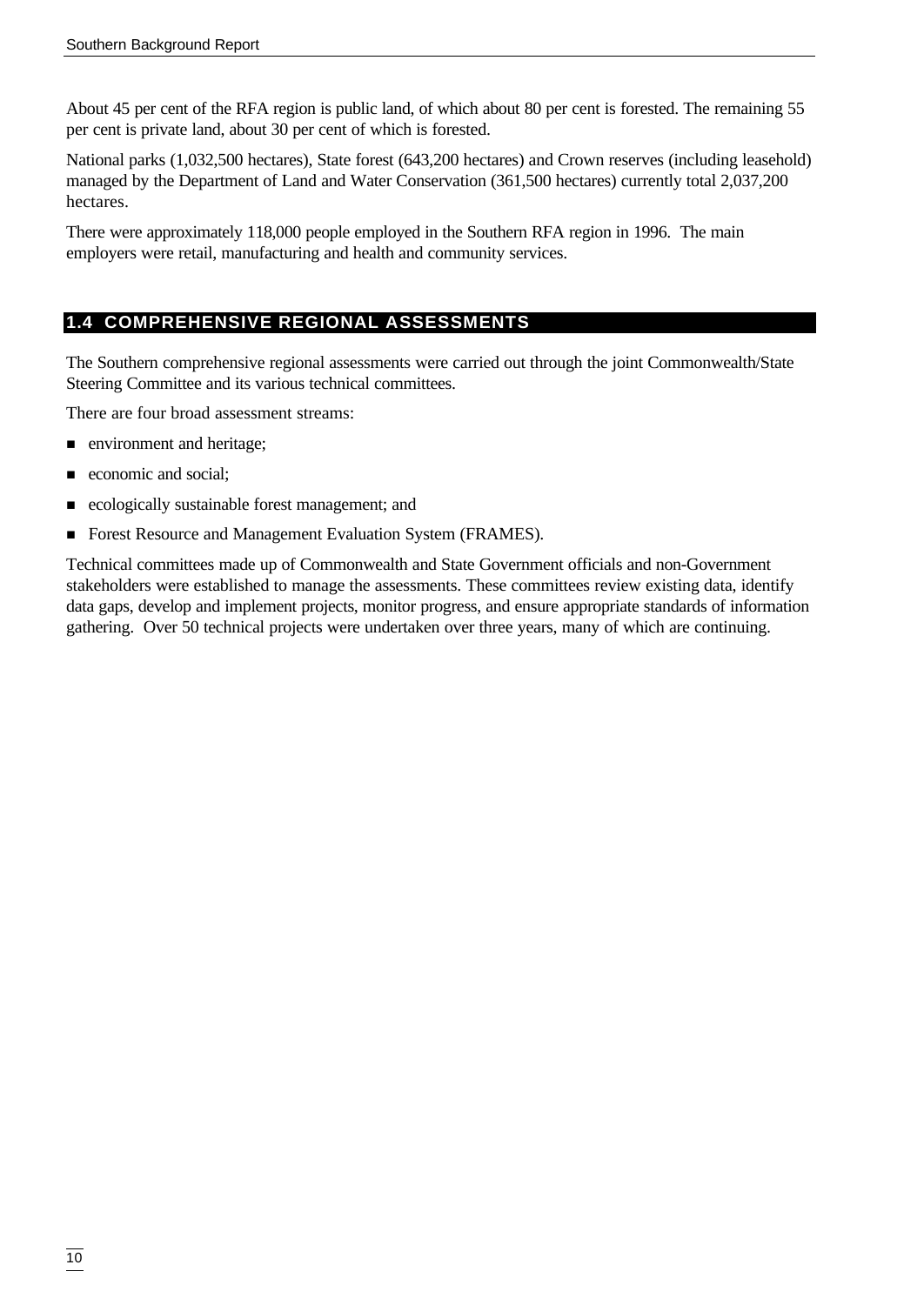# 2. ENVIRONMENT AND HERITAGE

#### **2.1 BACKGROUND**

The major themes for the environment and heritage assessments are:

- biodiversity;
- $\blacksquare$  old growth;
- wilderness:
- n endangered species;
- Indigenous heritage;
- non-Indigenous cultural heritage;
- national estate; and
- World Heritage.

The criteria used for these assessments were drawn primarily from the New South Wales CRA/RFA Scoping Agreement, but also from the nationally agreed reserve criteria (JANIS 1997) and relevant Commonwealth and State legislation.

# **2.2 BIODIVERSITY**

The environment and heritage projects for the Southern region:

- identify biodiversity at both the species and ecosystem level; and
- n review key disturbances and threatening processes (for example, fire, feral animals and weeds).

The findings from these projects will be used in the process of developing a comprehensive, adequate and representative (CAR) reserve system and are also fundamental to the development of ecologically sustainable forest management practices.

The biodiversity assessment conforms with the requirements of *The National Strategy for the Conservation of Australia's Biological Diversity* (1996) and, where appropriate and feasible, the *NSW Biodiversity Strategy* (1999).

The JANIS reserve criteria report defines biodiversity as:

*'the variety of all life-forms, the genes they contain, and the ecosystems of which they are a part. Biodiversity is generally considered at three levels: genetic diversity, species diversity and ecosystem diversity. It is sometimes considered at the landscape diversity level'.*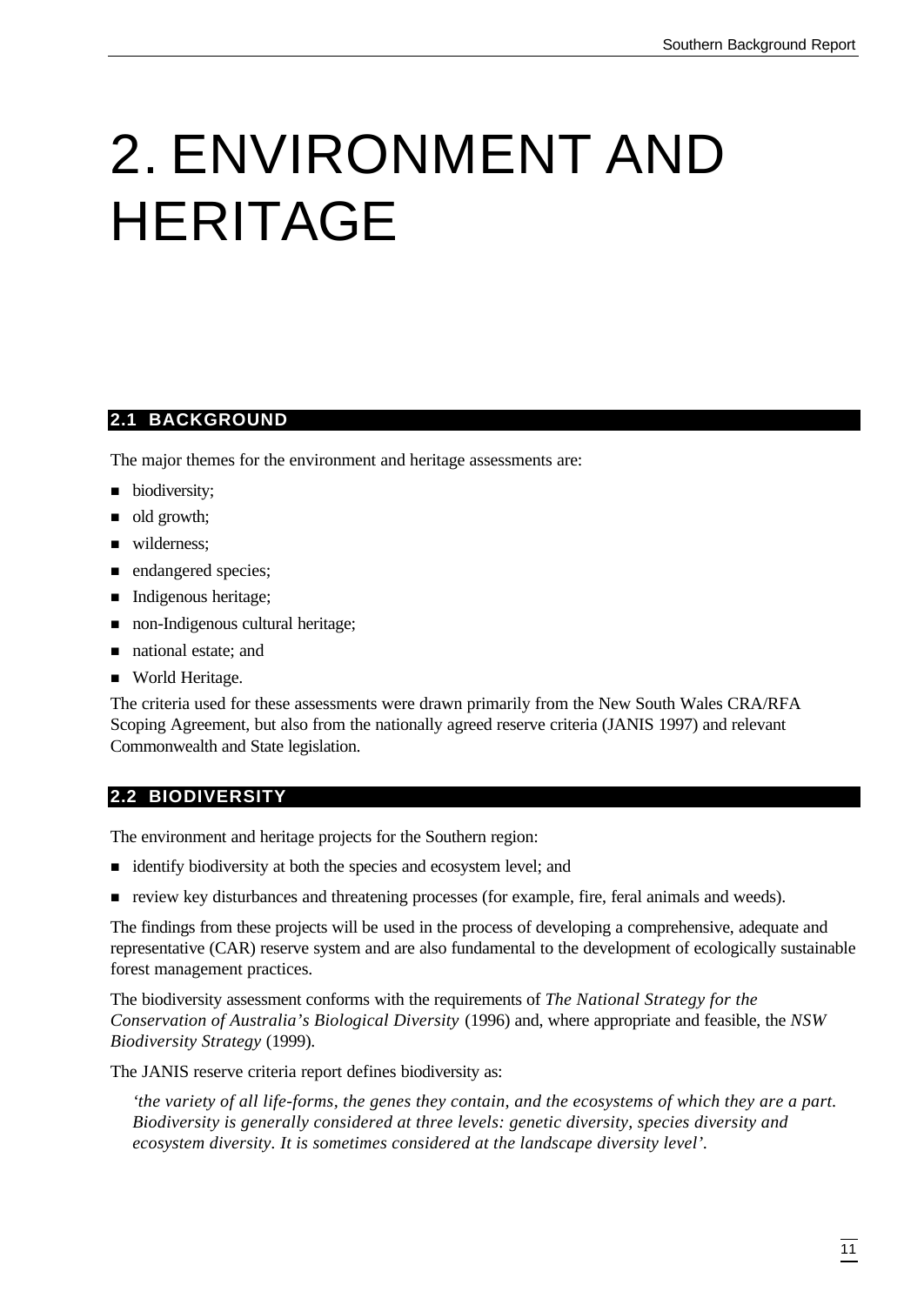A number of broad groups of organisms constitute biodiversity: vascular plants, non-vascular plants, vertebrate fauna, invertebrate fauna, fungi and micro-organisms. Priority has been given to those elements of biodiversity – vertebrate fauna and vascular plants – for which most scientific information is available.

Information was produced to cover two main fields of interest:

- forest ecosystems, which serve as a broad surrogate for biodiversity; and
- n species and other known aspects of biodiversity that warrant special consideration (including rare, vulnerable or endangered species, areas of high species diversity, natural refugia for flora and fauna, and centres of endemism).

The information generated for these includes:

- n data on the spatial distribution of features (forest ecosystem, species or other particular aspects of biodiversity); and
- n information on the conservation requirements of each feature, including types of reservation and/or mechanisms for protection appropriate for each feature.

A data audit and review process was undertaken to summarise available information on species, ecosystems/communities and threatening processes. The audit also identified gaps where additional data collection was required. In addition, field surveys were undertaken to collect:

- n point location habitat data and selected habitat data for fauna; and
- $\blacksquare$  site attributes for defining forest ecosystems and communities.

The subsequent data were analysed to produce descriptions of forest ecosystems and communities, and to model distributions of flora and fauna species with the purpose of identifying conservation requirements.

#### **2.2.1 Forest ecosystems**

A forest ecosystem is defined in the JANIS criteria as an indigenous ecosystem with an overstorey of trees that are greater than 20 per cent canopy cover. A forest is defined as a vegetation type dominated by woody vegetation having a mature or potential mature stand height exceeding 5 metres, with an overstorey canopy cover greater than 20 per cent.

The forest ecosystems are identified by canopy species, broad understorey species, and other environmental factors such as soil and climate. The forest ecosystem mapping project will produce a pre-1750 distribution and current distribution map of forest ecosystems for the Southern region.

Assessments in the Southern region have identified approximately 130 forest ecosystems. Mapping of the forest ecosystems is nearing completion.

#### **2.2.2 Fauna and flora**

Species are selected on the basis of their national, State and regional rareness, vulnerability and endangered status and assessed by expert reviewers observed by stakeholders in the Southern CRA process. Examples of regional vulnerability include species that are isolated, at the northern or southern extent of their ranges, and/or serve as core habitat for other important species.

More than 130 priority plant species and 61 animal species were assessed in the Southern region.

Animals include the tiger quoll, the powerful owl and the eastern false pipistrelle bat, (very little is known of its habits and it is in low numbers throughout its range). The Booroolong frog, once common in rocky creeks flowing west of the Great Divide, has suffered a major decline in population and is now considered one of the most highly threatened frogs in NSW.

Plants include the rare eucalypt *Eucalyptus langleyi*, and *Pimelia humilis* which was found in the Southern CRA survey for the first time since its only previous documented record early this century.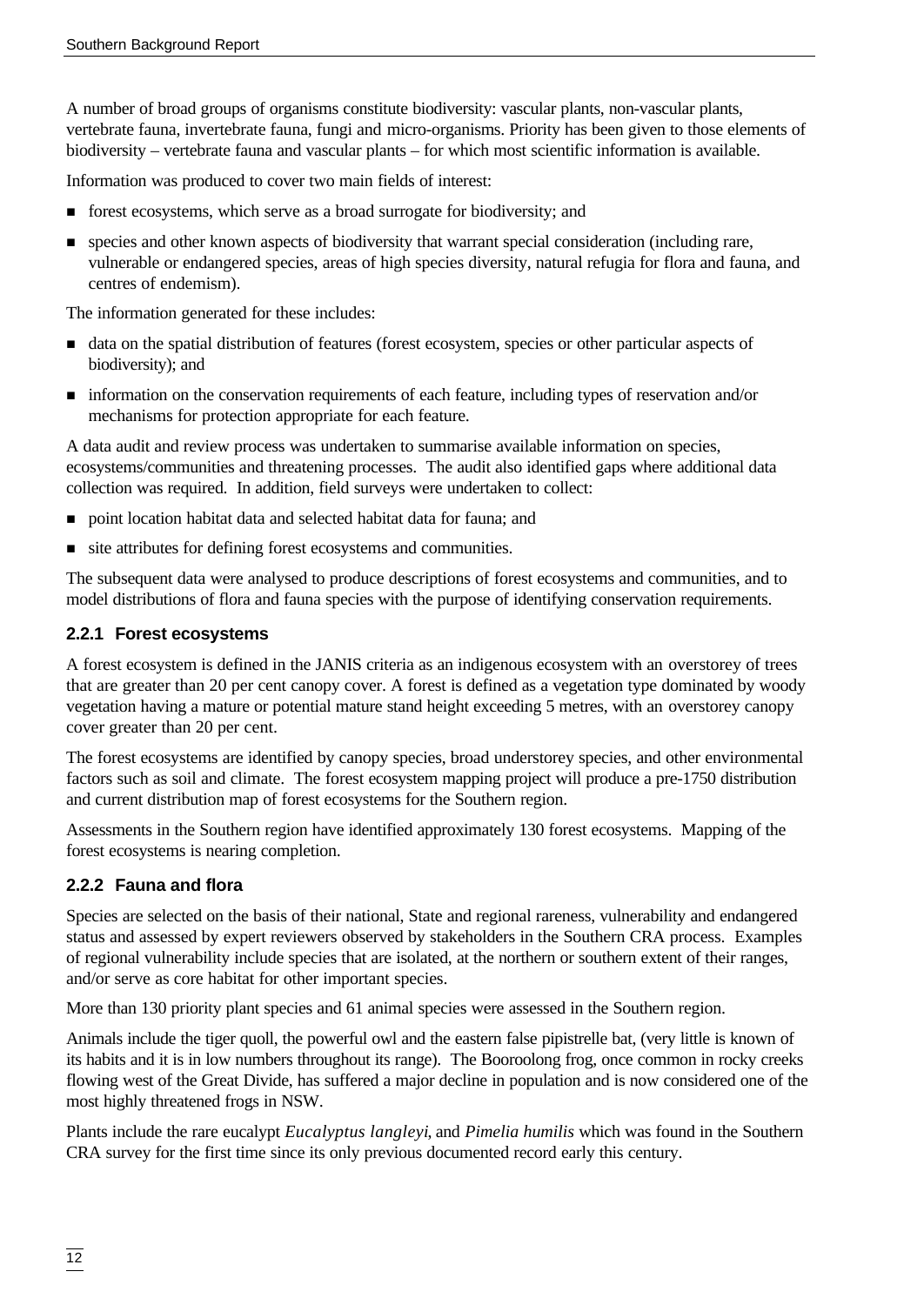Reservation priority ranks between 1 and 5 were agreed upon by experts within each species group, with 1 receiving the highest priority. Priority was based on the extent to which a change in tenure of forested land would aid the conservation of the species, the ability of prescriptions and conservation protocols to ameliorate threats to the species, the vulnerability of the species to off-reserve disturbance, and the intrinsic risk of extinction of the species. Areal reservation targets will be developed for priority flora and fauna species. A list of priority fauna species for the CRA region is provided at appendix 2, and priority flora species at appendix 3.

#### **2.3 OLD GROWTH**

The *National Forest Policy Statement* (NFPS) defines old growth forest as:

*'forest that is ecologically mature and has been subjected to negligible unnatural disturbance such as logging, roading, and clearing.'*

The definition focuses on forest in which the upper stratum or overstorey is dominated by the late mature to overmature growth phases. In the JANIS reserve criteria this has been interpreted for operational purposes as ecologically mature forest where the effects of disturbances are now negligible.

In the Southern region, this was applied using the following principles:

- n ecological maturity is defined by the characteristics of the older growth stages present;
- n if data are available on the structural, floristic and functional qualities that would be expected to characterise an ecologically mature forest ecosystem, these data should be used in assessing the significance of disturbance effects; and
- negligible disturbance effects will be evident in most forests that have a significant proportion of trees with age-related features and that have a species composition characteristic of the ecologically mature forest ecosystem.

So that the JANIS old growth criteria can be applied, the areas of old growth and other successional stages are being mapped for each forest ecosystem in the Southern region. The categories of forest successional stage being mapped are:

- $\blacksquare$  old growth;
- disturbed old forest;
- mature forest:
- disturbed mature forest;
- voung forest;
- n recently disturbed forest; and
- $\blacksquare$  rainforest.

The most extensive tracts of old growth forest are in existing reserves. Mapped old growth forest outside reserves, particularly in the coastal environments, is fragmented. Detailed old growth mapping is still underway.

#### **2.4 WILDERNESS**

An assessment of wilderness is to identify those areas that would meet the wilderness criteria under the provisions of the New South Wales *Wilderness Act 1987* in addition to the *National Wilderness Inventory* analysis of wilderness in the region. The JANIS reserve criteria specify that 90 per cent (or more if practicable) of the area of high quality wilderness according to the *National Wilderness Inventory* that meets minimum area requirements should be protected in reserves.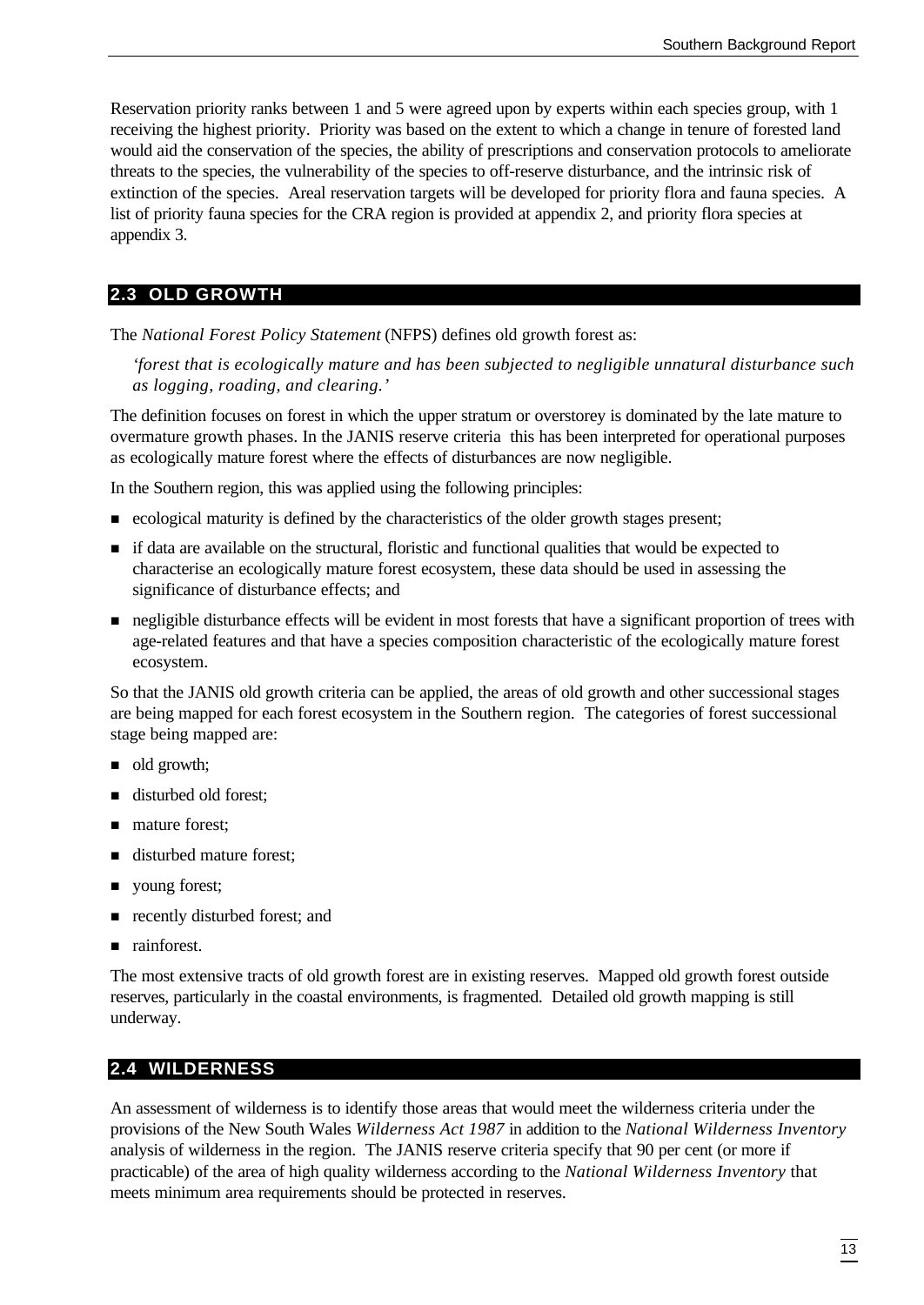Wilderness assessments in the region under the *NSW Wilderness Act 1987* are nearing completion within 16 study areas totalling 316,400 hectares. Areas that meet the wilderness criteria will be termed Provisionally Identified Wilderness for consideration during negotiations towards a Regional Forest Agreement. NSW Government decisions on wilderness declaration will follow public exhibition of the assessment results including wilderness declaration options.

For the RFA, wilderness is being mapped according to the nationally agreed criteria to determine the proportion to be placed in reserves.

The State's provisionally identified wilderness will also be considered in finalising the RFA.

### **2.5 HERITAGE**

The heritage assessments in Southern are based on the Commonwealth/State Scoping Agreement. It requires both Governments to address heritage consistent with State and Commonwealth legislation. This includes the identification and documentation of National Estate natural and cultural heritage and State cultural heritage values to satisfy Commonwealth obligations under the *Australian Heritage Commission Act 1975*, and State obligations under the *NSW Heritage Act 1977* and the *National Parks and Wildlife Act 1974*.

The identification, assessment and documentation of National Estate values in Southern included assessment of cultural and natural heritage values.

The National Estate is defined in the *Australian Heritage Commission Act 1975* as:

*'those places, being components of the natural environment of Australia, or the cultural environment of Australia, that have aesthetic, historic, scientific or social significance or other special value for future generations as well as for the present community. '*

The Australian Heritage Commission's responsibility is to identify the National Estate and, under section 30 of the Act, to advise the Commonwealth Government on the conservation of National Estate places and the potential impact on National Estate values of proposals relating to those places. The act also requires the establishment of the Register of the National Estate. The Register includes places of importance at a local, regional or national level. The identification and assessment of places for listing in the Register is guided by the National Estate Criteria.

In a regional context, assessment of the National Estate requires a comparative appraisal of the significance of places identified as having one or more attributes or values. The values are derived from the National Estate Criteria. The development of thresholds to establish National Estate significance vary depending on the level of current knowledge about the nature and extent of National Estate values and their distribution in the landscape at a local, regional or national level. A threshold is developed specifically for each National Estate value.

# **2.5.1 Natural heritage**

National Estate natural heritage assessments for the Southern CRA are assessing areas according to their significance in terms of values such as evolutionary history, current natural processes, uniqueness and significance to education and research. This work is undertaken, where possible, in conjunction with other projects addressing the JANIS reserve criteria, including old growth, wilderness and biodiversity. Separate assessments were undertaken for other National Estate values, including endemic flora and fauna species, refugia and species at the edge of their distribution range. Natural Heritage Studies being conducted across the region include places such as Kosciuzsko National Park and Morton National Park.

The assessment work undertaken in the Southern CRA process is identifying areas as having potential National Estate value and will form the basis of the determination by the Australian Heritage Commission as to which places are entered onto the Register of the National Estate.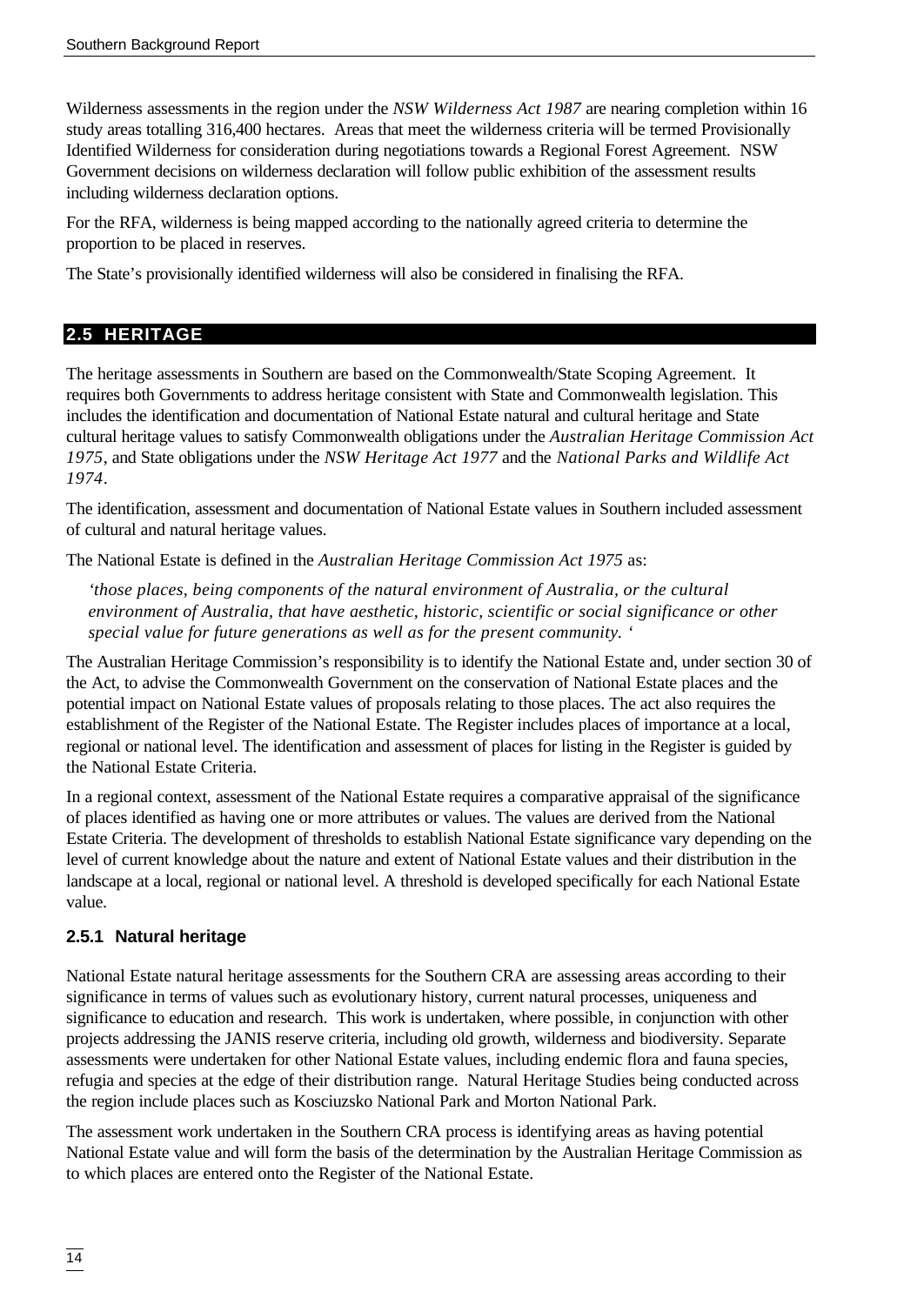# **2.5.2 Cultural heritage**

Projects assessing cultural heritage values were undertaken jointly by State and Commonwealth to meet obligations under State and Commonwealth legislation.

The term 'cultural heritage' generally refers to places of historic, social, aesthetic or scientific value (cultural heritage values). A cultural heritage place can be a site, area, landscape, building or other work, group of buildings or other works, together with associated contents and surroundings, that is significant for its historic, social, aesthetic or scientific value. A place of cultural heritage is determined by its significance according to a set of criteria which reflect the values outlined above. In the forest environment these values can, for example, exist:

- n in the tangible fabric of an archaeological or historic site;
- $\blacksquare$  intangibly, through spiritual associations with particular places; or
- within a landscape which combines tangible and intangible elements.

In addition to the Southern cultural heritage assessments a Statewide project has examined the protection and management of Indigenous and non-Indigenous cultural heritage values and places. The aim of this project is to produce a workable set of principles and guidelines for forest land managers to ensure the protection of cultural heritage values through Regional Forest Agreements.

#### **Aboriginal cultural heritage and National Estate**

The assessment of Aboriginal cultural heritage values in Southern is being guided through an Aboriginal Consultation project. This involves regional workshops coordinated by two Aboriginal Management Committees established as part of this project.

The work being undertaken is focussing on identifying Aboriginal community interests regarding ownership, management and protection of cultural heritage values in forested areas. Forested landscapes contain much evidence of Aboriginal use of and spiritual link to the land. Aboriginal interests in the Southern region are diverse and include not only areas of cultural significance but also areas of economic and social importance.

The RFA will address Aboriginal custodianship and control of cultural items, places and landscapes. This can involve:

- n a review of current management of Aboriginal heritage by agencies;
- joint management of public forest lands with State agencies;
- ownership of land under the *NSW Aboriginal Land Rights Act 1983*; and
- n Aboriginal ownership and leaseback of National Parks under the NSW *National Parks and Wildlife (Aboriginal Ownership) Act 1996*.

In an ongoing process the NSW National Parks and Wildlife Service and State Forests of NSW are reviewing Indigenous cultural heritage management in consultation with Aboriginal communities, aiming to develop systems that better consider the landscape context of sites and that provide for efficient protection and greater involvement of Aboriginal communities in decision making.

#### **Non-Indigenous cultural heritage and National Estate**

A Cultural Heritage Working Group developed a series of projects to identify, assess and document non-Indigenous cultural heritage values in the Southern region. These projects, comprising the Statewide Cultural Heritage Data Audit, Integration and Analysis (Non-Indigenous) project, Southern region Forest History and Heritage Assessment (Non-Indigenous) and the Assessment of Places of Aesthetic Significance in NSW included:

■ a data audit of existing cultural heritage data;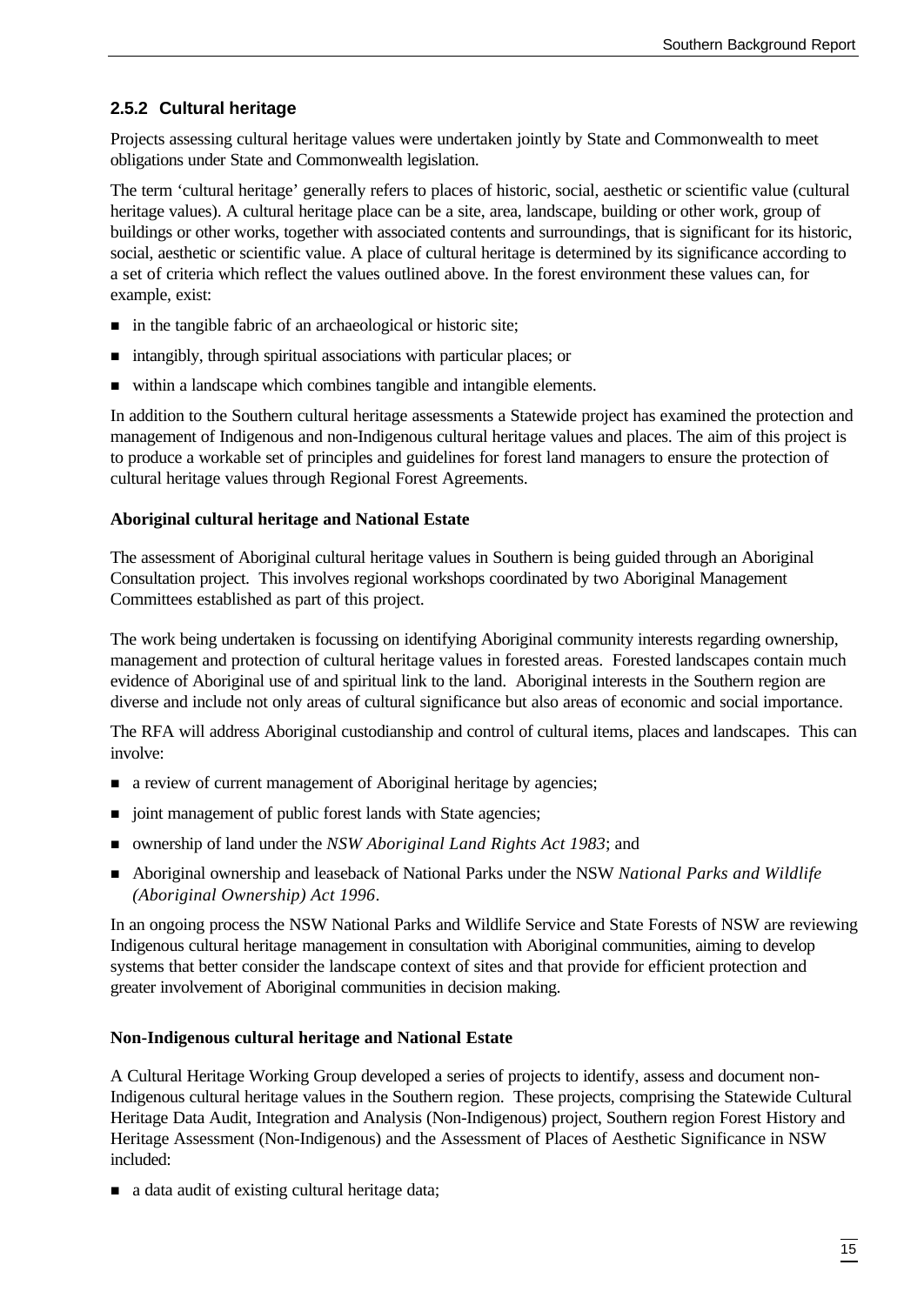- a thematic history;
- a community heritage assessment;
- n an assessment of historic places; and
- n an assessment of the aesthetic values of the region.

As part of the Southern History and Heritage project, community heritage and historic values were assessed. Community heritage workshops were held at locations within the Southern region to identify places the local community felt were of special value to them. All information was entered into the CRA Heritage Inventory database, and this information and a short report on the workshop was returned to workshop invitees for comment. Social value research was then conducted by means of questionnaires in each workshop locality, followed by field inspection and documentation of a range of sites.

The history of the Southern forests over the last two hundred years was traced in a series of thematic frameworks. The overview thematic report describes the landscape and topography of the forests. A sample of sites was chosen for further research and field validation on the basis of likely significance given the early desktop study and an understanding of the history of the area.

Forestry, pastoral and other activities have left their mark on the forest landscape with sawmills, sleeper cutter sites, gold mines and bullock tracks. Assessments also identified sites in the Southern region that are of particular significance to regional communities, including the Snowy River, Pilot Hill Arboretum and the Bombay Picnic Area.

The assessment of aesthetic values used information from the community heritage workshops and State agency land managers in the Southern region to determine areas of aesthetic significance.

### **2.5.3 World heritage**

In accordance with the New South Wales CRA/RFA Scoping Agreement and the Commonwealth's obligations under the World Heritage Convention, there is a commitment by both Governments to identify and assess World Heritage values in the Southern region as part of the Regional Forest Agreement process.

Places on the World Heritage List are defined as those which have outstanding universal value. The methodology used in the Regional Forest Agreement process to identify and assess places which are the most outstanding of their kind in the world is based on a thematic approach being applied to forested areas. The methodology assesses significance by developing themes of outstanding universal value, and then testing places against these themes by working through a series of steps. This approach is only one of those being used by the Commonwealth to ensure the protection of Australia's World Heritage.

The thematic methodology involves the use of a panel of experts and provides a systematic means of identifying a list of places that meet the criteria and operational guidelines of the World Heritage Convention. The first step (step A) of the thematic methodology involves the panel of experts providing advice to Governments on themes of outstanding universal value relevant to Australia. These themes are then used in the second step (step B) to develop a list of places that might include those that best represent the identified themes in a global context.

These potential places are then further examined against the Operational Guidelines for the World Heritage Convention to determine whether they have World Heritage value. They are tested using a series of sieves where the places identified at step B are assessed for authenticity and integrity (step C), and adequacy of management and legal protection (step D), prior to formal assessment against the World Heritage criteria in the final step (step E). Places that do not meet the required criteria are eliminated at each step of the assessment process.

The panel of experts met in October 1997 to undertake steps A and B of the methodology for New South Wales, including the Southern region. Two of the sub-themes identified by the Expert Panel are potentially relevant to the Southern region: eucalyptus-dominated vegetation and Aboriginal dreaming sites.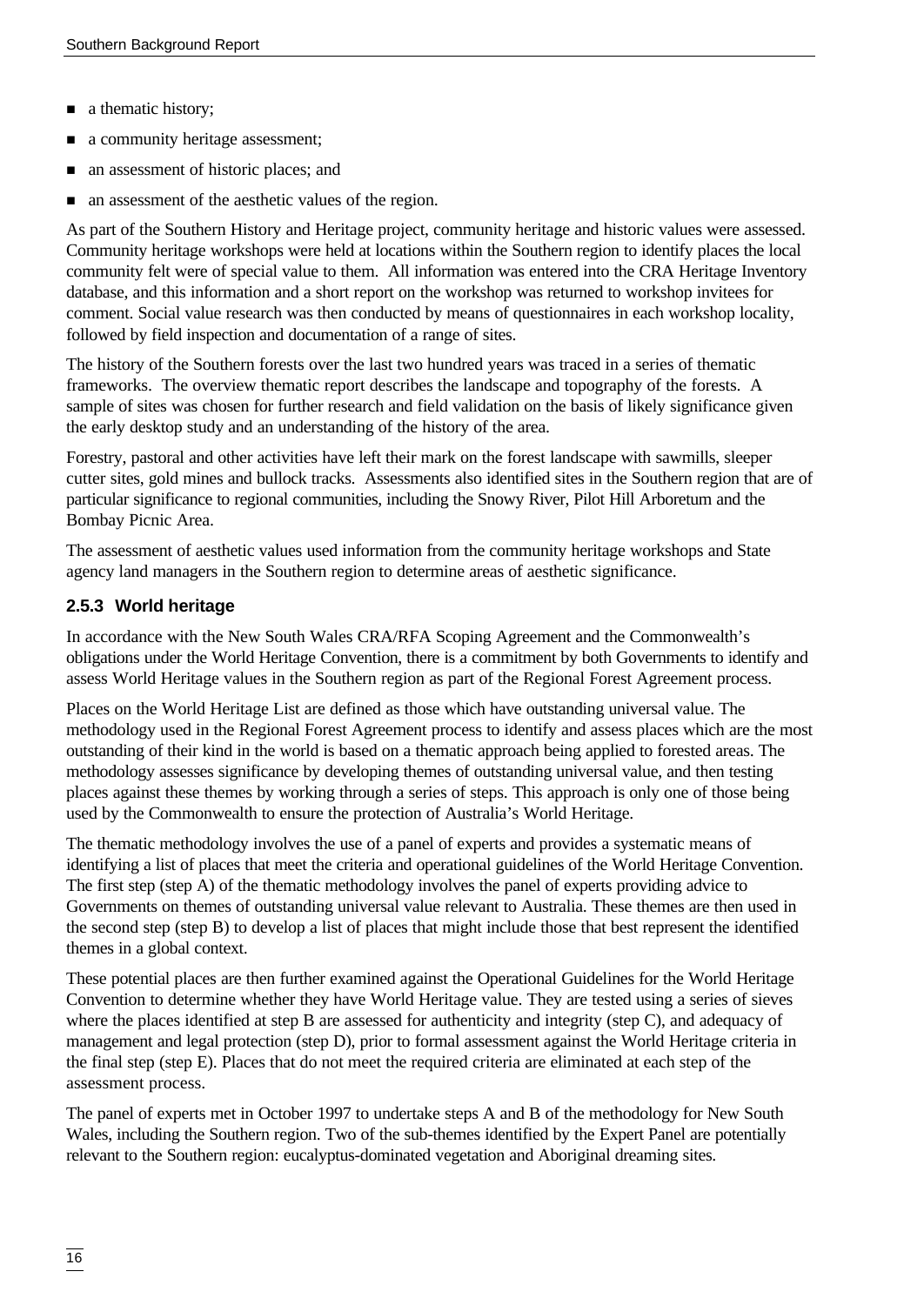The panel noted that a potential nomination focused on eucalyptus evolution and diversity would include a series of places across the continent, most of which could be expected to already have protected area status, rather than a single contiguous area. The panel identified the natural forest areas extending from the sea to the alps and inland slopes in south-east NSW (also eastern Victoria and ACT) as a potential forested area of relevance to this theme.

The panel considered its discussion and consideration of the Aboriginal dreaming sites and artistic expression sub-themes to be tentative and that these themes would require a comparative, continent-wide study of forest sites of possible religious significance or artistic expression, including dreaming tracks. The Gulluga-Nadjanuka (Mt Dromedary-Little Dromedary) mountains and Sydney Basin Rock Art sites were tentatively identified as warranting further investigation.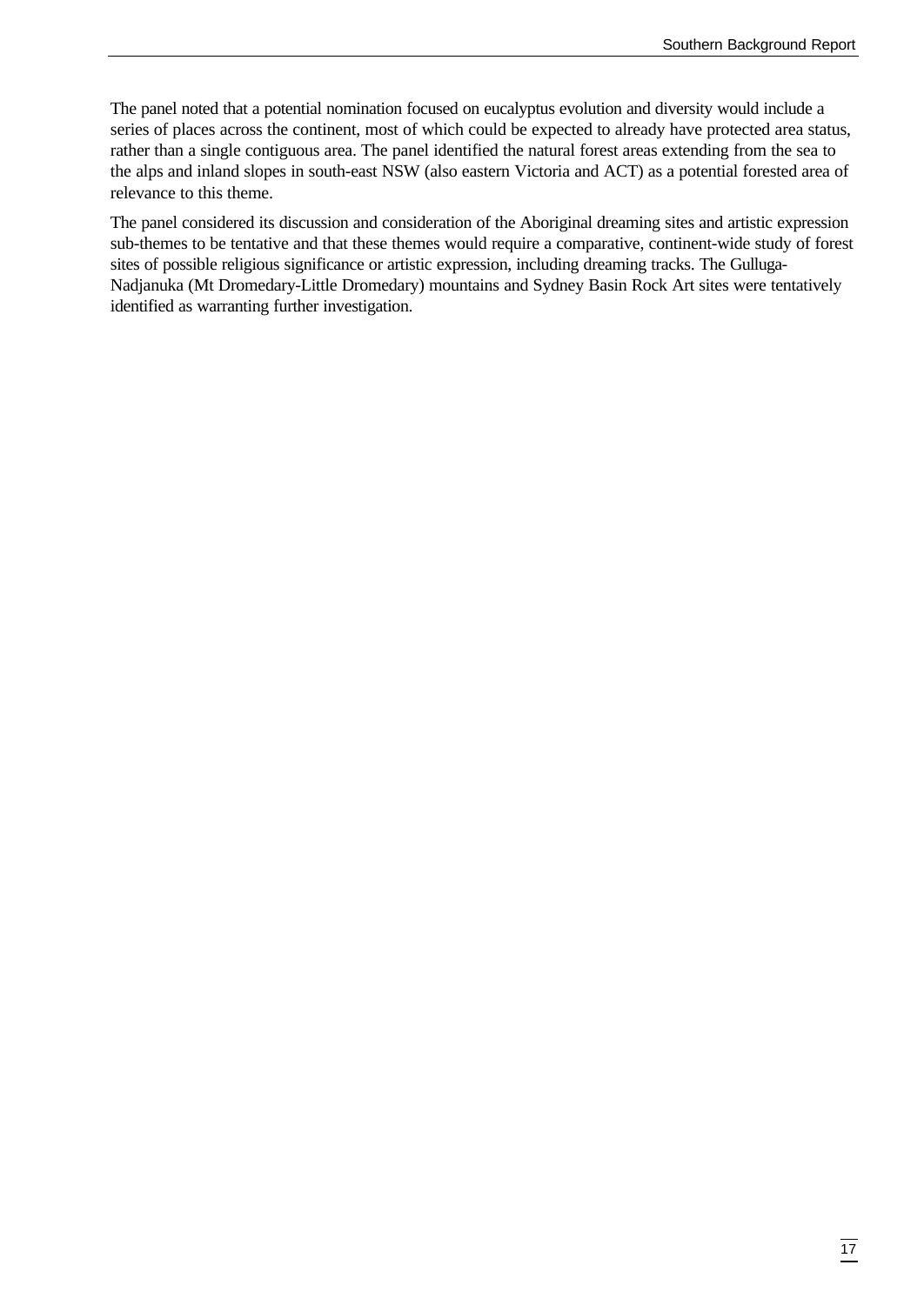# 3. ECONOMIC AND SOCIAL

#### **3.1 BACKGROUND**

Economic and social considerations are among the key goals of the National Forest Policy Statement. The nationally agreed criteria for a CAR reserve system, JANIS, state that in assessing CAR reserve options, the principle of least cost to the community should be used.

In broad terms the economic and social assessments are being undertaken to:

- n firstly, establish the nature of industry and the social structure, resources and linkages of the Southern region; and
- n secondly, as neither the regional economy nor the communities within it are static, to provide the basis for assessing possible developments (including the direct impact of any proposed changes to forest land allocation and management).

### **3.2 ECONOMIC ASSESSMENT**

The economic assessment places emphasis on the forest industry and forest-related industries but also includes the economy of the Southern region as a whole. Further, it places forest-based industries in the context of the broader economy of New South Wales. In addition to the timber processing industry the assessments cover the following other forest uses:

- $\blacksquare$  apiary;
- **n** grazing;
- $\blacksquare$  minerals exploration, mining and quarrying;
- other forest products such as firewood, craftwood, poles and seeds;
- n plantations, both hardwood and softwood, including the potential for plantation establishment; and
- $\blacksquare$  tourism and recreation.

Information derived from these assessments will provide a basis for evaluation of the economic and social implications of various land use, forest management and industry development outcomes in the Southern region.

#### **3.2.1 Economic assessment models**

A set of models will be applied to analyse the economic implications of land allocation decisions. They include:

- Forest Resource Use Model (FORUM);
- Industry Response Model for the hardwood processing industry; and
- Regional Economic Impact Assessment.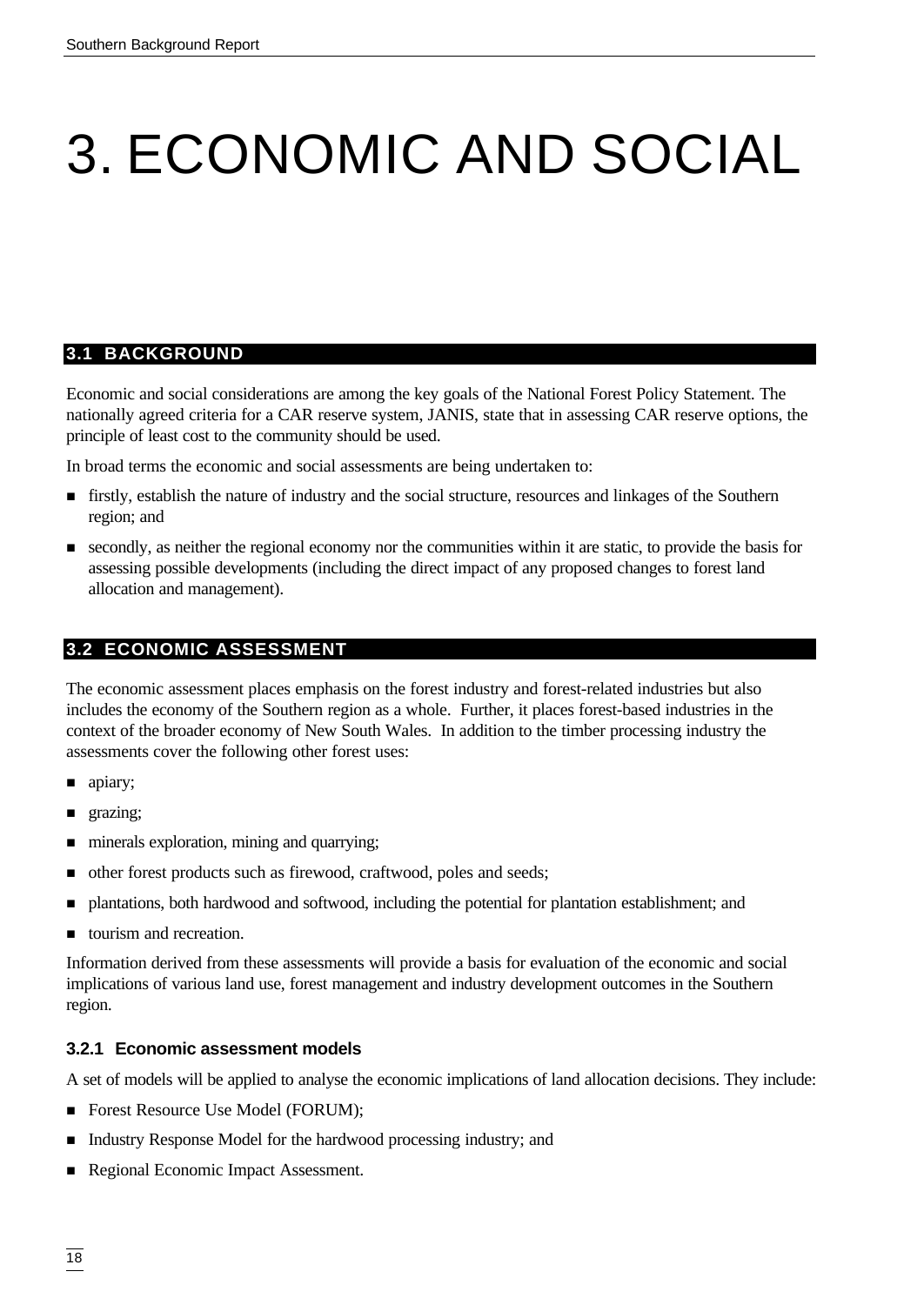It should be noted that these models will only provide an indication of the possible effects of changes to land allocation and any consequent impact on wood resource availability for a given set of assumptions. Actual outcomes may differ as decisions will reflect the full range of factors on which commercial decisions are based.

Inputs to these models include hardwood mill survey data (base year of 1997/98), Australian Bureau of Statistics data and other data obtained through the CRA process.

**The Forest Resource Use Model (FORUM)** will enable estimates to be made of the direct economic impacts to wood based industries resulting from changes to wood resource availability (and/or quality), industry structure and market outlook. FORUM takes these variables and optimises land rent<sup>2</sup> under different industry options (eg including new development opportunities).

**Industry Response Model** will allow for analysis of the industry's ability to adjust to changes in resource supplies, including an assessment of the impact on industry structure, markets and levels of value adding. This model complements the FORUM model taking into account variables that don't necessarily reflect an outcome based on optimising land rent. It can, for example, take into account existing contractual supply agreements between State Forests of NSW and individual mills.

**The Regional Economic Impact Assessment** entails building an economic data base of the region, with details of the financial transactions among all sectors in the region. This data base will then be used to construct an input-output model for the regional economy, reflecting the inter-industry relationships for all sectors in the regional economy.

The primary aims in building and applying the input-output model in the economic assessments will be to:

- identify the current status of the timber industry and its contribution to the regional economy;
- **n** assess the regional economic impacts of land management scenarios; and
- **n** assess the contribution of development options in other industry sectors for the regional economy.

Input-output models can simulate the flow-on effects of direct changes in the industry structure (such as may be anticipated for the timber industry) to other industry sectors.

#### **3.2.2 Threshold values analysis**

This study will assess the opportunity costs or threshold values of land management scenarios, with particular focus on the foregone net values of timber production.

The study was commissioned because of the difficulties involved in deriving monetary estimates for conservation and non-commercial uses of forests that are considered to be incompatible with timber production.

Instead of assessing non-market values directly, the threshold value model puts the question: is the present value of the benefits of protecting the forests under a particular scenario worth more than the value of the timber production foregone? By projecting potential rates of change in population, income, environmental preferences and technology in the timber industry, it is possible to convert this estimate to a yearly payment (in current dollar terms).

#### **3.3 THE REGION'S TIMBER INDUSTRY**

l

The following summarises some of the findings of the economic assessments.

 $2<sup>2</sup>$  Land Rent: an estimate of the value of the wood on stump and represents the inclusive price that would be received by the grower for the sale of the standing resource.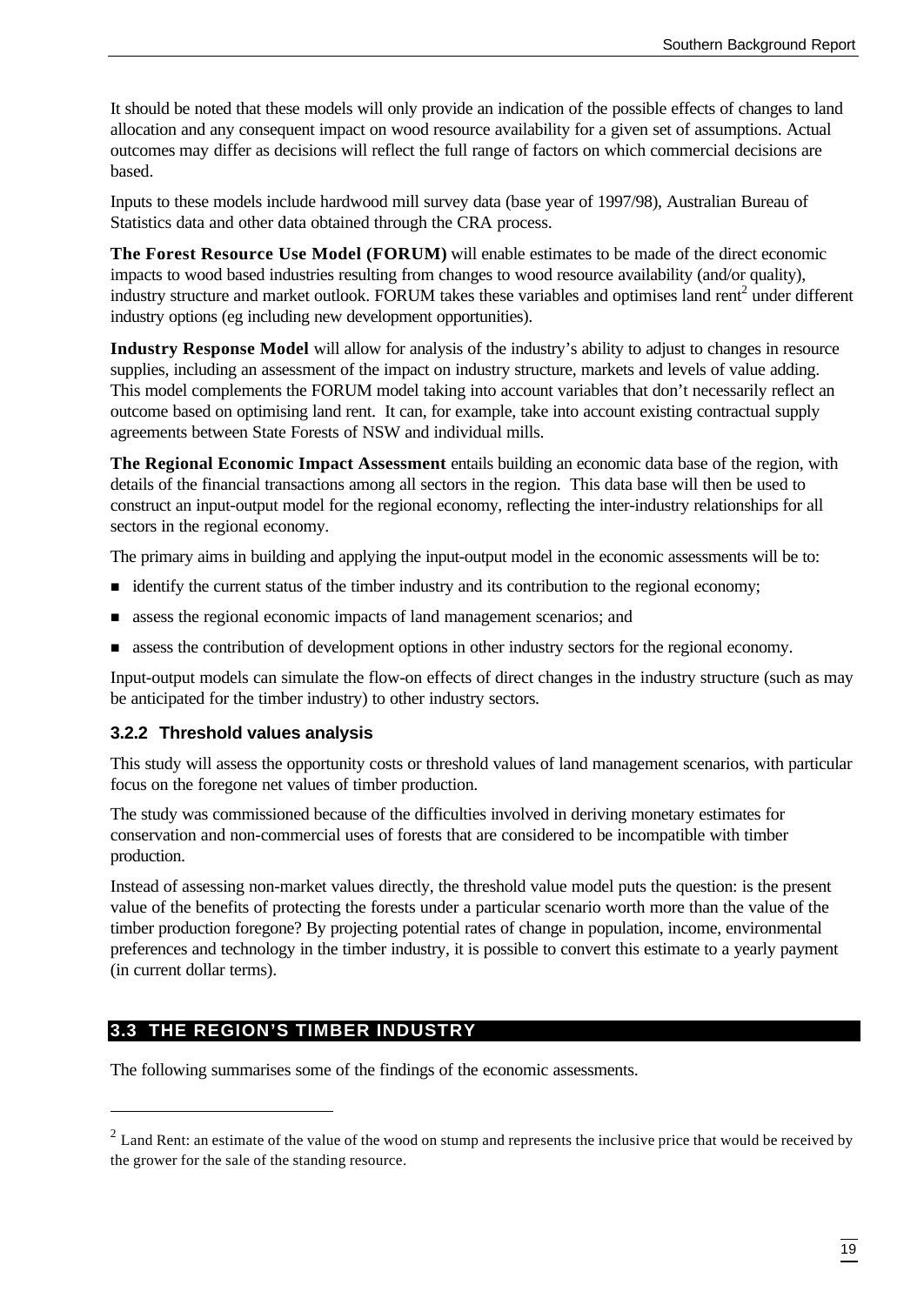# **3.3.1 Wood supply**

The Southern region produces about 28 per cent of the State's hardwood sawlogs and 17 per cent of pulp logs.

In total, hardwood log purchases in the region were around 166,400 cubic metres in 1998/99, with 127,400 cubic metres from the south coast subdivision and 39,000 cubic metres from the Tumut subdivision. Wood supply contracts between State Forests of NSW and the timber industry currently provide 83,603 cubic metres per annum of quota quality sawlog. Total log supply commitments for the region are of the order of 180,000 cubic metres for 1999/2000.

In addition to the supply of timber from State forest, approximately 15,000-20,000 cubic metres of sawlog comes from the region's private forests.

#### **3.3.2 Timber industry**

In 1997/98, there were 22 hardwood mills sourcing logs from the Southern region. Two of these mills were outside the region, but sourced a significant proportion of their timber from forests in the Southern region. Seven small mills source exclusively from private land. Nine mills, each of which processes more than 5,000 cubic metres of logs per annum, accounted for 93 per cent of the region-sourced logs processed that year. These mills source principally from State forests.

The value of production of the 22 mills in 1997-98 was over \$31 million, of which approximately \$7 million is estimated to have been attributable to Southern-region sourced timber processed in the two mills located outside the region. Direct employment in the 22 mills was estimated at 250 people in the same year. Employment in the harvesting and transport sectors is being estimated will also be taken into account in the economic and social assessment.

Hardwood processing within the region is located primarily in two areas – the South Coast and the Tumut/ Tumbarumba area. There is negligible transfer of timber between these two areas. Some sawmill residues and pulplogs from the South Coast area are chipped for export through Eden and some sawmill residues from Tumut/Tumbarumba are exported through Geelong in Victoria.

The range of products based on hardwood sourced from the Southern region includes: pallets, fencing and building materials – from framing to kiln dried flooring and joinery timbers - and furniture. Small amounts of poles and mining struts are also sourced. Exported woodchips are used in the manufacture of pulp and high quality paper products. An increasing amount of resource is being value added in the region or onsold for value-added processing in other centres.

Sydney, Wollongong and Melbourne are the main markets, outside the region itself, for the products processed in the region.

The softwood industry is also significant in the Southern RFA region. Seven mills and processing centres purchased around 715,000 cubic metres of softwood logs and 235,000 tonnes of pulpwood in 1997/98. The industry employs 1,300 people at the main processing centre at Tumut.

#### **3.3.3 Timber industry development**

The certainty provided by the RFA will encourage investment in new technologies and promote value-adding initiatives to make better and more efficient use of the timber resource.

At the time of the Eden region CRA, consultants were engaged to examine, in consultation with industry, the development opportunities for the wood-based industry of southern New South Wales (consisting of the Southern CRA and Eden CRA Regions). This work is being complemented by a more recent study examining possible developments in bio-energy production, veneer production and strategic marketing of Southern region-sourced sawn timber.

A further consultancy is examining possible forest-based industry opportunities extending beyond the timber industry including non-timber based products and investment opportunities.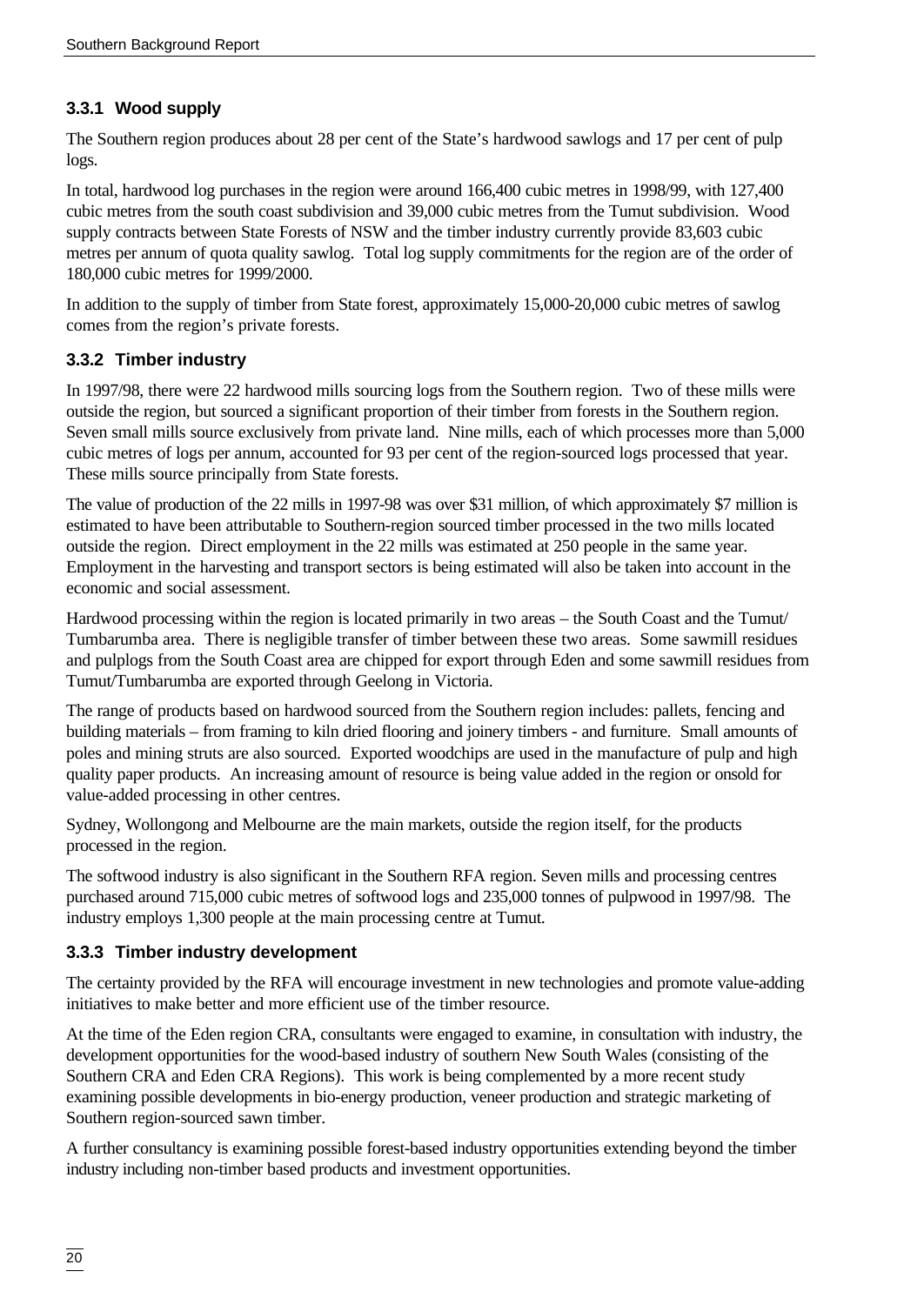# **3.4 OTHER FOREST-BASED INDUSTRIES**

#### **3.4.1 Apiary**

The Southern apiary industry is located in a major beekeeping and honey producing area. The industry is characterised by its size, mobility and its eucalypt dependency.

The figures below are for the wider comprehensive regional assessment area. As described in section 1.5, the Southern RFA will cover approximately two thirds of this area.

The industry in the CRA region produces almost 16 per cent of the NSW production of honey from an estimated 2,000 sites carrying up to 220,000 hives. Approximately 40 per cent of the industry is located on State Forest sites inside the region boundaries.

The Southern CRA Region, on average, supplies approximately 2,400 tonnes of honey with a wholesale value of \$3.9 million. Wax and other product sales add another \$200,000. Value added is equivalent to \$5.1 million and labour income some \$2.1 million.

The key values of the industry in the Southern CRA region to the New South Wales industry, other than product value, are:

- $\blacksquare$  its value for resting bees prior to their use in crop pollination;
- $\blacksquare$  its capacity as a drought reserve;
- n its relative importance at a time when alternative viable eucalypt and non eucalypt resources are in short supply; and
- n its importance for regular honey flows from eucalypt forest such as Spotted Gum and Yellow Stringybark.

Areas used for apiary are being mapped, and will be considered in developing the Southern RFA.

National Parks and Wildlife Service policy to allow continuing access to apiary sites means that changes in land tenure from State forests to national parks will have minimal, if any, initial impact on apiary.

#### **3.4.2 Grazing**

Grazing in the State forest areas of the Southern region is conducted under either grazing leases or occupation permits issued by State Forests of NSW. State Forests of NSW records show that there are approximately 100 occupational permits covering approximately 56,000 hectares of mostly hardwood forest in the Southern region.

#### **3.4.3 Minerals and mining**

Current quarrying and mining in the region operates mainly on unforested land. The South Marulan limestone quarry is the biggest operation, with an annual production of some 2.7 million tonnes of limestone. The Southern Coalfield, partly within the region, is the only source of hard coking coal in New South Wales and supplies both the domestic steel industry and the export market.

Minerals potential will be assessed by determining the types of mineral deposits likely to be found under the geological conditions known or believed to exist in the region. The area has potential for a variety of commodities, including coal, gold, silver, copper-lead-zinc, limestone, gemstones and construction materials.

No quantitative assessment of actual mineral resources will be undertaken for the region.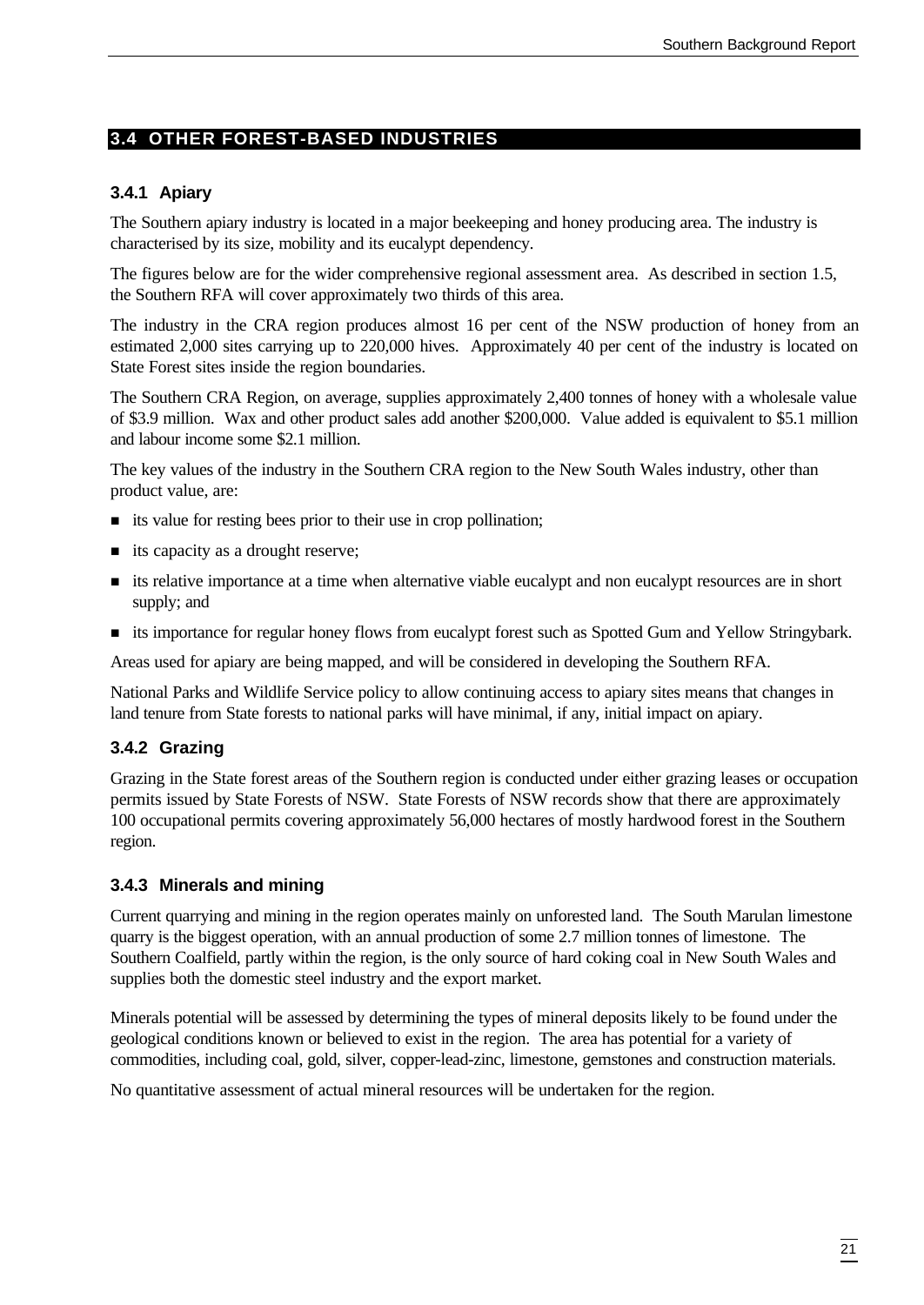### **3.4.4 Tourism and recreation**

The majority of forest-based recreation sites in the Southern region are managed by the NSW National Parks and Wildlife Service and State Forests of NSW. The coast and its beaches, the forests, mountains and the alpine areas and snowfields are major tourism destinations in the region.

Expenditure in the region associated with both nature-based and other tourism and recreation activities was estimated to be approximately \$1 billion in 1996/97.

Work on profiling, impact assessment and management recommendations for the region's tourism and recreation industry is currently underway.

#### **3.4.5 Minor forest products**

A range of minor forest products are sourced from the region including firewood, fencing materials, poles and posts, mine props, landscape timber and eucalypt seed, with firewood having the highest value. State Forest royalties from all these activities were approximately \$110,000 in 1998/99.

#### **3.4.6 Plantations potential**

There are 92,040 hectares of commercial plantations in the Southern region, of which 40 hectares are hardwood.

A study is being undertaken by the Bureau of Rural Sciences (BRS) and State Forests of NSW to examine capability and suitability for plantation development of cleared private land.

Capability refers to the physical capacity of the land to establish a plantation. Suitability takes into account the economic feasibility of such a plantation. Two species, one softwood (*Pinus radiata)* and one hardwood, (*Eucalyptus nitens)* have been selected for appraisal. A second hardwood species, *Eucalyptus botryiodes* may be considered if appropriate growth models can be derived.

This study is continuing. Outputs will include a series of GIS layers indicating existing plantations and potential plantation sites by capability class within the region.

# **3.5 SOCIAL ASSESSMENT**

Social assessment and impact assessment builds a picture of the types of changes that may occur at the community level as a result of changes to land use and management.

#### **3.5.1 Scope of social assessment**

The social assessment for the Southern CRA included the following elements:

- Literature review;
- Regional profile;
- Social catchments and socio-demographic profiles; and
- Social values of forests:
	- − community workshops;
	- − surveys of occupational communities; and
	- − community attitudes survey.

#### **3.5.2 Social indicators**

Key social indicators will be used to define the sensitivity of communities to changes in forest use. These indicators are based upon the Social Indicators Workshop Outcomes agreed at the November 1996 Montreal Process National Conference, with the involvement of national stakeholders. The indicators are:

Socio-demographic structure of communities;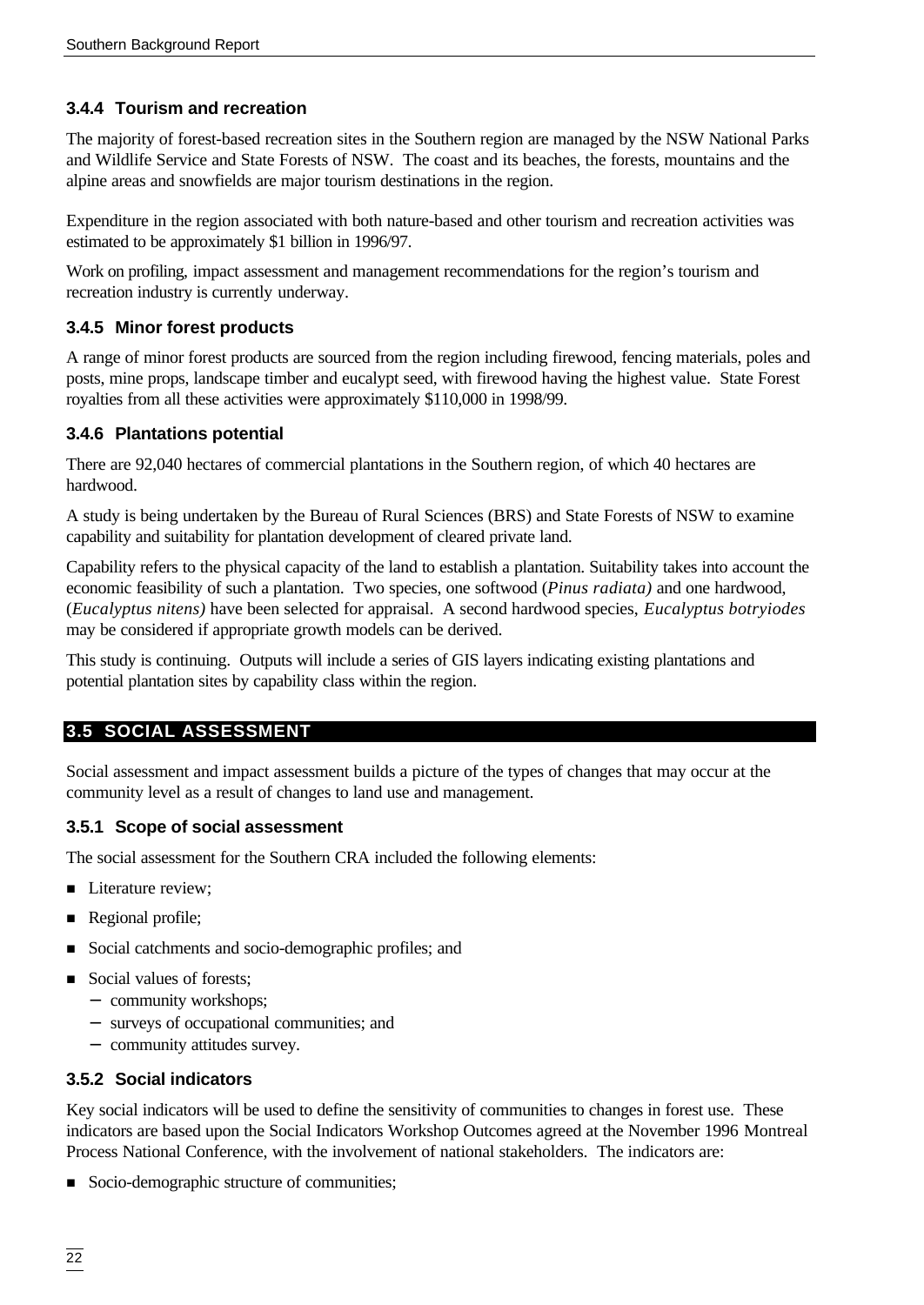- Economic structure of communities;
- Employment and labour force characteristics;
- Community services and infrastructure;
- Additional qualitative stressors;
- Community vitality;
- Social well being;
- Mitigative change factors; and
- Community attitudes.

The measures include a range of both quantitative data from published sources and surveys and qualitative data collected for this assessment.

#### **3.6 KEY SOCIAL ASSESSMENT FINDINGS**

The information below is for the wider comprehensive regional assessment area. As described in section 1.5, the Southern RFA will cover approximately two thirds of this area.

#### **3.6.1 Literature review**

Significant environmental, economic and social studies have been conducted in the region since the early 1970s. The literature review involves scanning the literature of the region as it links the social conditions of communities to forest use and management over recent history, and recording as baselines appropriate detailed social assessments or social impact assessments within the region.

The most significant studies regarding the social context included the NSW Interim Forest Assessment Report, 1996. The Southern Regional Forest Forum, in one of its early meetings, created a table depicting the history of land use in the region which will be included in the literature review.

#### **3.6.2 Regional profile**

The study area covered 27 local Government areas (LGAs) and includes the following areas: Cooma-Monaro, Crookwell, Eurobodalla, Goulburn, Gunning, Holbrook, Kiama, Mulwaree, Oberon, Queanbeyan, Shoalhaven, Snowy River, Tallanganda, Tumbarumba, Tumut, Yarrowlumla and Yass. The remaining 10 LGAs (Bega Valley, Bombala, Culcairn, Greater Lithgow, Gundagai, Hume, Shellharbour, Wagga Wagga, Wingecarribee and Wollondilly) were excluded from the study because they were either covered in the Eden RFA, because they contained no hardwood forests, and or because no major population centres fell within these LGAs.

There are approximately 290,000 persons in the Southern region, with over 60 per cent of the population residing in four LGAs; the Shoalhaven, Eurobodalla, Queanbeyan and Goulburn Shires. The Shoalhaven LGA recorded the largest population at 76,726 persons more than twice that of Eurobodalla and around three times that of Queanbeyan and Goulburn LGAs.

The greatest population change between 1991 and 1996 occurred in the Yarrowlumla LGA which grew by 14.9 per cent.

The population in the study area is aging. A number of LGAs had significant populations of persons aged 65 and over. These were Eurobodalla (21.7 per cent), Shoalhaven (17.7 per cent), Kiama (16.8 per cent), Holbrook (15.9 per cent), Crookwell (15.9 per cent) and Tallaganda (14.4 per cent).

The major employer in the region is retail trade, followed by manufacturing, health and community services and agriculture, forestry and fishing.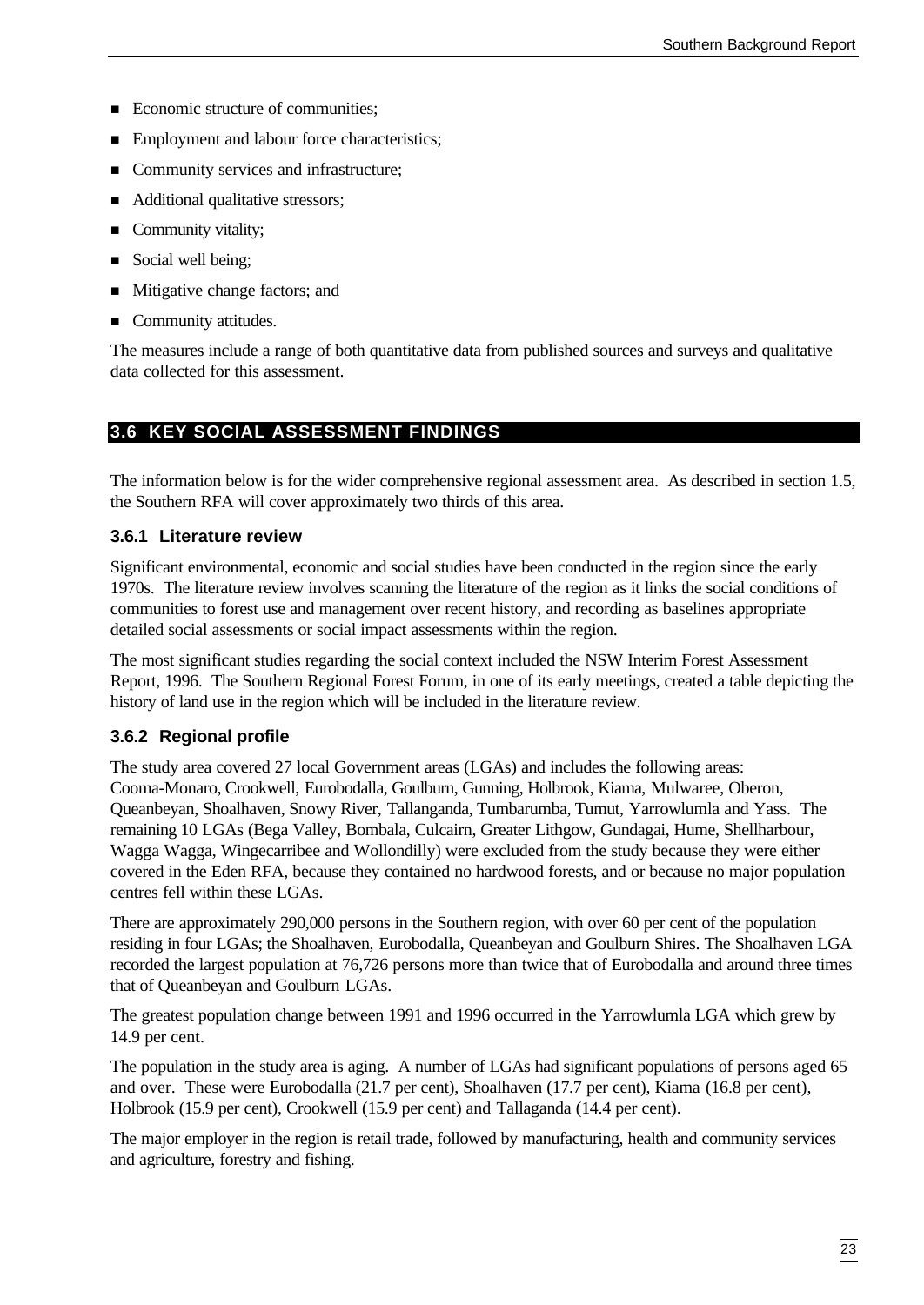In 1996 approximately 1921 persons were employed in forestry and related industries (both hardwood and softwood). Employment in the softwood processing industry is increasing, particularly in Tumut and Oberon.

In 1996 the unemployment rate for the region was 8.7 per cent, approximately the same as that of NSW. There has been a decrease of 1.1 per cent in unemployment since the 1991-1996 census period.

Shoalhaven and Eurobodalla LGAs recorded the highest unemployment rates at 14.43 per cent and 16.29 per cent respectively.

Median weekly personal incomes for persons aged 15 years and over in the region ranged from \$228 in Eurobodalla to \$506 in Yarrowlumla. The NSW median personal weekly income is \$336.

Median weekly household income figures in 1996 reflected differences in median personal weekly incomes, and ranged from \$431 in Eurobodalla to \$983 in Yarrowlumla.

Public and private health sectors in the region include nine hospitals, three combined hospitals and health services, two stand-alone health services, three multi-purpose centres, and 13 nursing homes.

### **3.6.3 Social values of forests**

#### **Case study community profiles**

Six communities were selected as case studies for the Southern RFA. These are Batemans Bay, Narooma, Tumbarumba, Tumut, Ulladulla and Wandandian. They were selected on the basis of:

- diversity of size, industries, infrastructure;
- n if they were in growth or decline and if urban or rural; and
- n the likelihood of significant social impacts as a result of changes to forest tenure and management.

A variety of methods was used to develop a profile of each case study area, including an assessment of the social and economic structure of communities. The analysis drew upon data collected using workshop, interview, focus group and participant observation methods. Data were also collected through secondary data sources such as ABS statistics, shire reports, government publications, community service directories, and extensive fieldwork.

Community workshops were conducted in these communities to explore community issues such as significant events in the community in the recent past, "community attachment" and community aspirations.

#### **Surveys of occupational communities**

Data were collected from forest-related workers and businesses to develop a profile of each occupational community. "Occupational communities" in the Southern region are those:

- directly employed in transport, harvesting and milling; and
- n other forest users including apiarists, small mobile and fixed mills, graziers, specialty timber users and licensed tourism operators.

The surveys allowed an analysis of "occupational" and "personal" flexibility within and across occupational groups. Occupational flexibility is reflected in the number of years in current occupation, level of education attained, transportability of skills and experience in other industries. The degree of "personal flexibility" is assessed on the basis of housing status (own/rent), length of residence and family attachment.

#### *Sawmill workers*

One hundred and forty two timber workers in sawmills that access resource from hardwood public forests responded to the surveys. Of these 93 per cent were male. Approximately seven per cent of respondents identified as Aboriginal or Torres Strait Islander. The degree of occupational flexibility for the respondents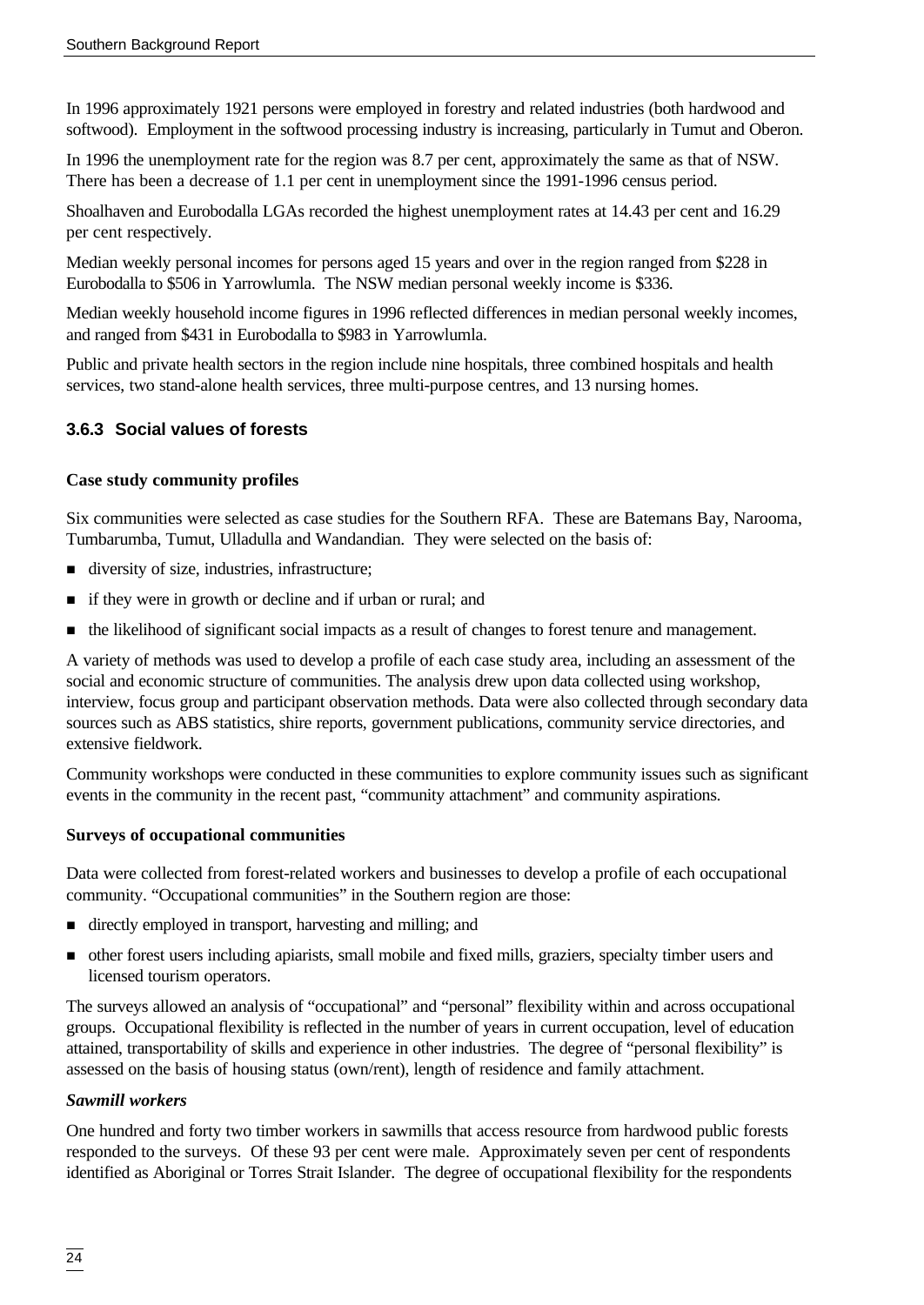was assessed as low, with more than 80 per cent leaving school at or before Year 10. Respondents had on average been in the same job for 11 years.

Respondents were concentrated in Tumut (18.3 per cent), Nowra (9.2 per cent) and Batemans Bay and Bomaderry (9 per cent). Respondents have been in their current home on average for 24 years. Family networks are strong, with 60 per cent of workers in direct employment having family living in the area.

#### *Forest contractors and forest user businesses*

Of the 50 forest-related businesses that responded to the survey, the highest percentage were in the native timber transport sector and grazing sectors at 15 per cent each. Other respondents included native sawlog harvesting and sawmilling (12 per cent), timber processing (12 per cent), native forest commercial firewood cutters (10 per cent), sleeper/fencing timber cutters (10 per cent). The remaining respondents included seed collectors, apiarists, wildflower collectors, forestry road builders and plantation timber producers.

More than 92 per cent of respondents employed one or more workers full time, with 20 per cent employing 2 or more workers. Forty per cent employed 1 person full time and over 50 per cent of businesses employed 1 or more workers on a part time basis. Fifty per cent have employed a subcontractor during the last 12 months.

The majority of business respondents were located in Nowra (16 per cent). Other major centres were Tumut (10 per cent), Ulladulla and Batemans Bay at 8 per cent each. Eighty-four per cent of these businesses depended on resource from public native forests.

#### **Community attitudes survey**

A random sample telephone survey was undertaken in 1997 to gauge community attitudes in the region. Participants were given a choice to nominate two issues out of eleven as the most important issues currently facing Australia. Respondents ranked the following social issues as the most important currently facing Australia:

- $\blacksquare$  unemployment (44 per cent);
- $\blacksquare$  education (38 per cent);
- $\blacksquare$  the health system (36 per cent); and
- $\blacksquare$  the environment (34 per cent).

#### **Social impact modelling**

A computer-based dynamic systems model has been developed to assess potential social implications of land use outcomes. A 'base flow' of timber jobs in each community has been established from survey results. Impacts, such as job losses or gains, will be calculated using data provided by the FORUM model on timber industry employment changes over time. The model will provide an analysis of occupational flexibility, personal flexibility characteristics and also incorporates any timber or other industry or mitigative measures which could result in additional jobs.

A social catchment model will provide a broader analysis of the relative community sensitivity to change in the study region using selected social indicators.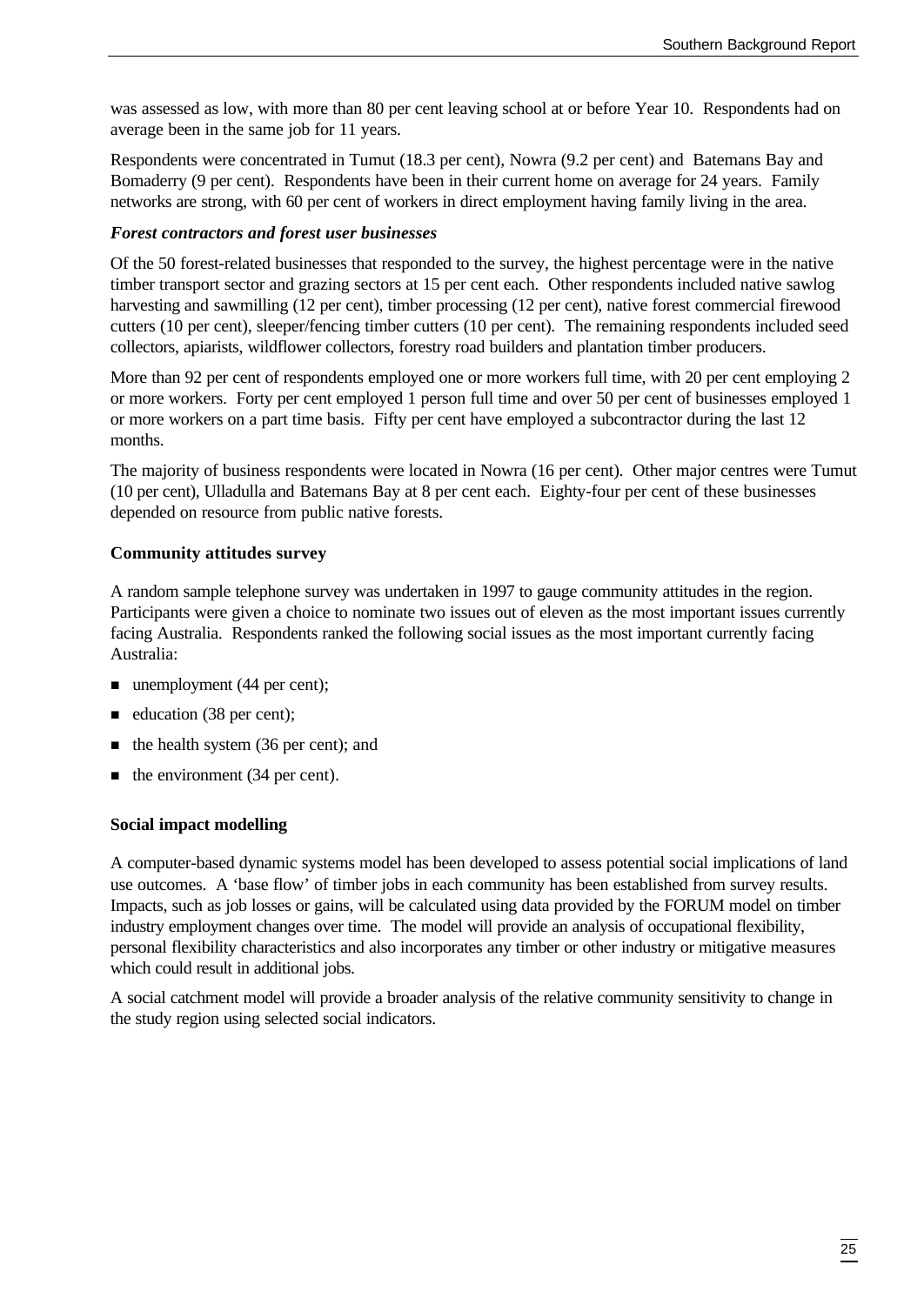# 4. ECOLOGICALLY SUSTAINABLE FOREST MANAGEMENT

# **4.1 BACKGROUND**

The primary goals of ecologically sustainable forest management (ESFM) are to restore, maintain or enhance:

- n ecological processes within forests (such as the formation of soil, energy flows and the carbon, nutrient and water cycles);
- n biological diversity of forests at the ecosystem, species and genetic levels (which includes natural patterns of ecosystems, species and gene pools in time and space);
- natural and cultural heritage and Indigenous forest values;
- n long-term social and economic benefits on an ecologically sustainable basis;
- n intangible benefits of forests and the maintenance of options for the future; and
- n other identified forest values.

# **4.2 KEY ISSUES FOR ESFM IN THE SOUTHERN CRA/RFA PROCESS**

To achieve ESFM for an RFA it is important to identify an acceptable balance between regional environmental, social and economic values. As forest values vary from place to place and time to time, not all parts of the forest can contribute equally to the maintenance of all forest values. Therefore, balance between values must be understood in this light and in terms of their location, tenure, management practices and appropriate systems for management.

One of the greatest challenges for the Southern RFA is to allocate land use and develop management practices for the full range of forest values according to ongoing community expectations, whether on protected areas, State forests or private land. A further challenge is to achieve continuous improvement in forest management on all tenures over time. This requires a forest management system that incorporates performance indicators and targets for indicators. When these indicators are applied, the results of forest management and the condition of the forest can be assessed and continual improvement and adaptive management mechanisms developed.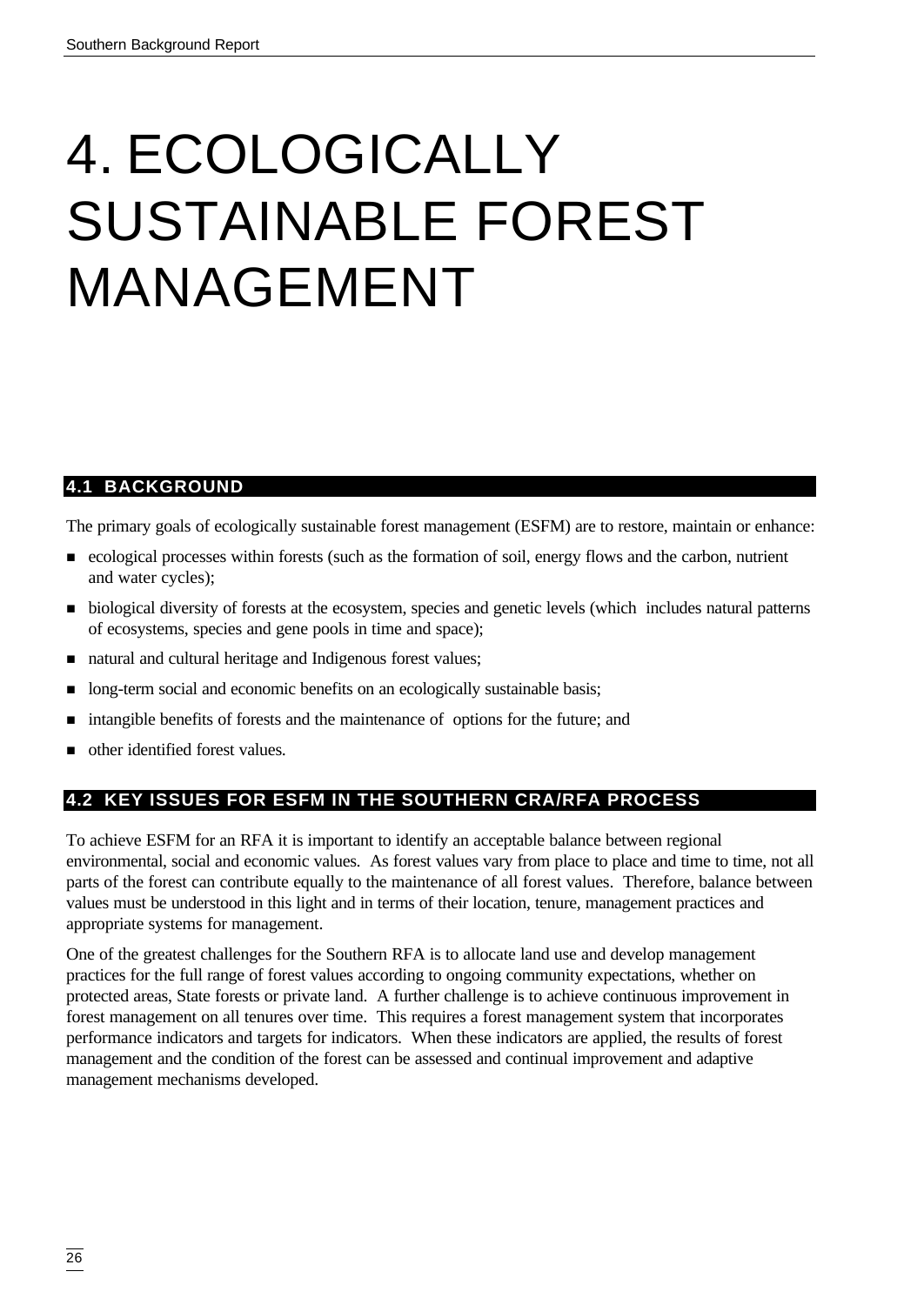### **4.3 ESFM PROJECTS**

The ESFM Group established the following projects to provide the basis for developing ESFM for the Southern RFA.

#### **4.3.1 Definition and principles of ESFM**

For the purpose of the NSW comprehensive regional assessments ecologically sustainable forest management was defined as

*'managing forests so that they are sustained in perpetuity for the benefit of society by ensuring that the values of forests are not lost or degraded for current and future generations.'*

A set of five principles was developed based on this definition. The principles are summarised below:

#### **Principle 1**

Maintain or increase the full suite of forest values for present and future generations across the NSW native forest estate. Values include:

- biodiversity;
- n productive capacity and sustainability of forest ecosystems;
- $\blacksquare$  forest ecosystem health and vitality;
- soil and water;
- $\Box$  positive contribution of forests to the global geochemical cycle;
- n long-term economic and social benefits; and
- natural and cultural heritage values.

#### **Principle 2**

Ensure public participation, access to information, accountability and transparency in the delivery of ESFM.

#### **Principle 3**

Ensure legislation, policies, institutional framework, codes, standards and practices achieve ecologically sustainable forest management of the native forest estate through requirements and/or by providing *incentives* 

#### **Principle 4**

Apply precautionary principles for the prevention of environmental degradation.

#### **Principle 5**

Apply best available knowledge and adaptive management processes.

#### **4.3.2 Statewide and regional assessment of NSW management systems and processes for ESFM**

This project undertaken in 1997 involved an independent assessment of current forest management arrangements in NSW in relation to the five principles for ESFM and the key components of an environmental management system - policy and commitment (including legislation), planning, implementation, monitoring and evaluation and review and improvement. The assessment provided recommendations on how NSW forest management arrangements at that time could be improved to achieve ESFM. It was undertaken on a Statewide basis, covering all land tenures and land uses for forested areas.

A general approach to ecologically sustainable forest management for RFAs was agreed at the Commonwealth-State Comprehensive Regional Assessments Implementation Forum (CRAIF) in April 1996. To establish its approach and develop a framework for ESFM CRAIF used the National Forest Policy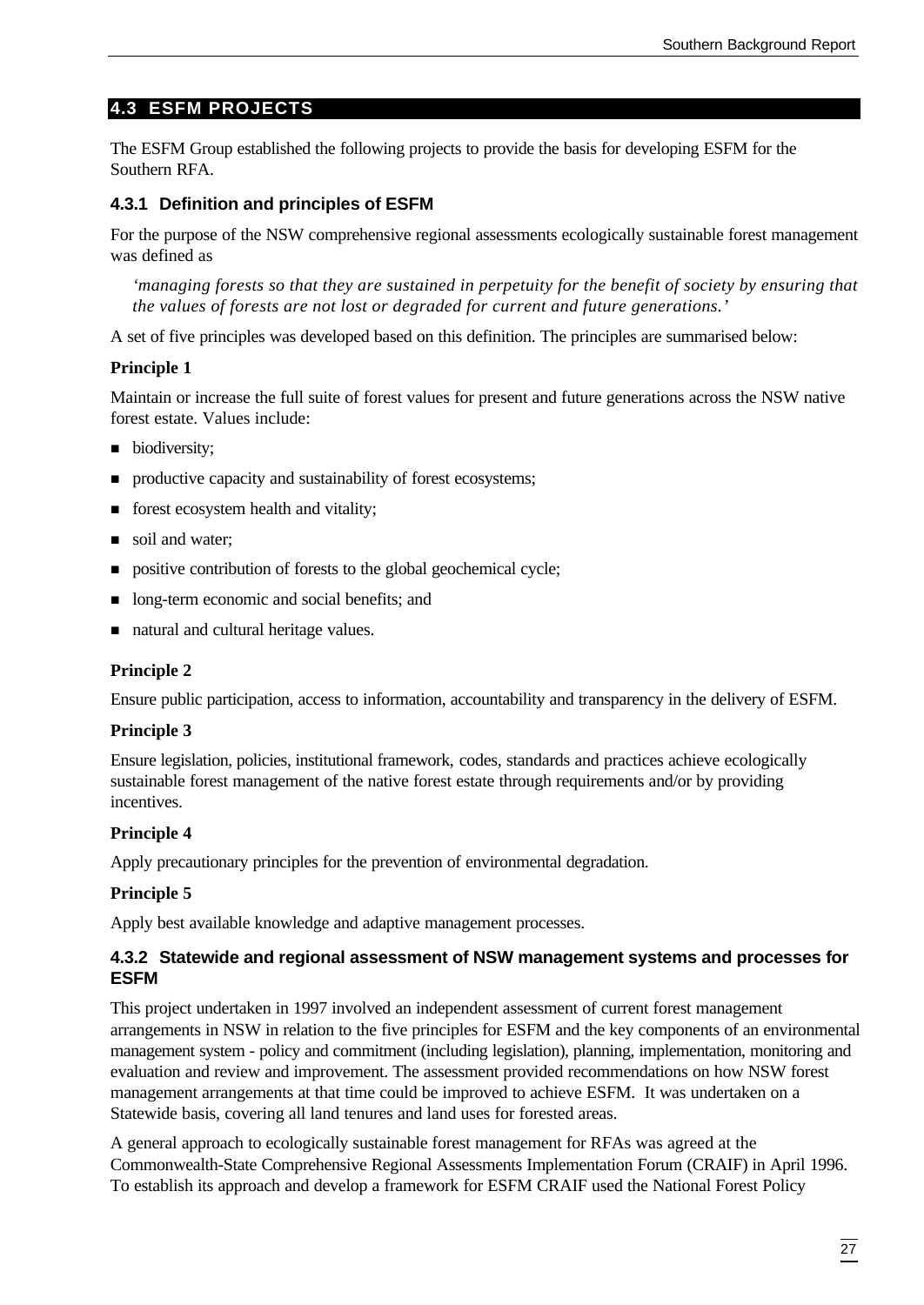Statement, Montreal Process Criteria and Indicators, outcomes of the United Nations Conference on Environment and Development (UNCED), Forest Stewardship Council Principles and Criteria, and the principles and guidelines of ISO (International Standards Organisation) 14001/4 Environmental Management System.

An Expert Working Group (EWG) was appointed to assess the various components of the management system. The group consisted of independent specialists in legislation, forest management and planning, flora and fauna conservation, hydrology, soil and site productivity, silvicultural and environmental management systems. The EWG was provided with documentation outlining the current management arrangements and was involved in a series of briefings by NSW agencies on their roles and functions. Issues relating to ESFM raised by stakeholders through the NSW ESFM Group and Regional Forest Forums were considered by the EWG in developing its recommendations for improvements to 1997 management systems and practices.

### **4.3.3 Criteria, indicators, targets and monitoring processes for the Southern region**

This project is defining a set of measurable indicators and targets for key ecological, cultural, economic and social values identified within the NSW ESFM principles.

At an international level, a Working Group on Criteria and Indicators for the Conservation and Sustainable Management of Temperate and Boreal Forests proposed a framework of indicators to be used at a national level (The Montreal Process 1995). These indicators have been endorsed by countries with the great majority of non-tropical forests, including Australia. Australia established a national working group to facilitate the implementation of these indicators at a regional level. The agreed national indicators for forests are contained in *A Framework of Regional (sub-national) Level Criteria and Indicators of Sustainable Forest Management in Australia, August 1998*. These indicators are ratified as the core set of indicators for forestry by the Ministerial Council on Forestry, Fisheries and Aquaculture and the Australian and New Zealand Environment and Conservation Council.

At a national and NSW State level, the *State of the Environment Reports* include environmental indicators, and the CRA/RFAs Environment and Heritage and Economic and Social Technical Committees have both identified potential indicators.

The ESFM Group used the agreed national indicators and also looked at existing indicators for other CRA regions and other national and international work in this area in order to propose a set of ESFM indicators for the Southern CRA. The indicators are being finalised taking into account issues raised by the Southern Regional Forest Forum. They are being designed to serve two main purposes:

- n to identify the consequences of a given land use decision and wood supply commitment; and
- to monitor the implementation of the RFA over its 20 year lifetime.

The indicators will be identified in three categories:

- Category A indicators have data currently available.
- Category B indicators have data available, but their response to management was not sufficiently well known to be usable during the development of scenarios. These indicators are intended to be monitored during the life of the RFA and used to evaluate performance in management.
- n Category C indicators reflect issues for which data is currently lacking or incomplete. These indicators will be further developed and implemented during the RFA period.

These indicators will be the basis for performance measures for the future assessment of the implementation of the RFA.

#### **4.3.4 Review of protective measures and forest practices for the Southern region**

The aim of this project was to describe, review and assess current protective measures and practices applied to forests in NSW including the Southern region. Protective measures and practices studied included the Environment Protection Authority's Pollution Control Licence issued to State Forests of NSW, State Forests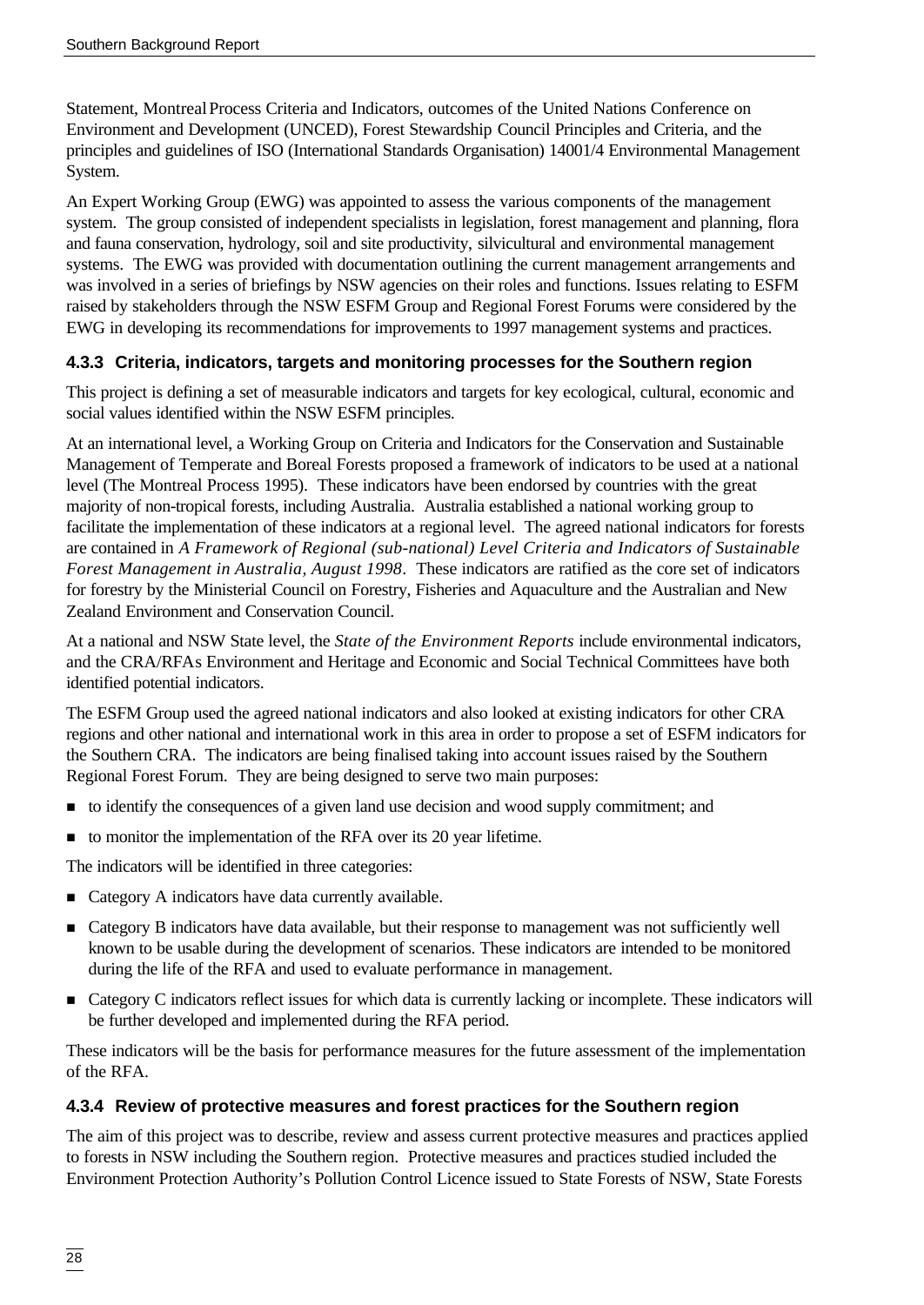of NSW Protective Measures and Forest Practices, Conservation Protocols for application on State forest, National Parks Reserve Management and Statewide Biodiversity Protective Measures. It considered the effectiveness of the protective measures and forest practices in achieving the ESFM principles, how these practices affect forest values, and their scientific basis. The protective measures and forest practices were compiled into a Code System.

#### **4.3.5 Application of protective measures and forest practices (including net harvestable area)**

A project was undertaken to identify State forests land in the Southern region that would be unavailable for logging due to operational reasons, conservation reasons or regulatory requirements. It involved building a geographic information system (map based system) and associated quantitative database describing current and proposed protective measures, operational factors and management practices and the restrictions they place on the area available for harvesting and the timber yield.

An outcome of this project is a geographic information system (map based system) that identifies State forest land that is available for harvesting. This 'net harvestable area' is used in the Forest Resource and Management Evaluation System (FRAMES) described in the next chapter.

#### **4.3.6 Water quality and quantity for the Southern region**

An assessment of water quality and quantity (including a survey of available literature and the collation of relevant baseline resource information) was undertaken to develop and apply a methodology for modelling the impact of possible logging activities on water quality and quantity.

While results are being obtained for nine trial catchments, including three from the Southern region, the methodology is applicable to all forested catchments in the NSW CRA regions. The models were used to assess the impact of logging activities for a site immediately downstream of each forest as well as for a site further downstream that included a mixture of land uses. A further examination of three trial catchments will be undertaken in the Southern region.

The developed model is only at a preliminary stage and is not suitable for accurate forecasting of impacts on water quality and quantity from forest activities. It is hoped that the preliminary model developed through the CRA process can be further developed for strategic planning during the life of the RFA.

#### **4.3.7 Knowledge and information gaps for the Southern Region**

The aim of this assessment was to review and analyse the knowledge and information needed to ensure the delivery of ecologically sustainable forest management (ESFM) in New South Wales; to identify critical questions and important areas requiring further research and development (key subject areas); what action was required to undertake the research or investigation; and to provide an indication of their priority.

The list of key subject areas was discussed at the Southern Regional Forest Forum in order to achieve a regional perspective.

The key subject areas were identified as:

- Biodiversity/forest ecosystem health and vitality;
- Global geochemical cycles;
- Indigenous heritage;
- Indigenous values other than heritage;
- Non-indigenous cultural heritage;
- Natural heritage;
- Soil and water;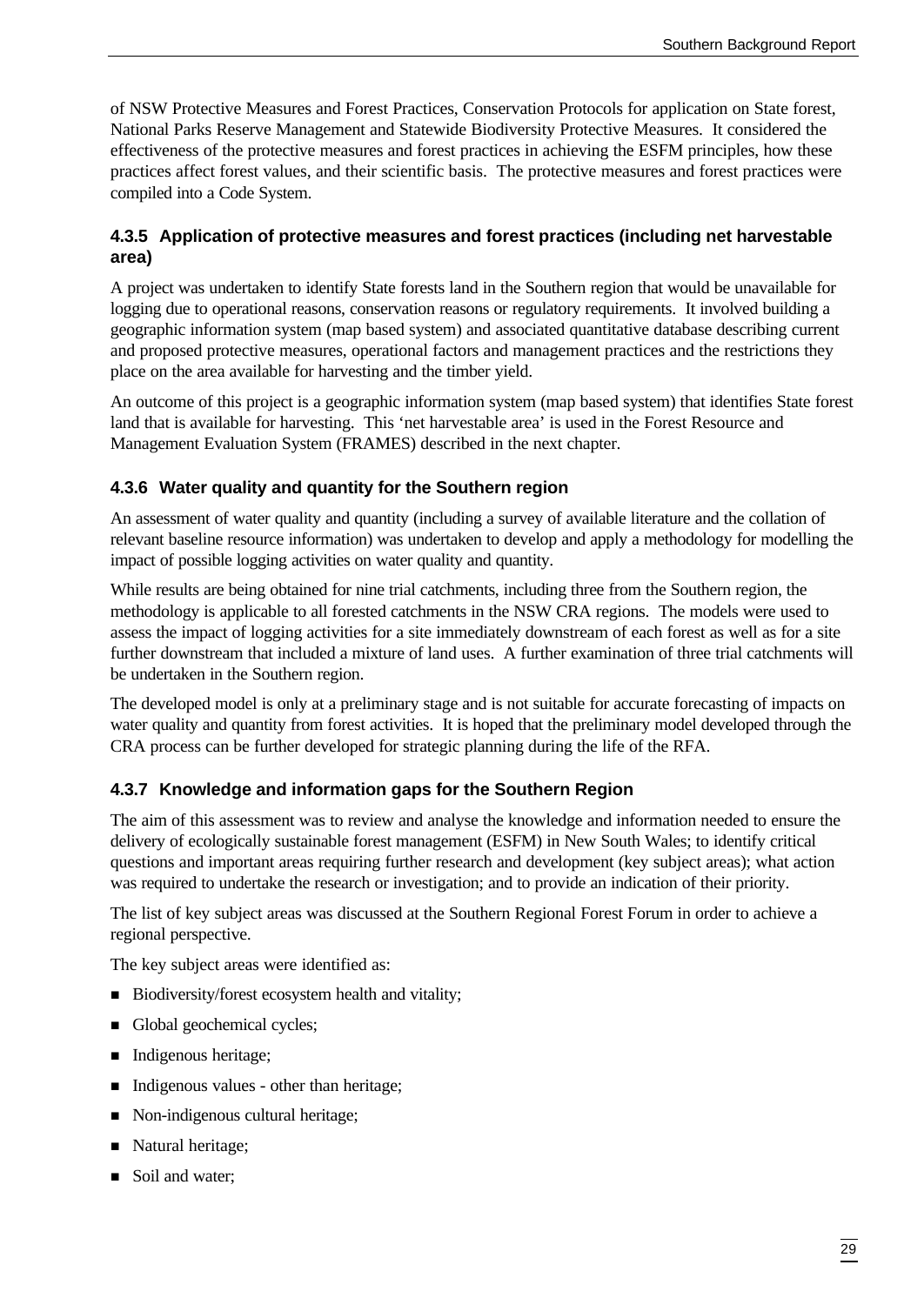- n Productive capacity and sustainability of forest ecosystems; and
- Economic and social.

An expert workshop was held for each of the subject areas. Experts identified high priority areas for further research and actions required to address knowledge and information gaps.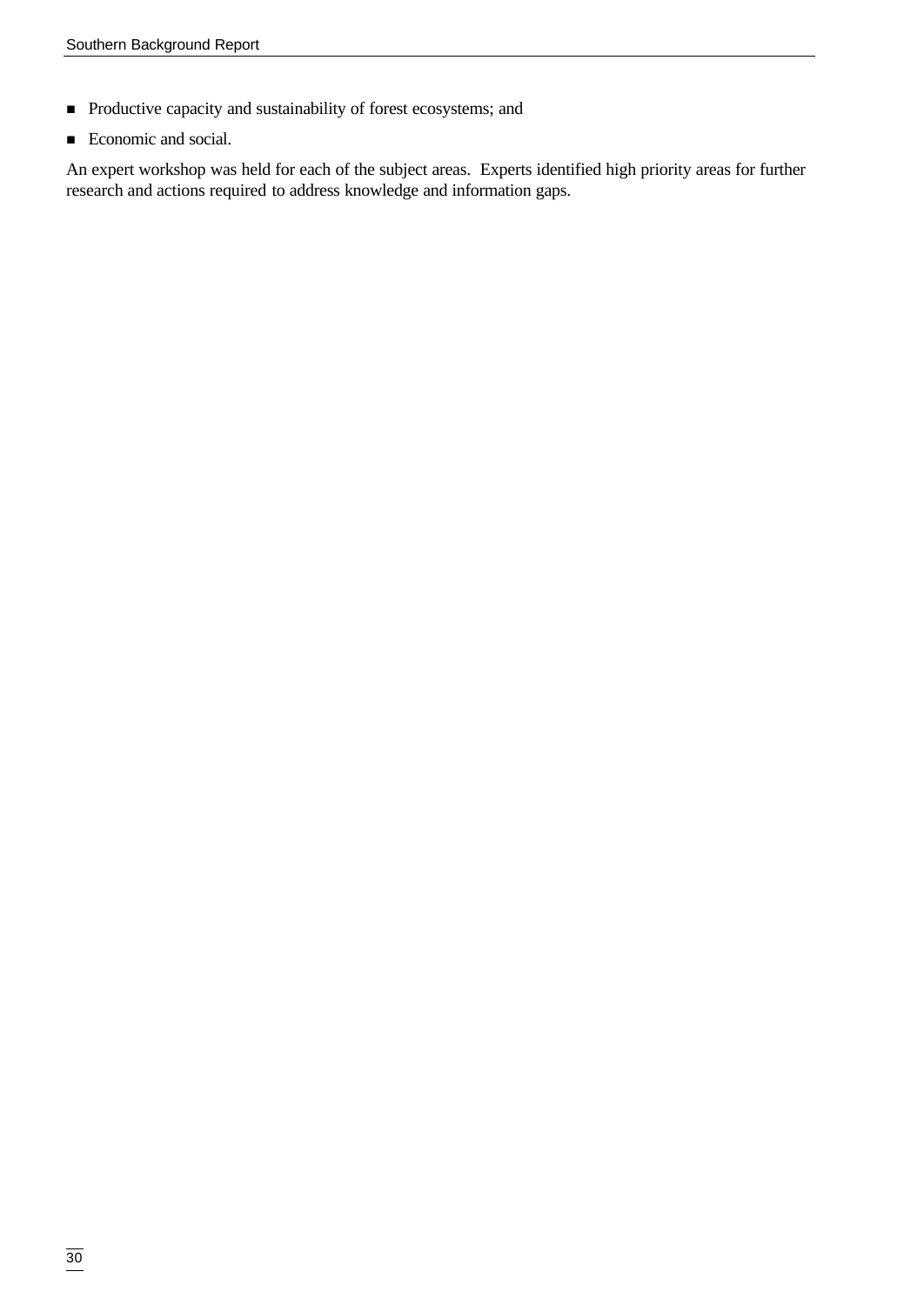# 5. FOREST RESOURCE AND MANAGEMENT EVALUATION SYSTEM

# **5.1 BACKGROUND**

To develop an RFA for the Southern region it is necessary to understand the currently available wood resources in the Southern region's forests, and the expected future yields which can be sustained over time.

The Forest Resource and Management Evaluation System (FRAMES) assessments were overseen by the FRAMES Technical Committee which identified its aims as ensuring the FRAMES tools were capable of :

- n determining ecologically sustainable wood flows by quality class for a range of management options and a varying resource base for use in RFA integration;
- n providing reliable ecologically sustainable yield figures as a basis for an RFA between the Commonwealth and NSW;
- n providing a basis for ongoing ecologically sustainable management of wood flows by State Forests of NSW;
- n providing information on resource characteristics for use in long term planning by wood-based industries in NSW; and
- n providing information on and validation of the modelled effects of environmental and silvicultural options for use in developing proposals for ecologically sustainable forest management.

Some elements for determining the ecological sustainability of wood flows were addressed by the ESFM Technical Committee.

# **5.2 FRAMES AND THE SOUTHERN CRA**

A detailed Forest Resource and Management System (including detailed inventory) has been applied to forested areas which are included in the New South Wales Comprehensive Regional Assessments (CRAs).

The FRAMES System includes five project areas:

- Strategic inventory;
- Biometric Models;
- Yield Simulator;
- ESFM Net Harvestable Area Determination System (refer to section 4.3.5, application of protective measures and forest practices); and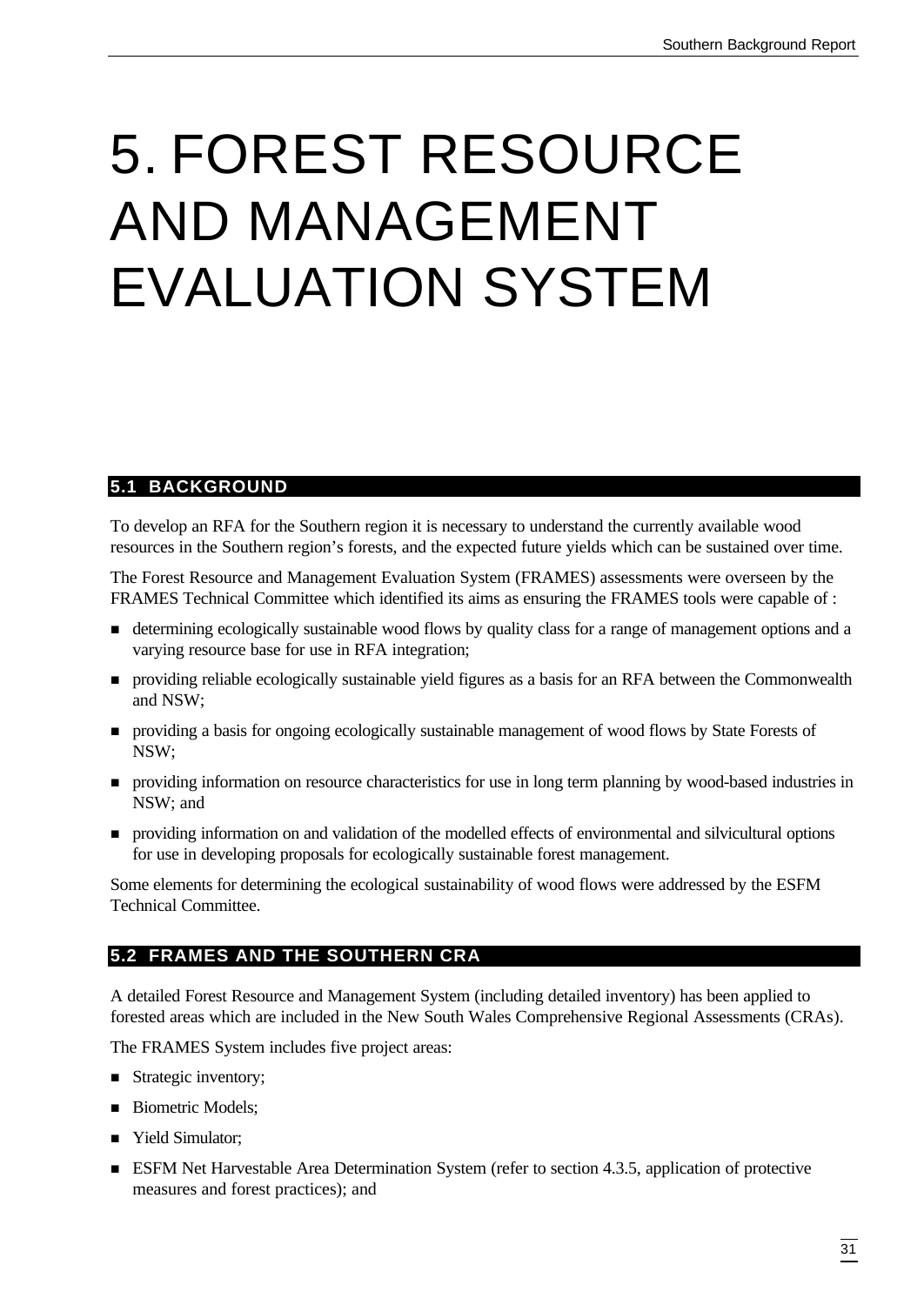■ Strategic Yield Scheduler.

The outputs of these projects will be combined to form the FRAMES system for the Southern region.

### **5.3 DATA COLLECTION**

The FRAMES Technical Committee reviewed methods and oversaw projects as follows.

#### **5.3.1 Strategic inventory**

The objectives of the FRAMES Strategic Inventory were to:

- n provide estimates of timber volumes by product class (size and quality) at the stratum level (strata being areas with homogeneous growth and structure characteristics);
- n provide data for the prediction of long-term wood flows; and
- n provide spatial linkages between the estimates of timber volumes and ESFM net harvestable area data.

Volumes per hectare at the stratum level were to be estimated with a target accuracy of  $\pm 30$  per cent of the true value, at the 95 per cent confidence level.

The native forest area to be sampled was defined as the net State forest harvest area within the Southern region. That is areas on State Forests that are not excluded from harvesting for operational reasons, conservation reasons or regulatory requirements. In the Southern region the net State forest harvest area includes negligible areas of hardwood plantations. The native forest was stratified based on a matrix of yield associations (amalgamations of forest types containing species with similar growth and wood yield characteristics) by stand structure. Sample plots were selected with a random-start grid. At each plot, a range of standard parameters were measured, including tree species, height, diameter, log quality and the presence of hollows. All inventory data was processed with the MARVL software package which allows product classes to be derived from plot tree measurements.

Results from the Upper North-East and Lower North-East strategic inventory for native forests showed that the accuracy target for total volume within a stratum could be met with a sample of around 20 plots. This figure was used as a minimum sample size for the Southern CRA.

Strategic Inventory data passes to the FRAMES Yield Simulator for calculation of the range of future yields that then underpin the sustainable yield calculations performed by the FRAMES Strategic Yield Schelduler.

All plot locations and associated strata are stored in a GIS database.

#### **5.3.2 Growth and other biometric models**

Project objectives were :

- ¦ to develop tree diameter and height growth models;
- ¦ to develop tree mortality and recruitment models for inclusion in the growth model; and
- ¦ to develop volume and taper (tree shape) functions for key commercial tree species to enable volumes to be calculated from plot measurements.

A database of growth information was collated from State Forests' Permanent Growth Plot (PGP) System and research data. A total of 187 plots with over 19,000 individual tree growth measurements were used for the biometric models.

Tree shape data was collected independently from the direct measurement of over 5,000 trees.

Statistical analysis and modelling work was undertaken with the SAS statistical analysis software.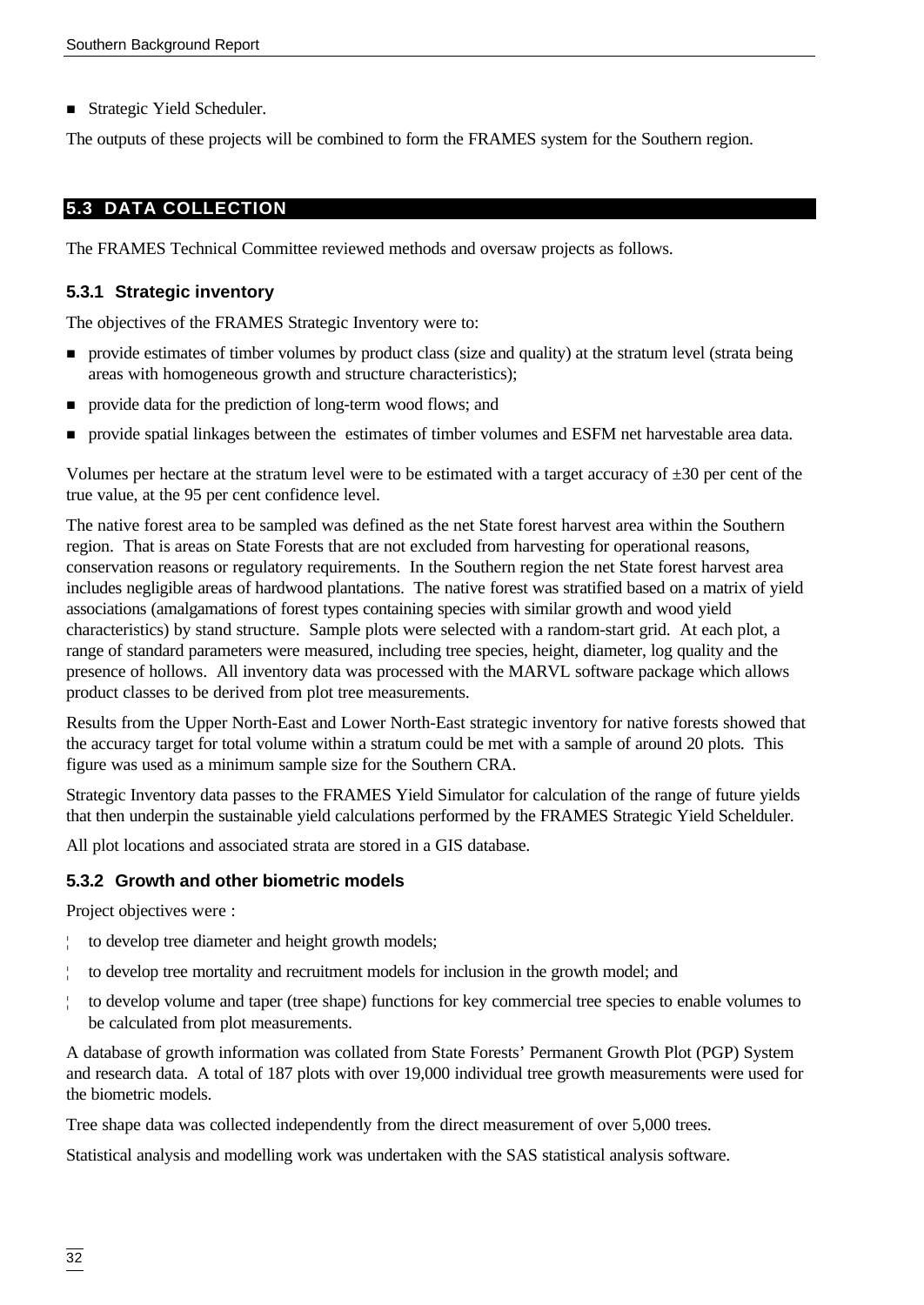The project produced taper (tree shape) and volume models for estimating timber volumes in the FRAMES Strategic Inventory and Yield Simulator, and growth models (diameter growth, stand growth, height prediction, mortality and recruitment) for predicting future yield and woodflow through the FRAMES Yield Simulator and Strategic Yield Scheduler.

#### **5.3.3 Yield models and yield simulation**

The FRAMES Yield Simulator was developed to provide a computerised system that would predict future growth and timber yields for native forest areas. The system uses strategic inventory data as the primary input to the simulation process. The system was also designed to incorporate and be responsive to a range of silvicultural prescriptions and management strategies.

The simulator project involved the combination of field studies and computer software programming. The primary outputs were a series of algorithms to permit the following to be developed:

- n Net harvest area modifiers (determining the physical impediments to harvesting that were not already captured in GIS data developed by the ESFM project described in section 4.3.5);
- Tree availability modifiers (determining the level of damage caused by harvesting events as well as mortality);
- Tree defect modifiers (determining the difference between standing tree quality estimates and the actual harvested log quality);
- Standardised silvicultural prescriptions (defining the parameters used to model the silvicultural options used in forest management); and
- **n** Computer software to manipulate and report on the data (systems to apply the models and prescriptions to data captured in the strategic inventory project and summarise the results in a form useable by the strategic yield scheduling project).

Models developed from the above are combined with the Biometric models to produce the Yield Simulator System.

The Yield Simulator provides estimates of future timber volumes from strategic inventory data in response to a range of silvicultural prescriptions and management strategies. The Yield Simulator incorporates many user-defined variables, which can be used to model a large number of silvicultural and management options. Once an acceptable mix of future yield options is obtained for each stratum of the forest, the yield estimates are then combined with area calculations to produce sustainable wood flow projections over time in the Strategic Yield Scheduler.

#### **5.3.4 Yield scheduling**

Project objectives were :

- $\blacksquare$  To provide a tool that determines sustainable wood flow volumes by quality class, size and species group for a range of management options and a varying resource base; and
- To develop an effective system that is interactive and sufficiently responsive for RFA negotiations.

A yield scheduling framework was developed around the linear programming forest yield scheduling model SPECTRUM.

Development of the framework involved three broad stages:

- Development of area and yield input databases;
- Model template construction, including definition of objectives, management actions and constraints; importing databases, and custom report development; and
- Model testing and validation.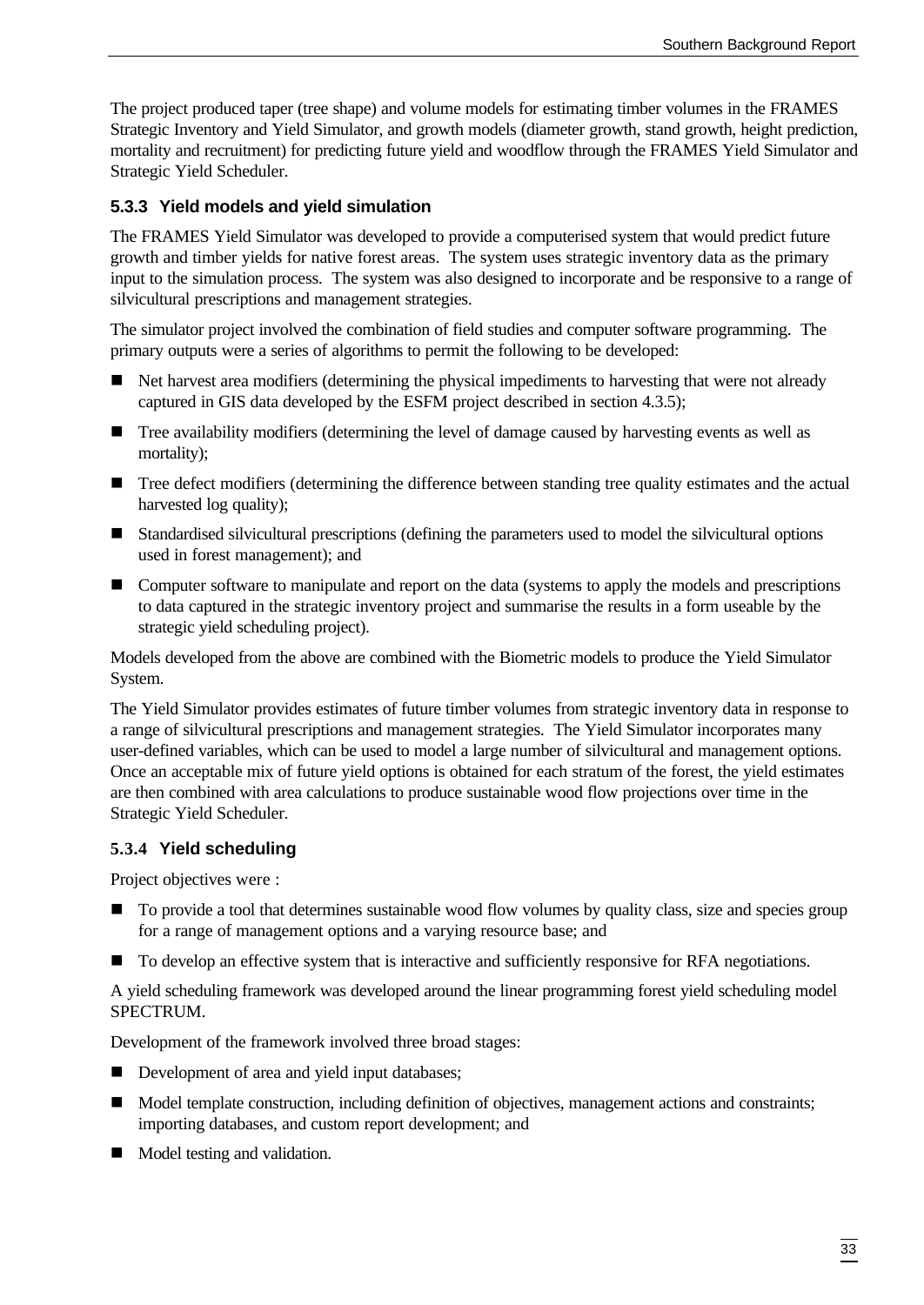Development of a semi-automated and integrated yield scheduling framework and modelling approach centred on SPECTRUM, which enables the rapid and repeated determination of wood flows and wood supply capacity under a range of silvicultural options and for varying resource bases.

# **5.4 WOOD FLOWS**

The combination of the FRAMES tools will provide the following key outputs:

- **n** resource data in terms of standing volume;
- n prediction of future yields by product; and
- n gross and net harvestable areas of forest under specified prescriptions.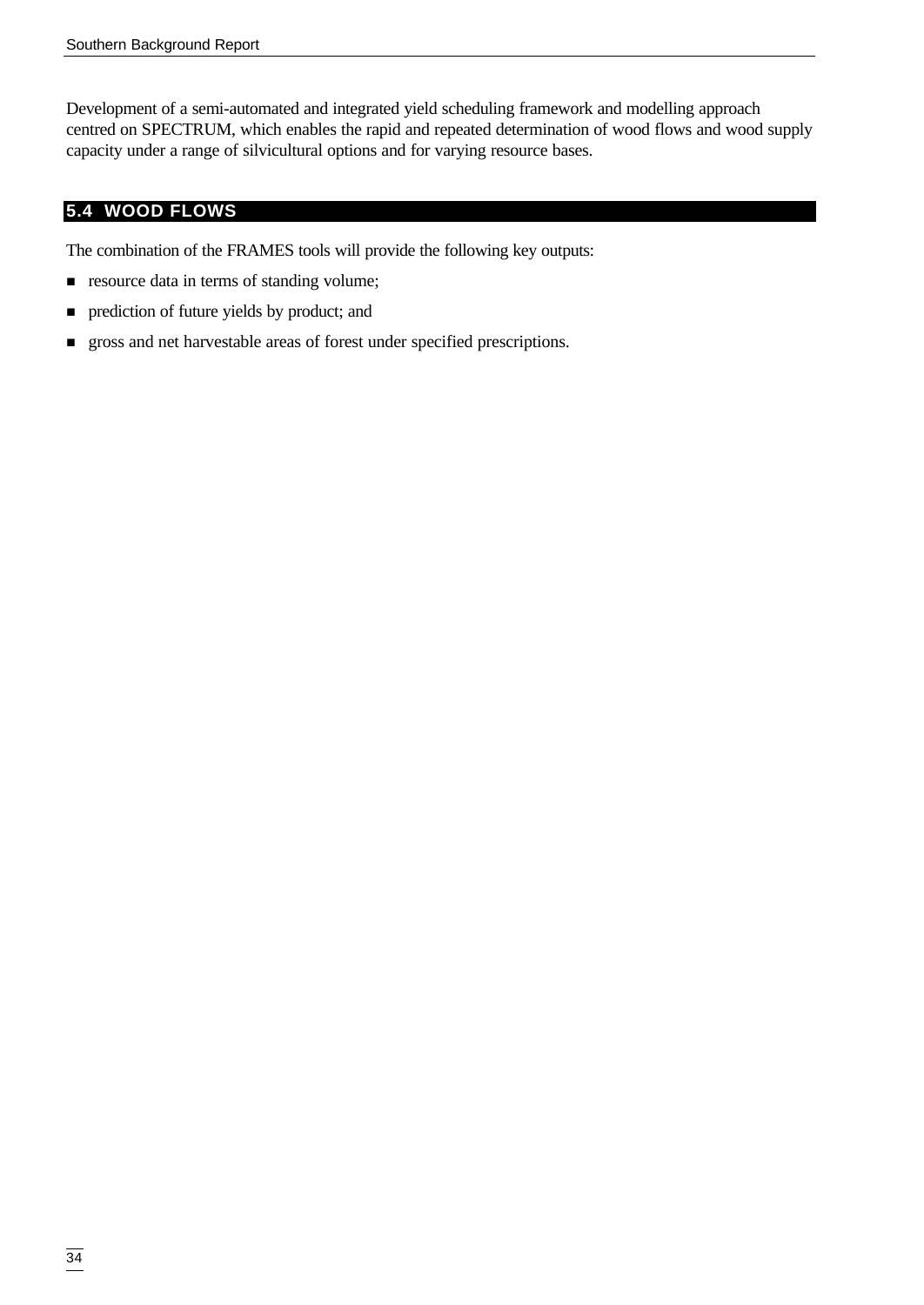# REFERENCES

#### **ENVIRONMENT AND HERITAGE**

- Commonwealth of Australia, 1992, National Forest Policy Statement, A New Focus for Australia's Forests, Second Edition, Australian Government Publishing Service, Canberra.
- Commonwealth of Australia, 1996, the National Strategy for the Conservation of Australia's Biological Diversity, Commonwealth Department of the Environment, Sport and Territories, Canberra.
- Commonwealth of Australia, 1997, National Agreed Criteria for the Establishment of a Comprehensive, Adequate and Representative Reserve System for Forests in Australia, A Report by the Joint ANECC/MCFFA National Forest Policy Statement Implementation Sub-committee, Canberra.
- NSW National Parks and Wildlife Service, 1999, NSW Biodiversity Strategy, NSW National Parks and Wildlife Service, Hurstville.
- Commonwealth of Australia 1998, *World Heritage Report. Record of the World Heritage Expert Panel meeting: Western Australia, New South Wales and Queensland*, Commonwealth of Australia. Canberra

#### **ECONOMIC AND SOCIAL**

Resource and Conservation Assessment Council 1996, Interim Assessment Process Report, NSW.

Social indicators workshop outcomes (Unpublished) 1996, Assessing Sustainable Forest Management in Australia Conference, November 1996, Canberra. (http://www.dpie.gov.au/dpie/conference/asfma)

#### **ECOLOGICALLY SUSTAINABLE FOREST MANAGEMENT**

- Commonwealth of Australia 1998. *A Framework of Regional (sub-national) Level Criteria and Indicators of Sustainable Forest Management in Australia*, AGPS, Canberra.
- The Montreal Process 1995, pp. 27. *Criteria and Indicators for The Conservation and Sustainable Management of Temperate and Boreal Forest.* Canadian Forest Service, Natural Resources Canada, 351 St. Joseph Boulevard, Hull, Quebec, Canada, K1A 1G5 pp. 27.
- IGAE 1992. *Intergovernmental Agreement on the Environment.* Commonwealth of Australia. AGPS. Canberra.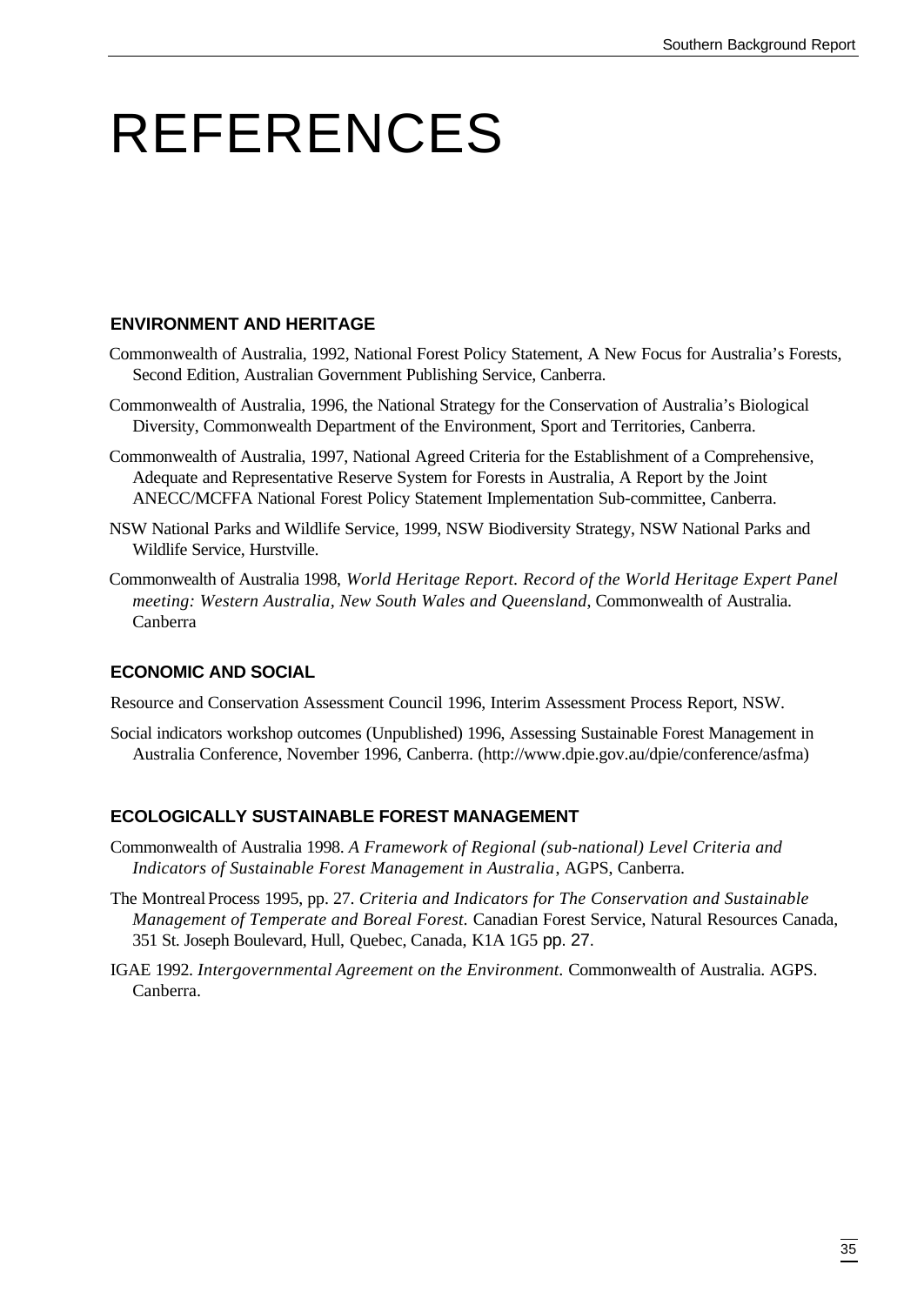# GLOSSARY

*Comprehensive, Adequate and Representative (CAR) Reserve System* − a reserve system to conserve all native forest types and old growth as well as the plants and animals that depend on them.

Comprehensive - the full range of forest communities recognised by an agreed national scientific classification at appropriate hierarchical levels; Adequate - the maintenance of the ecological viability and integrity of populations, species and communities; Representative - those sample areas of the forest that are selected for inclusion reserves which should reasonably reflect the biological diversity of the communities.

- *Comprehensive Regional Assessment (CRA)* − a joint scientific assessment of all forest values - environmental, heritage, economic and social - by the Commonwealth and State leading to the establishment of a Comprehensive, Adequate and Representative Reserve system, agreements on forest management, and the signing of a Regional Forest Agreement (RFA).
- *Compartment* − an area of forest with established boundaries which has been set aside for commercial forestry activities.
- *Deferred Forest Areas (DFAs)* − current wood production areas that may need to be set aside from logging in the interim to allow their possible inclusion in a Comprehensive, Adequate and Representative Reserve System.
- *Ecologically Sustainable Forest Management (ESFM)* − managing forests so that they are sustained in perpetuity for the benefit of

society by ensuring that the values of forests are not lost or degraded for current and future generations.

- *Export woodchip licence* − a licence issued by the Commonwealth Government authorising the export of woodchips.
- *Forest estate* − all forests growing on public or private lands.
- *Hardwood*− timber from broad-leaved, flowering trees, irrespective of physical hardness. Includes eucalypts, wattles and rainforest species.
- *Interim resource area* − areas in which commercial logging operations, including harvesting and associated roading activities, are permitted during the period of a DFA agreement.
- *JANIS* − a joint Commonwealth-State subcommittee responsible for preparing reports on the implementation of the National Forest Policy Statement for the information of the relevant Ministerial councils (the Australian and New Zealand Environment Conservation Council and the Ministerial Council on Forestry, Fisheries and Aquaculture).
- *National Estate Places* − those places, being components of the natural environment of Australia, or the cultural environment of Australia which are listed on the Register of the National Estate as having National Estate values i.e. aesthetic, historic, scientific or social significance or other special value for future generations as well as for the present community.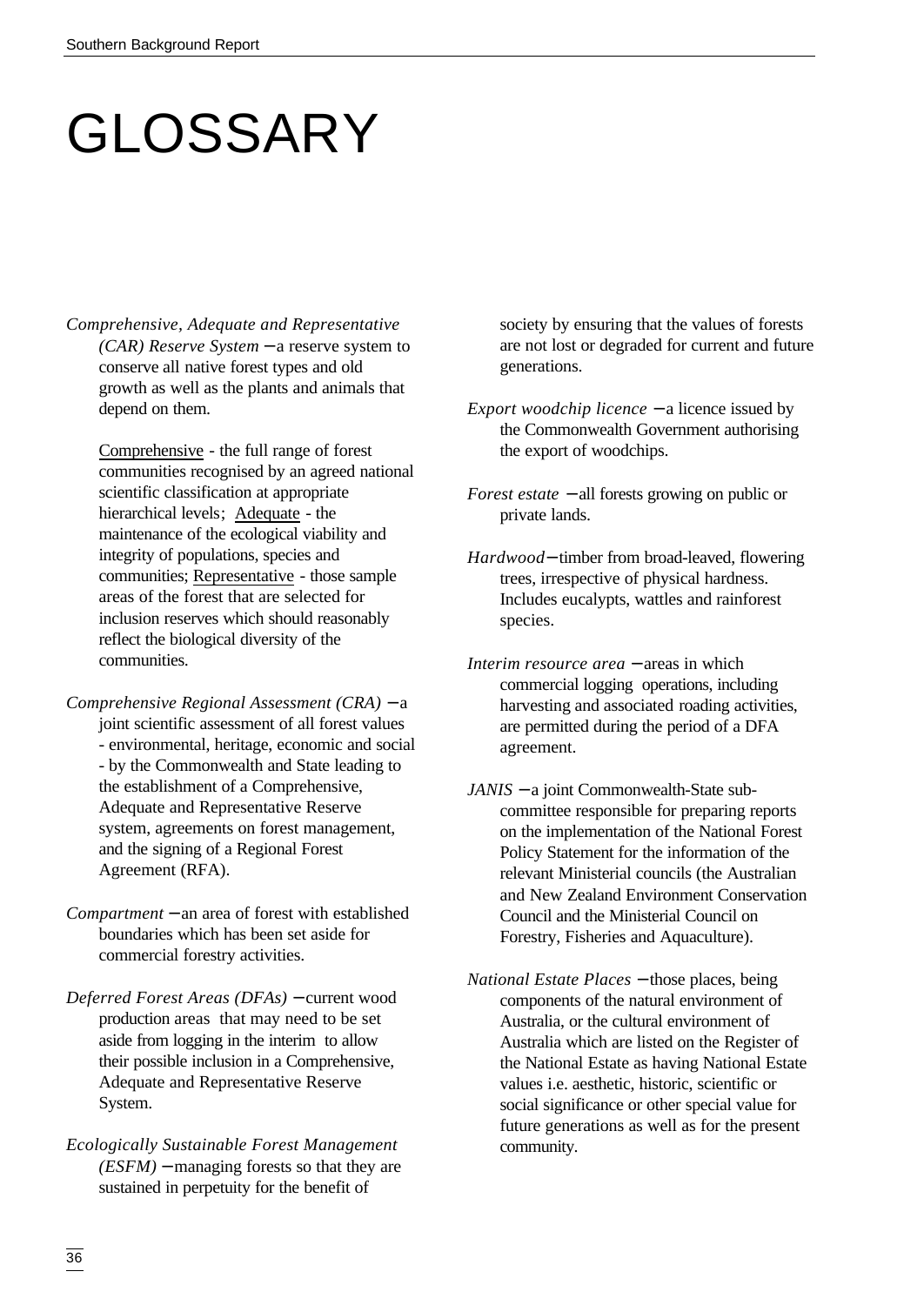- *Native forest* − any locally Indigenous forest community containing the full complement of native species and habitats normally associated with that community, or having the potential to develop these characteristics.
- *National Forest Policy Statement* − a joint Commonwealth, State and Territory Government response which outlines agreed objectives and policies for Australia's public and private forests.
- *Old growth* − forest that is ecologically mature and has been subjected to negligible unnatural disturbance such as logging, roading and clearing. The definition focuses on forest in which the upper stratum or overstorey is in the late mature to over-mature growth phase.
- *Plantations* − intensively managed stands of either native or exotic tree species, created by the regular placement of seedlings or seeds.
- *Pulp logs (or pulpwood)* − logs that are processed for the purposes of producing wood based panels, pulp and paper products.
- *Regional Forest Agreement (RFA)* − an agreement between the Commonwealth and a State Government about the long-term management and use of forests in a particular region. Its purpose is to reduce uncertainty, duplication and fragmentation in government decision-making by producing a durable agreement on the management and use of forests.
- *Regrowth forest* − native forest containing a substantial proportion of trees that are in the younger growth phase and are actively growing in height and diameter. Regrowth forests may contain scattered individuals or small occurrences of ecologically mature, or old growth, trees.
- *Reserves* − areas such as national parks and nature reserves which are subject to an established degree of protection from disturbance.
- *Sawlogs* − logs for processing into sawn timber, veneer, poles and sleepers.
- *Sawmill residue* − material left following the processing of logs into sawn timber.
- *Softwood*  timber of coniferous trees, irrespective of physical hardness. Includes pines and cypresses.
- *Sustained yield* − the sustained yield of a forest is the maximum level of commercial timber which can be maintained in perpetuity under a given management regime.
- *Value adding* − an economic term which describes how a raw product is processed into a product which is of more value than the material in its raw state. In the forest and wood industry context, examples of this include the kiln-drying of sawn timber and the manufacturing of wood veneers.
- *Vulnerable* or *threatened species* − species which may soon move into the 'endangered' category if causal factors affecting their numbers continue. Included are species of which all or most populations are decreasing because of over-exploitation, extensive destruction of habitat; species which are seriously depleted; under threat and dependent upon a limited habitat which would be vulnerable to further threats.
- *Wilderness* − land that, together with its plant and animal communities, is in a state that has not been substantially modified by, and is remote from, the influences of European settlement or is capable of being restored to such a state; is of sufficient size to make its maintenance in such a state feasible; and is capable of providing opportunities for solitude and selfreliant recreation.
- *Woodchips* − forest product created by processing timber and residues. Most commonly used in wood panels, pulp and paper making.
- *Wood pulp* − processed wood fibre used for manufacture of paper and paper products.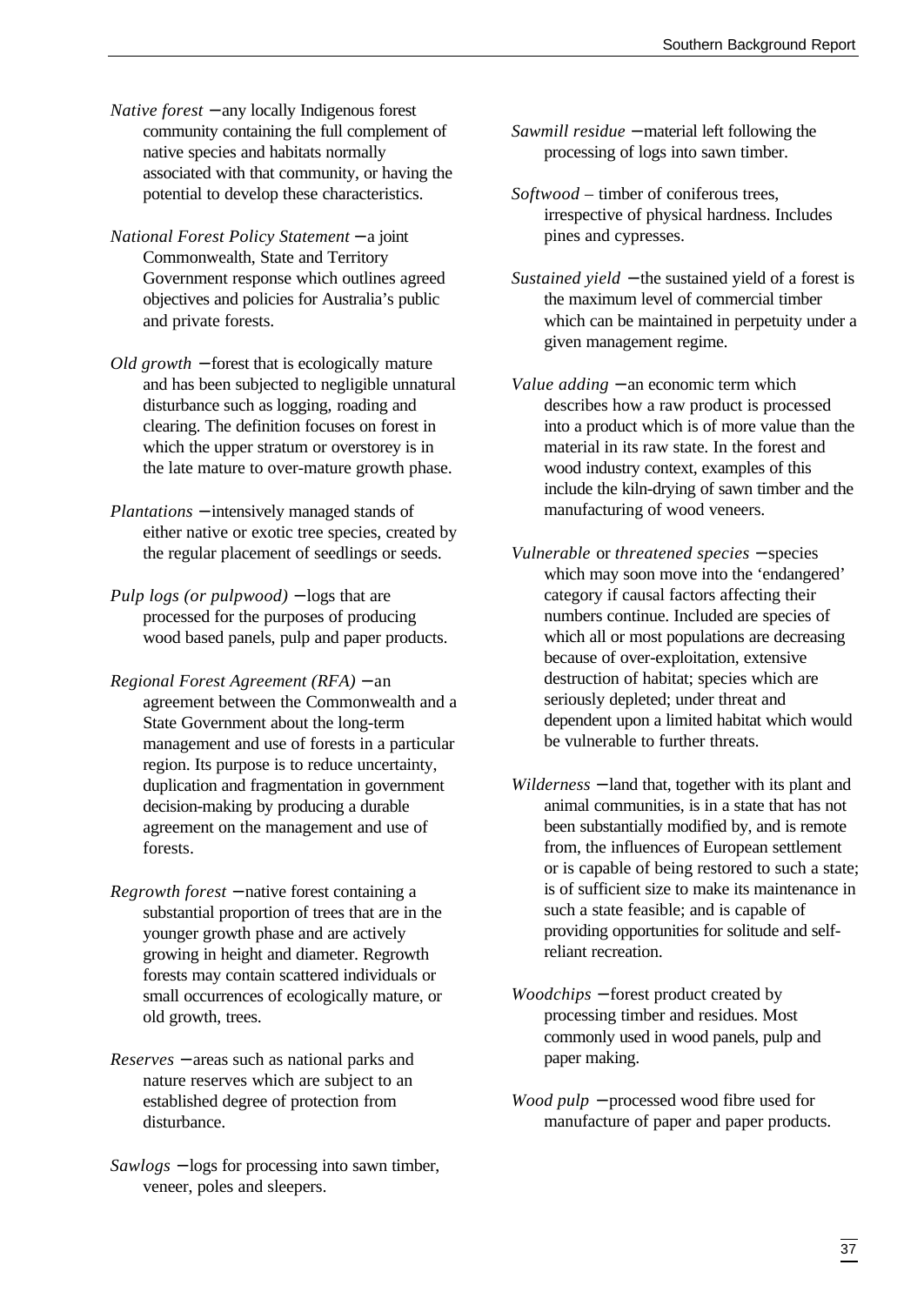*World heritage* − areas deemed to have universal value for humankind under an international convention to which Australia is a signatory.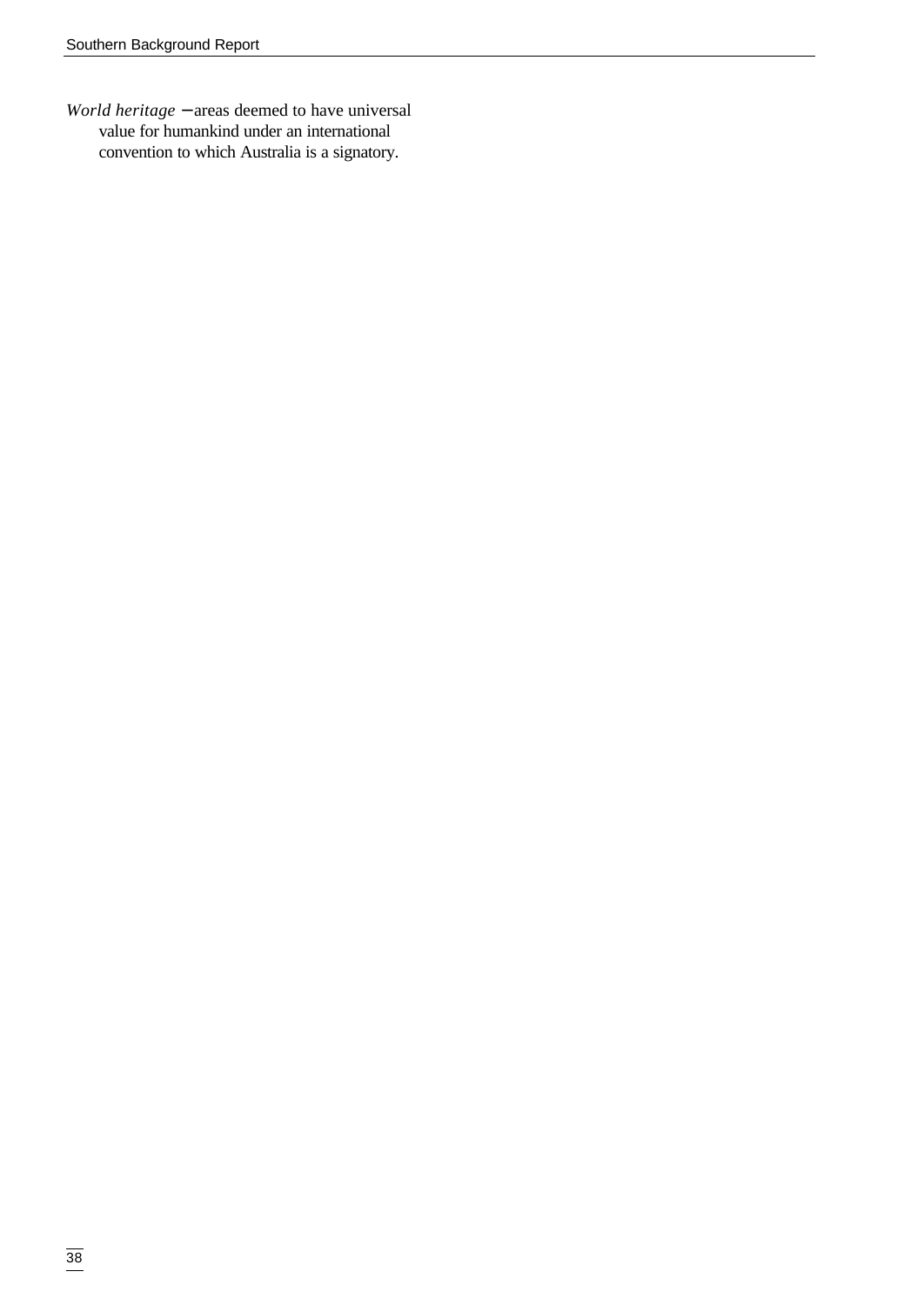# APPENDIX 1

# **THE JANIS RESERVE CRITERIA**

The JANIS reserve criteria are nationally agreed criteria for the establishment of a comprehensive, adequate and representative reserve system for forests in Australia. The criteria were developed by the Joint ANZECC–MCFFA National Forest Policy Statement Implementation Subcommittee.

#### **Regional conservation strategies**

Conservation objectives will be best achieved through the development of integrated regional conservation strategies that provide for the establishment and effective management of conservation reserves (the CAR reserve system) and complementary management of adjoining forest areas.

#### **IBRA**

The Interim Bioregionalisation of Australia should be used as a basis for nature conservation planning, especially to comply with the principles of representativeness.

#### **Components of the comprehensive, adequate and representative reserve system**

All reasonable efforts should be made to provide for biodiversity, old-growth and wilderness conservation in the dedicated reserve system on public land. The components of the CAR system are dedicated reserves, informal reserves, and values protected by prescription on public land as well as conservation arrangements on private land.

#### **Biodiversity criteria**

- (1) As a general criterion, 15 per cent of the pre-1750 distribution of each forest ecosystem should be protected in the CAR reserve system, with flexibility applied according to regional circumstances and recognising that as far as possible and practicable the proportion of dedicated reserves should be maximised.
- (2) Where forest systems are recognised as vulnerable, at least 60 per cent of their remaining extent should be reserves.
- (3) As far as is practicable, all remaining occurrences of rare and endangered forest ecosystems should be reserved or protected by other means.
- (4) Reserved areas should be replicated across the geographic range of the forest ecosystem.
- (5) Wherever practicable, the reserve system should seek to maximise the area of high-quality habitat for all known elements of biodiversity.
- (6) Reserves should be large enough to sustain the viability, quality and integrity of populations.
- (7) To ensure representativeness, the reserve system should, as far as possible, sample the full range of biological variation within each forest ecosystem.
- (8) In fragmented landscapes, remnants that contribute to sampling the full range of biodiversity are vital parts of a forest reserve system.

#### **Old-growth forest criteria**

It is necessary to approach old growth in a flexible manner according to regional circumstances. Wherever possible , areas of old growth requiring protection should be included in the area identified to meet biodiversity criteria.

- (1) Where old-growth forest is rare or depleted (generally less than 10 per cent of the extant distribution) within a forest ecosystem, all viable examples should be protected, wherever possible.
- (2) For other forest ecosystems, 60 per cent of the old-growth forest identified at the time of assessment should be protected, consistent with a flexible approach, where appropriate increasing to the levels of protection necessary to achieve conservation, recreation and tourism objectives.

#### **Wilderness criteria**

Ninety per cent, or more if practicable, of the area of high-quality wilderness that meets minimum-area requirements should be protected in reserves.

#### **Application of the criteria**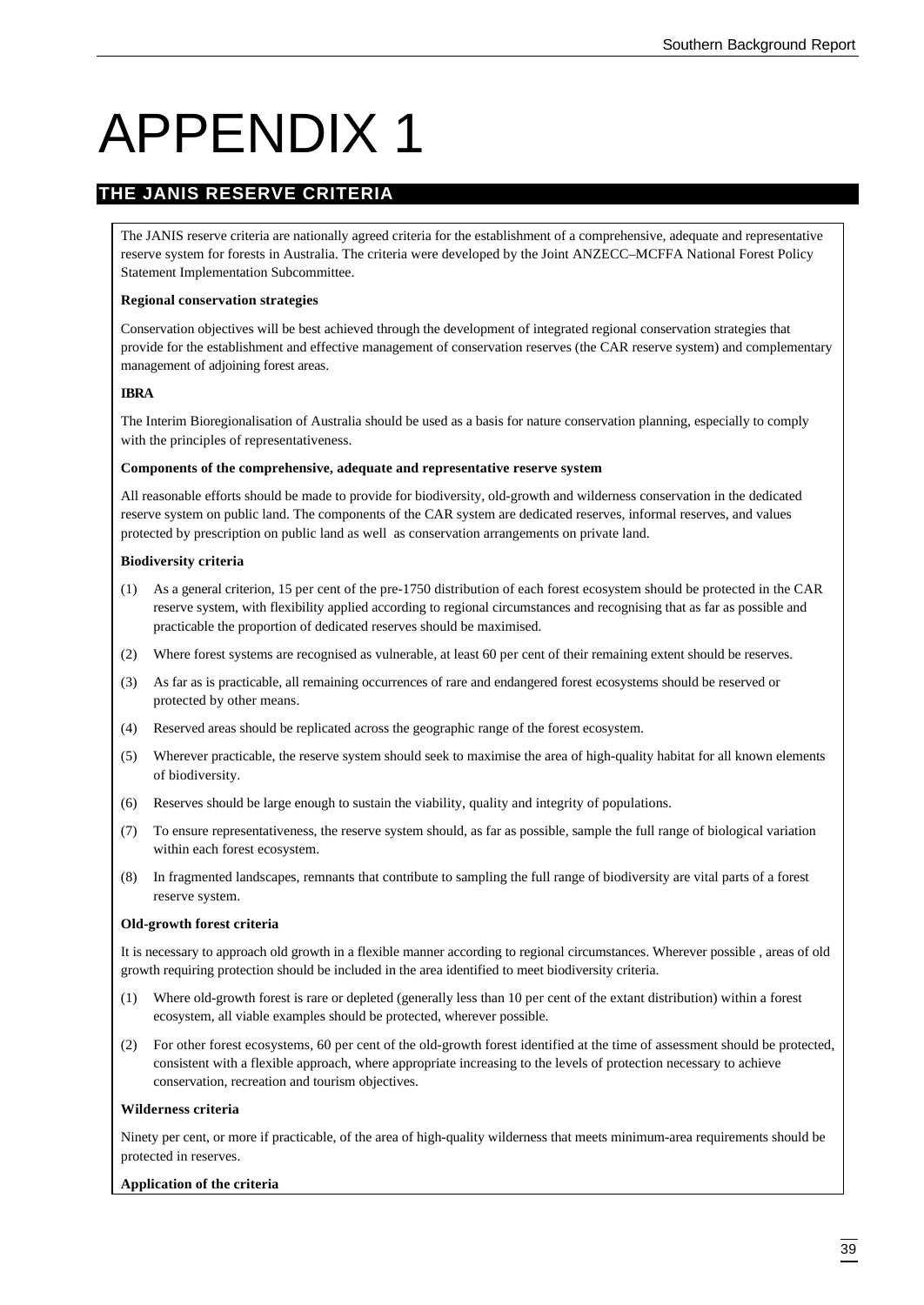Flexibility in the application of reserve criteria is needed in consideration of differing regional circumstances. Where different configurations of reserves are identified as meeting the criteria, the option which imposes the least cost on the community should be adopted.

#### **PROTECTING BIODIVERSITY USING RESERVATION PRINCIPLES**

The JANIS biodiversity criteria provide a basis for establishing a forest reserve system that satisfies the reservation principles specified in the *National Forest Policy Statement* (NFPS), namely comprehensiveness, adequacy and representativeness.

The principle of **comprehensiveness**, as defined in the NFPS and the JANIS reserve criteria report, adopts forest communities or forest ecosystems as a general surrogate for all elements of biodiversity. By mapping forest ecosystems, and then ensuring that all ecosystems are appropriately included in the reserve system, it is presumed that other elements of biodiversity (eg. species, genetic diversity) will also be protected.

The **adequacy** principle addresses the issue of the viability and integrity of reserves. While the principles of comprehensiveness and representativeness are applied to maximise the extent to which a reserve system samples the full range of biological variation in a region, the principle of adequacy is applied to ensure that the reserve system will maintain long-term viability and integrity of communities and populations of species contained within. Two of the JANIS biodiversity criteria deal specifically with the adequacy principle. Criterion 6 specifies that reserves should be large enough to sustain the viability, quality and integrity of populations. Criterion 4 specifies that reserved areas should be replicated across the geographic range of forest ecosystems to guard against the impact of chance events.

The principle of **representativeness** addresses shortcomings inherent in the use of forest ecosystems as a general surrogate for all elements of biodiversity and is applied to ensure that the diversity *within* each broad forest ecosystem is represented in the reserve system. Even though all forest ecosystems may be reserved under the principle of comprehensiveness, there will still be biological variations across geographical, environmental and disturbance gradients for each ecosystem type. Furthermore, many species will have distributions that are not well correlated with forest ecosystems and hence there will be differences in the suite of species present between examples of the same ecosystem type. This means that all variations of a given forest ecosystem are unlikely to be sampled within a single patch. Therefore, as far as possible, several examples of each forest ecosystem should be protected across its geographical and environmental range to ensure a representative reserve system.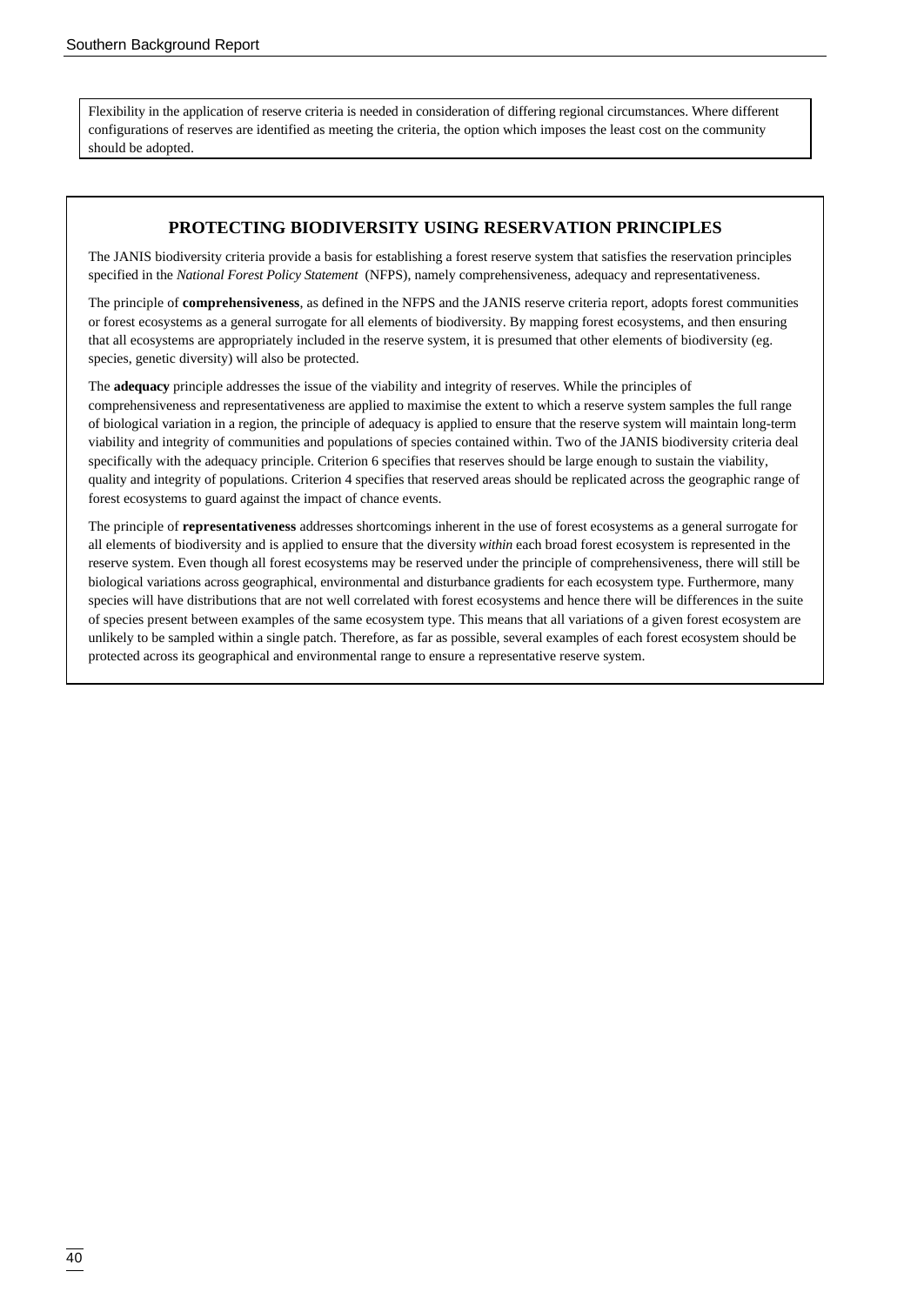# APPENDIX 2

# **PRIORITY RANKING OF FAUNA SPECIES FOR THE SOUTHERN REGION**

| <b>Common name</b>               | <b>Priority Rank</b> |
|----------------------------------|----------------------|
| <b>Smoky Mouse</b>               | 1                    |
| Southern-brown Bandicoot         | 1                    |
| Spotted-tailed Quoll             | $\overline{2}$       |
| <b>Tiger Quoll</b>               | $\overline{2}$       |
| Long-nosed bandicoot             | 3                    |
| Long-nosed potoroo               | 3                    |
| <b>Broad-toothed Rat</b>         | 3                    |
| <b>Brush-tailed rock Wallaby</b> | $\overline{2}$       |
| <b>White-footed Dunnart</b>      | $\overline{4}$       |
| Koala                            | $\mathbf{1}$         |
| <b>Greater Glider</b>            | $\overline{2}$       |
| Yellow-bellied Glider            | $\overline{2}$       |
| Squirrel Glider                  | 2(1)                 |
| <b>Eastern Pygmy Possum</b>      | 3                    |
| Sooty Owl                        | $\mathbf{1}$         |
| Powerful Owl                     | $\overline{2}$       |
| Masked Owl                       | $\overline{2}$       |
| <b>Barking Owl</b>               | $\mathbf{1}$         |
| Dollar Bird                      | 2/3                  |
| <b>Swift Parrot</b>              | 1                    |
| <b>Hooded Robin</b>              | 1                    |
| <b>Superb Parrot</b>             | 1                    |
| <b>Regent Honeyeater</b>         | $\mathbf{1}$         |
| Painted Honeyeater               | $\overline{2}$       |
| <b>Black-chinned Honeyeater</b>  | $\overline{2}$       |
| <b>Glossy Black Cockatoo</b>     | $\overline{2}$       |
| <b>Brown Treecreeper</b>         | $\overline{2}$       |
| <b>Crested Shrike-tit</b>        | $\overline{2}$       |
| <b>Turquoise Parrot</b>          | $\overline{2}$       |
| Spotted Quail-thrush             | 3                    |
| Red-browed Treecreeper           | 3                    |
| Square-tailed Kite               | 3                    |
| Yellow-tailed Black Cockatoo     | $\overline{4}$       |
| Eastern Bristlebird              | $\overline{4}$       |
| Pink Robin                       | $\overline{4}$       |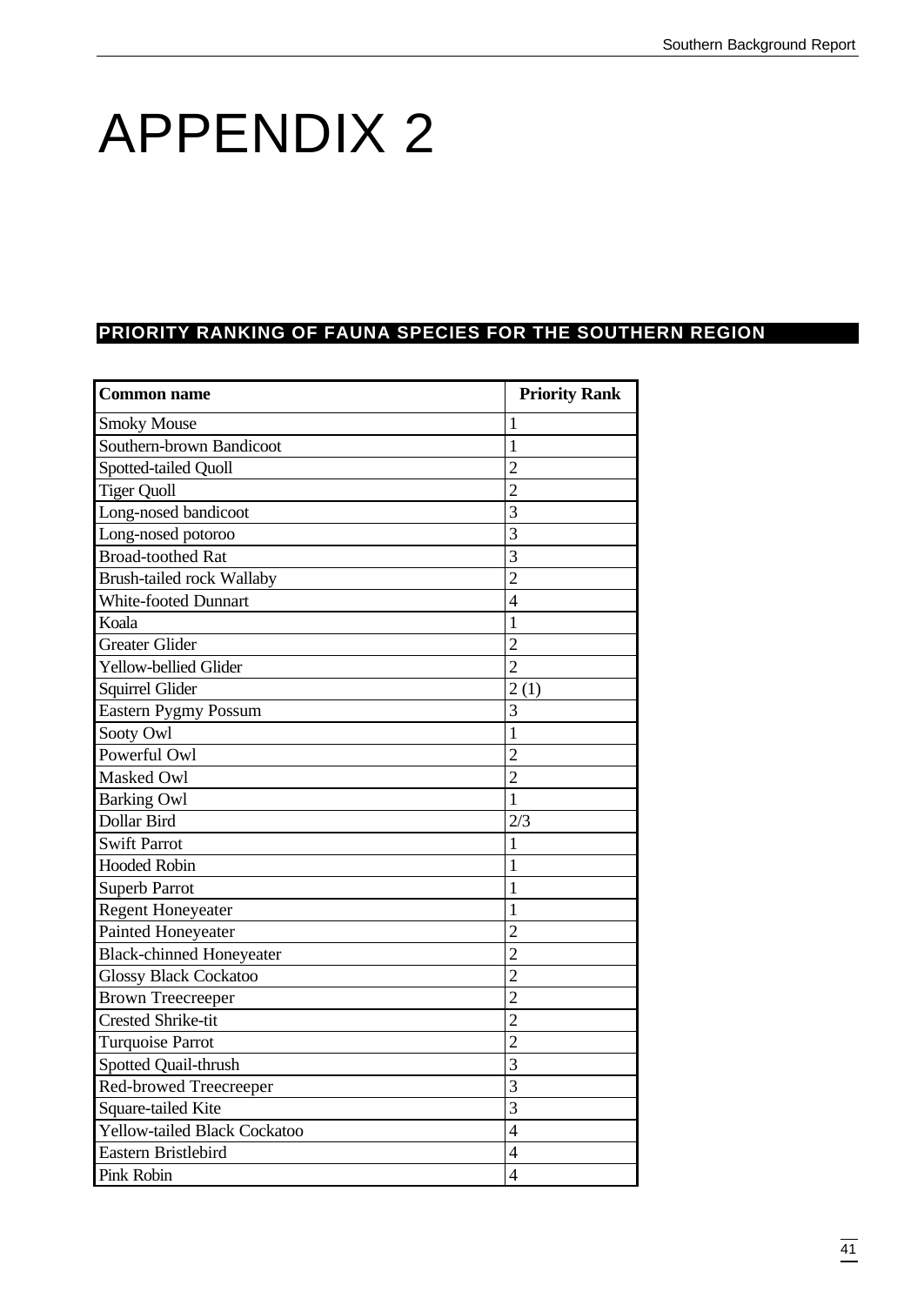| Yellow-throated scrub wren           | 4                        |
|--------------------------------------|--------------------------|
| <b>Olive Whistler</b>                | $\overline{5}$           |
| <b>Bush Stone-curlew</b>             |                          |
| <b>Common Bent-wing Bat</b>          | 1 (foraging $3$ )        |
| Golden Tipped Bat                    | $\overline{2}$           |
| Grey Headed Flying-Fox               | $\overline{2}$           |
| <b>Eastern Horseshoe Bat</b>         | $\overline{2}$           |
| <b>Greater Broad-nosed Bat</b>       | $\overline{2}$           |
| Large Pied Bat                       | 3                        |
| Eastern False Pipistrelle            | 3                        |
| <b>Eastern Little Mastiff Bat</b>    | $\overline{3}$           |
| <b>Unnamed Mastiff Bat</b>           | 3                        |
| <b>Unnamed Broad-nosed Bat</b>       |                          |
| <b>Yellow-bellied Sheathtail Bat</b> |                          |
| Little Red Flying Fox                | $\overline{\mathcal{A}}$ |
| Large-footed Myotis                  | 3                        |
| Carpet Python                        | $\mathbf{1}$             |
| Heath Monitor - southern             | 1                        |
| <b>Common Death Adder</b>            | $\overline{2}$           |
| <b>Broad-headed Snake</b>            | $\overline{2}$           |
| Maccoy's Skink                       | $\overline{2}$           |
| Diamond Python                       | $\overline{3}$           |
| Heath Monitor - northern             | $\overline{3}$           |
| Spencer's Skink                      | $\overline{4}$           |
| <b>Giant Burrowing Frog</b>          | 1                        |
| <b>Highlands Tree Frog</b>           | $\mathbf{1}$             |
| <b>Stuttering Barred Frog</b>        | 1                        |
| <b>Booroolong Frog</b>               | 2(1)                     |
| Northern Corroboree Frog             | 3                        |
| <b>Brown Toadlet</b>                 | $\overline{4}$           |
| <b>Red-crowned Toadlet</b>           | $\overline{5}$           |
| <b>Australian Grayling</b>           | $\mathbf{1}$             |
| Macquarie Perch                      | $\overline{2}$           |
| Lamprey                              | 3                        |
| Murray River Crayfish                | $\overline{4}$           |
| <b>Trout Cod</b>                     | 5                        |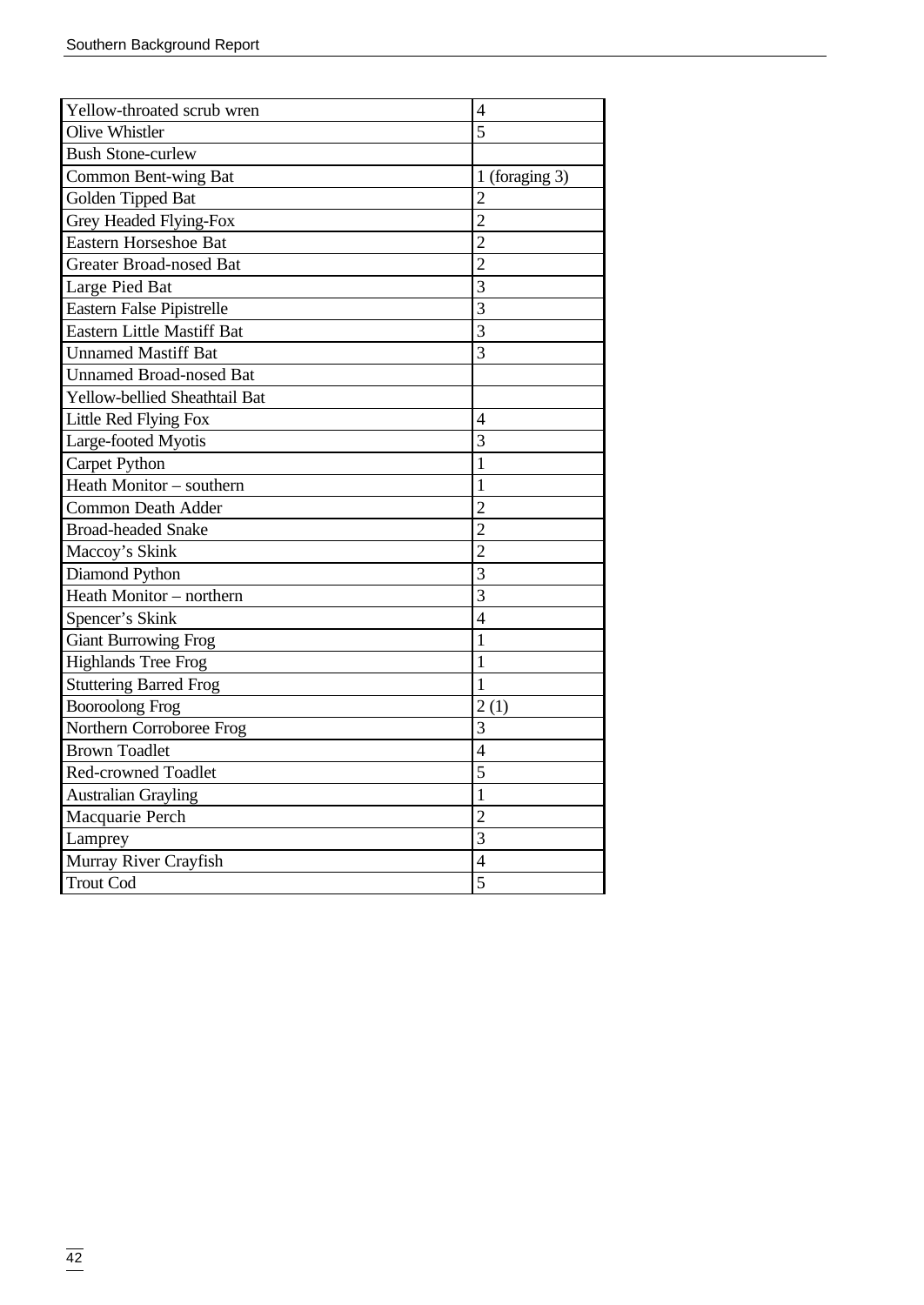# APPENDIX 3

# **VULNERABILITY RANKING FOR FLORA SPECIES IN THE SOUTHERN REGION**

| <b>Species</b>                              | <b>Reservation Rank</b> |
|---------------------------------------------|-------------------------|
| Acacia chalkeri                             | R1                      |
| Acacia costiniana                           | R <sub>2</sub>          |
| Acacia dallachiana                          | R <sub>3</sub>          |
| Acacia flocktoniae                          | R <sub>3</sub>          |
| Acacia jonesii                              | R <sub>3</sub>          |
| Acacia lucasii                              | R <sub>3</sub>          |
| Acacia phasmoides                           | R1                      |
| Ammobium craspedioides (Forest ecotype)     | R <sub>3</sub>          |
| Ammobium craspedioides (Grassy ecotype)     | R1                      |
| Astrotricha sp nov Deua                     | R2                      |
| Bertya brownii                              | R <sub>3</sub>          |
| Burnettia cuneata                           | R2                      |
| Caladenia aestiva                           | R2                      |
| Caladenia clarkiae                          | R1                      |
| Caladenia ssp Burrinjuck (concolor)         | R1                      |
| Caladenia tessellata                        | R1                      |
| Callitris oblonga ssp corangensis           | R1                      |
| Calotis glandulosa                          | R <sub>3</sub>          |
| Chionogentias sylvicola                     | R <sub>3</sub>          |
| Correa baeuerlenii                          | R4                      |
| Corybas undulatus                           | R2                      |
| Cryptostylis hunteriana                     | R <sub>2</sub>          |
| Cynanchum elegans                           | R1                      |
| Dampiera scottiana                          | R <sub>2</sub>          |
| Daphnandra sp C (sp 1 Illawarra)            | R1                      |
| Darwinia briggsiae                          | R <sub>3</sub>          |
| Deyeuxia microseta                          | R2                      |
| Dillwynia glaucula                          | R2                      |
| Dillwynia stipulifera                       | R <sub>3</sub>          |
| Discaria nitida                             | R <sub>3</sub>          |
| Diuris aequalis                             | R1                      |
| Drabastrum alpestre                         | R4                      |
| Drabastrum alpestre (low-altitude meta-pop) | R <sub>4</sub>          |
| Epacris coriacea                            | R4                      |
| Eriostemon scaber ssp latifolius            | R4                      |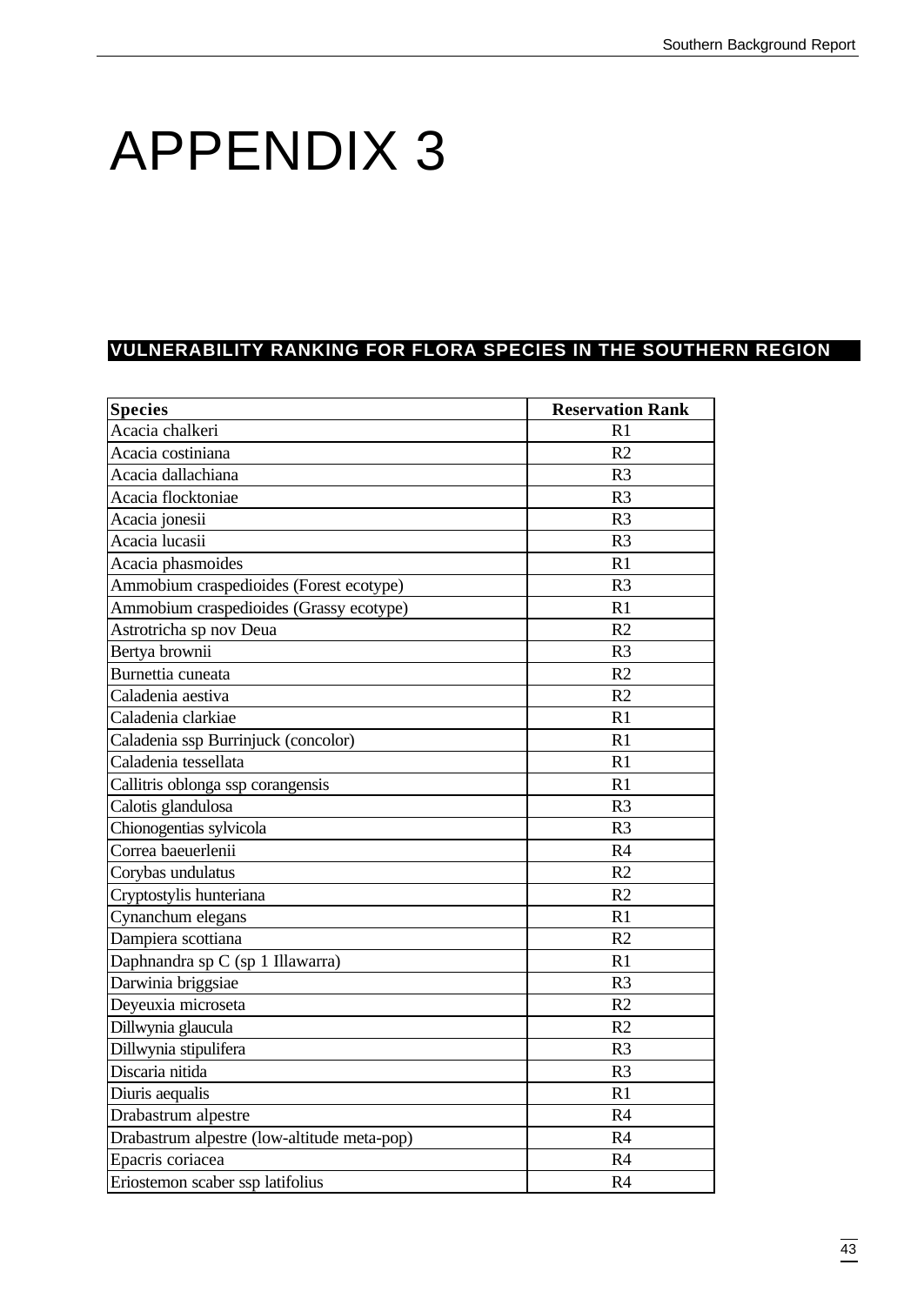| Eucalyptus aggregata                      | R <sub>2</sub> |
|-------------------------------------------|----------------|
| Eucalyptus aquatica                       | R <sub>1</sub> |
| Eucalyptus badjensis                      | R <sub>3</sub> |
| Eucalyptus gregsoniana                    | R <sub>3</sub> |
| Eucalyptus kartzoffiana                   | R <sub>1</sub> |
| Eucalyptus langleyi                       | R1             |
| Eucalyptus macarthuri                     | R <sub>2</sub> |
| Eucalyptus parvula                        | R1             |
| Eucalyptus pulverulenta                   | R <sub>2</sub> |
| Eucalyptus recurva                        | R <sub>1</sub> |
| Eucalyptus saxatilis                      | R <sub>3</sub> |
| Eucalyptus sturgissiana                   | R <sub>2</sub> |
| Eucalyptus triflora                       | R <sub>4</sub> |
| Genoplesium despectans                    | R <sub>2</sub> |
| Genoplesium plumosum                      | R1             |
| Genoplesium vernalis                      | R <sub>2</sub> |
| Gentiana wingecarribiensis                | R <sub>2</sub> |
| Geranium graniticola                      | R <sub>4</sub> |
| Gonocarpus longifolia                     | R2             |
| Goodenia glomerata                        | R4             |
| Grevillea alpina                          | R <sub>3</sub> |
| Grevillea barklayana ssp macleayana       | R <sub>3</sub> |
| Grevillea baueri ssp asperula             | R4             |
| Grevillea brevifolia var brevifolia       | R <sub>2</sub> |
| Grevillea iaspicula                       | R1             |
| Grevillea imberbis ms.                    | R <sub>2</sub> |
| Grevillea molyneuxii                      | R2             |
| Grevillea oxyantha ssp ecarinata          | R <sub>4</sub> |
| Grevillea rhyolitica ssp rhyolitica       | R <sub>3</sub> |
| Grevillea rhyolitica ssp semivestita      | R <sub>2</sub> |
| Grevillea rivularis                       | R1             |
| Grevillea wilkinsonii                     | R1             |
| Hakea dohertyi                            | R <sub>3</sub> |
| Haloragis exalata ssp exalata var exalata | R1             |
| Helichrysum calvertianum                  | R1             |
| Irenepharsus trypherus                    | R1             |
| Kunzea cambagei                           | R <sub>2</sub> |
| Leptospermum epacridoideum                | R <sub>3</sub> |
| Leptospermum sejunctum                    | R1             |
| Leptospermum thompsonii                   | R <sub>3</sub> |
| Lindsaea trichomanoides                   | R2             |
| Melaleuca biconvexa                       | R <sub>1</sub> |
| Monotaxis macrophylla                     | R <sub>3</sub> |
| Monotoca rotundifolia                     | R1             |
| Myoporum bateae                           | R <sub>4</sub> |
| Myoporum floribundum                      | R2             |
| Olearia burgessii                         | R1             |
| Olearia lasiophylla                       | R <sub>3</sub> |
| Ozothamnus adnatus                        | R <sub>2</sub> |
| Persoonia glaucescens                     | R1             |
|                                           |                |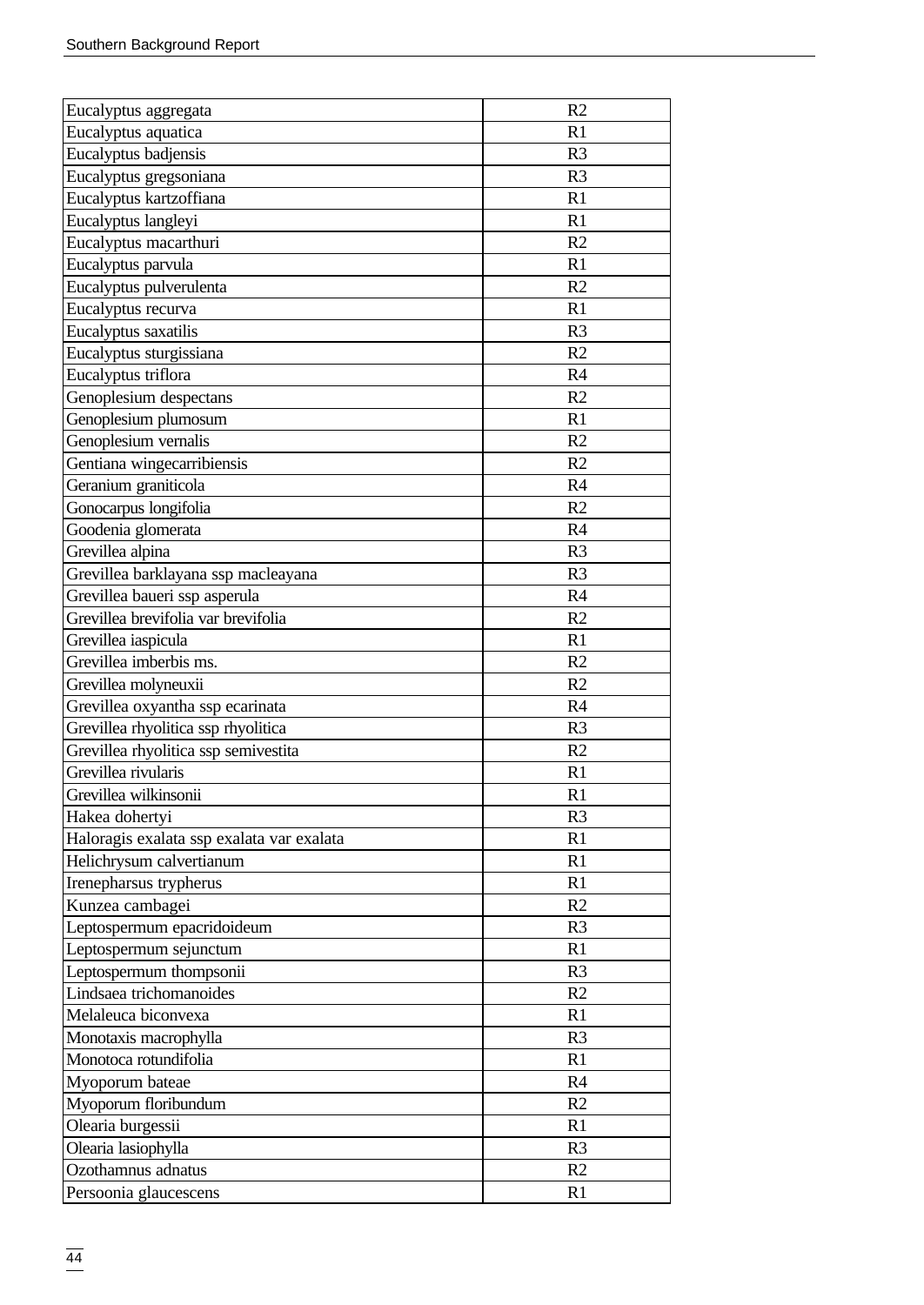| Persoonia microphylla                            | R2             |
|--------------------------------------------------|----------------|
| Persoonia mollis ssp caleyi                      | R <sub>4</sub> |
| Persoonia oxycoccoides                           | R <sub>2</sub> |
| Persoonia subvelutina                            | R4             |
| Phebalium ellipticum                             | R <sub>3</sub> |
| Phyllota humifusa                                | R1             |
| Pimelea bracteata                                | R <sub>4</sub> |
| Platysace stephensonii                           | R <sub>2</sub> |
| Plinthanthesis rodwayi                           | R1             |
| Pomaderris betulina ssp actensis                 | R <sub>3</sub> |
| Pomaderris brogoensis                            | R <sub>2</sub> |
| Pomaderris costata                               | R <sub>3</sub> |
| Pomaderris cotoneaster                           | R <sub>2</sub> |
| Pomaderris delicata                              | R1             |
| Pomaderris gilmourii var cana                    | R <sub>2</sub> |
| Pomaderris gilmourii var gilmourii               | R <sub>2</sub> |
| Pomaderris pallida                               | R <sub>2</sub> |
| Pomaderris parrisiae                             |                |
| Pomaderris pauciflora                            | R <sub>2</sub> |
| Pomaderris sericea                               | R1             |
| Pomaderris subcapitata                           | R <sub>3</sub> |
| Pomaderris virgata                               | R <sub>3</sub> |
| Prasophyllum affine                              | R1             |
| Prasophyllum petilum                             | R1             |
| Prostanthera densa                               | R <sub>2</sub> |
| Prostanthera rugosa                              | R <sub>2</sub> |
| Prostanthera rugosa (Two Sticks meta-population) | R1             |
| Prostanthera sp E                                | R1             |
| Pterostylis gibbosa                              | R1             |
| Pterostylis hians                                | R1             |
| Pultenaea humilis                                | R1             |
| Pultenaea rosmarinifolia                         | R <sub>3</sub> |
| Pultenaea sp D                                   | R <sub>3</sub> |
| Restio longipes                                  | R <sub>2</sub> |
| Rulingia prostrata                               | R1             |
| Rutidosis leiolepis (Cooma-Adamininby meta-popn) | R1             |
| Rutidosis leiolepis (Kosciusko meta-popn)        | R <sub>2</sub> |
| Rutidosis leptorrhynchoides                      | R1             |
| Senecio macranthus                               | R <sub>4</sub> |
| Styphelia adscendens                             | R1             |
| Syzygium paniculatum                             | R1             |
| Telopea mongaensis                               | R <sub>2</sub> |
| Telopea oreades                                  | R <sub>2</sub> |
| Tetratheca neglecta                              | R4             |
| Thesium australe                                 | R <sub>2</sub> |
| Trachymene saniculifolia                         | R1             |
| Triplarina nowraensis                            | R1             |
| Westringia kydrensis                             | R1             |
| Zieria adenophora                                | R1             |
| Zieria baeuerlenii                               | R <sub>1</sub> |